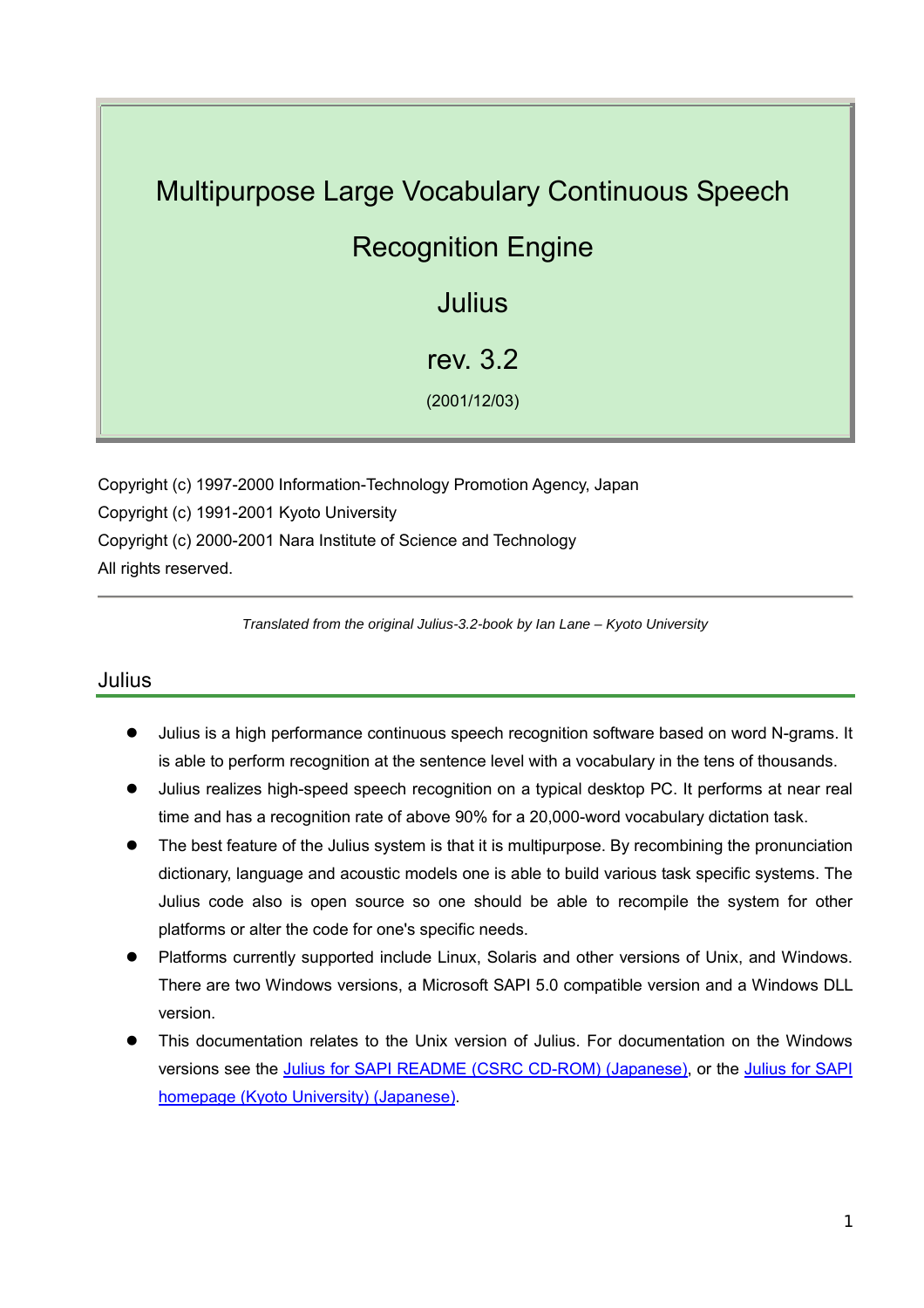# Contacts/Links

## Contacts/Links

- Home Page: [http://winnie.kuis.kyoto-u.ac.jp/pub/julius/ \(Japanese\)](http://winnie.kuis.kyoto-u.ac.jp/pub/julius/)
- E-mail: julius@kuis.kyoto-u.ac.jp

# Developers

- Original System/Unix version: **[Akinobu Lee](http://www.aist-nara.ac.jp/~ri/index-j.html)** (ri@is.aist-nara.ac.jp)
- **•** Windows Microsoft SAPI version: [Takashi Sumiyoshi](http://winnie.kuis.kyoto-u.ac.jp/members/sumiyosi/)
- Windows (DLL version): Hideki Banno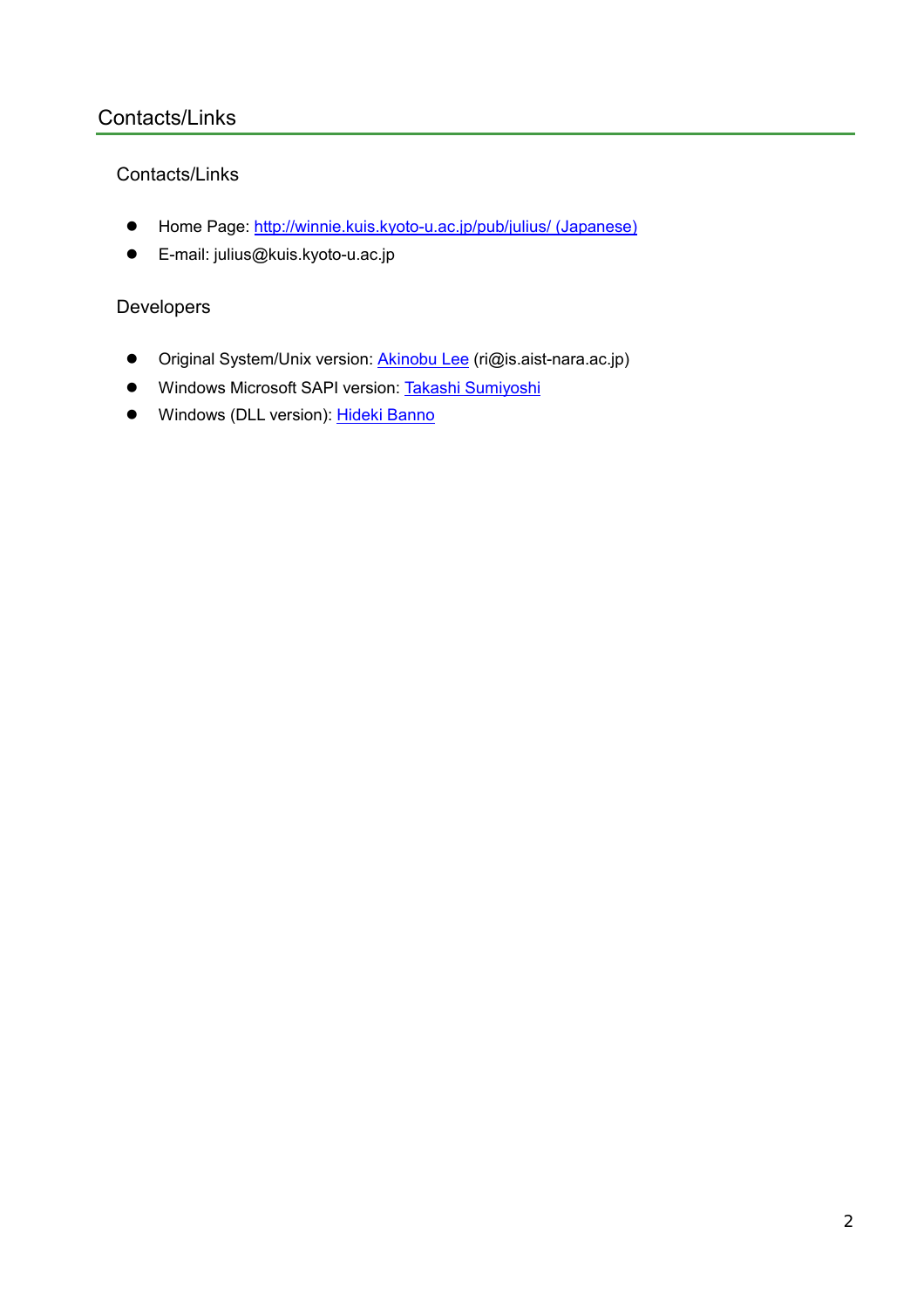# System Structure



The structure of the Julius speech recognition system is shown in the diagram below:

- N-gram language models and a HMM acoustic model are used.
- The input speech is processed using a two-pass search.
	- 1. First Pass: 2-gram frame synchronous beam search. (High speed approximate search)
	- 2. Second Pass: 3-gram N-best stack decoding. (High Precision)

### Main Features

- Can perform recognition with a vocabulary of up to 65,535 words.
- A recognition rate of over 95% for a 20k vocabulary dictation task using a high precision setting (5 times real time) and above 90% for real-time recognition.
- The system uses word 2-gram and (reverse) 3-gram language models. Either standard ARPA models or a Julius binary format model may be used. (A conversion tool is included)
- z Monophone, triphone, or tied-mixture triphone models can be used. Julius uses HTK (Hidden Markov Toolkit) HMM definition files. Tied-mixture models are recognized by the joins within the tied-mixture codebook. Julius automatically detects the model type at startup.
- Online recognition can be performed using a PC microphone or a DatLink (NetAudio) device. Analysis automatically begins when speech is detected, and intermediate results can be shown in real-time. Julius can also use speech waveform files, and HTK format feature parameter files as input. When using file input, there is no limit on the file length.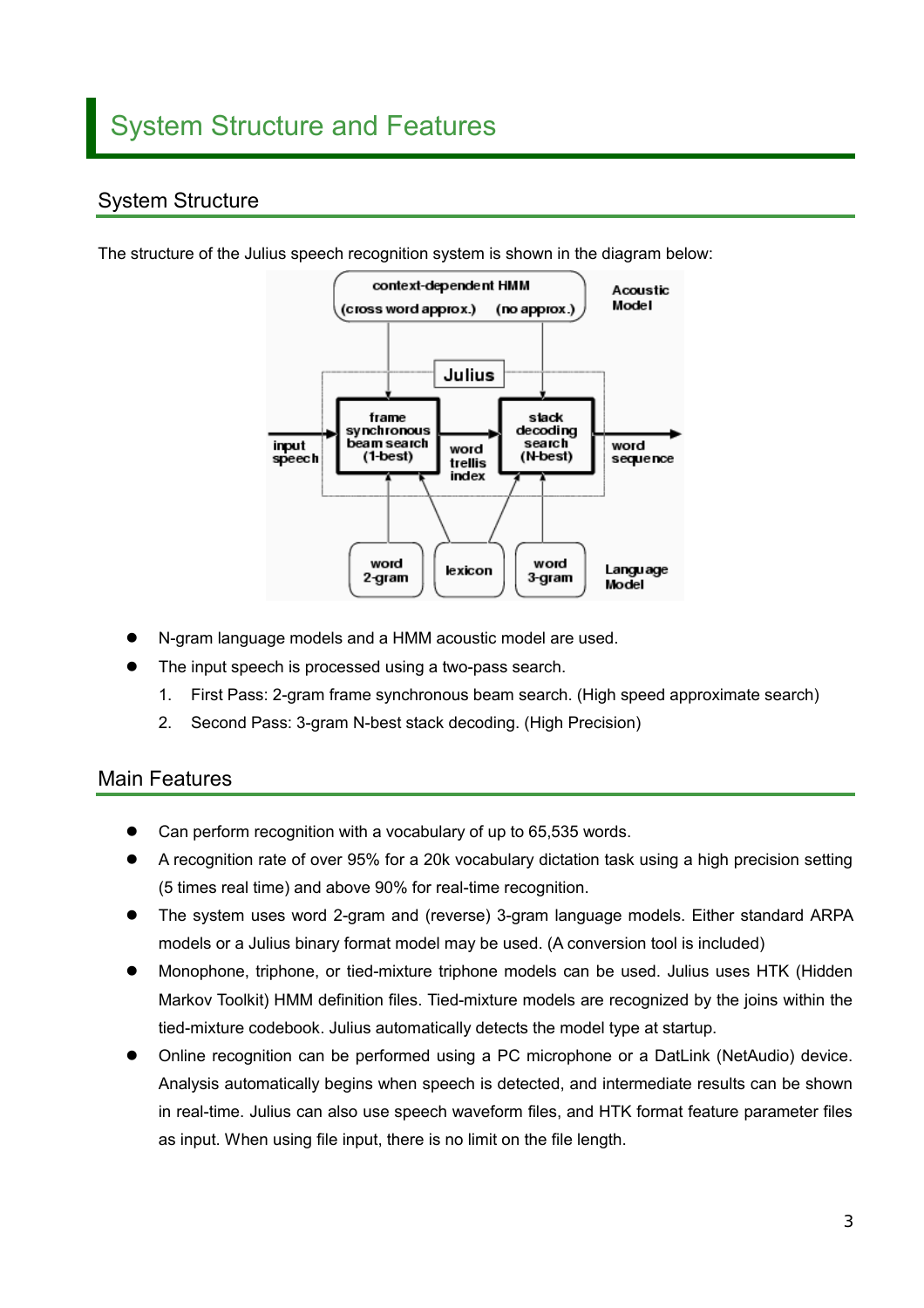# Changes From Julius-3.1

All new features in version 3.2 are off by default. If you do not specifically set these options at run time then Julius-3.2 will execute in the same manner as version 3.1.

# Recognition Algorithm Improvements

#### Sequential decoding using short-pause segmentation (Julius)

In the first pass the input is segmented by short pauses, the second pass sequential decodes these segments and slots the results in appropriately. In the first pass when a short pause (sp) has the maximum likelihood at a certain point in time, a break is placed at that point and the second pass is executed on that utterance segment. When this occurs, word constraints are preserved as the context within a utterance segment may continue over to the next utterance.

Using this feature one input file with multiple sentences can be decoded, thus it is not necessary to pre-process long speech files into sentence length utterances, files of any length can be used.

\*At this time this option cannot be used with microphone input, only with input files (speech files, feature parameter files).

This option is by default off. Use the compile time option "--enable-sp-segment" to enable it.

#### High Speed Likelihood Calculation Using Gaussian Mixture Selection (Julius/Julian).

A method for the high-speed calculation of gaussian mixture likelihoods has been included. For each frame monophones likelihoods are calculated, and only for those with high likelihoods are triphones likelihoods calculated.

The default is off. The startup option "-gshmm" can be used to select the monophone model to use for mixture selection. "-gsnum" is used to set the number of mixtures to test (From all monophone states only the best N are selected). The monophone model used for GMS is created from a conventional monophone model using the attached tool [mkgshmm](#page-52-0).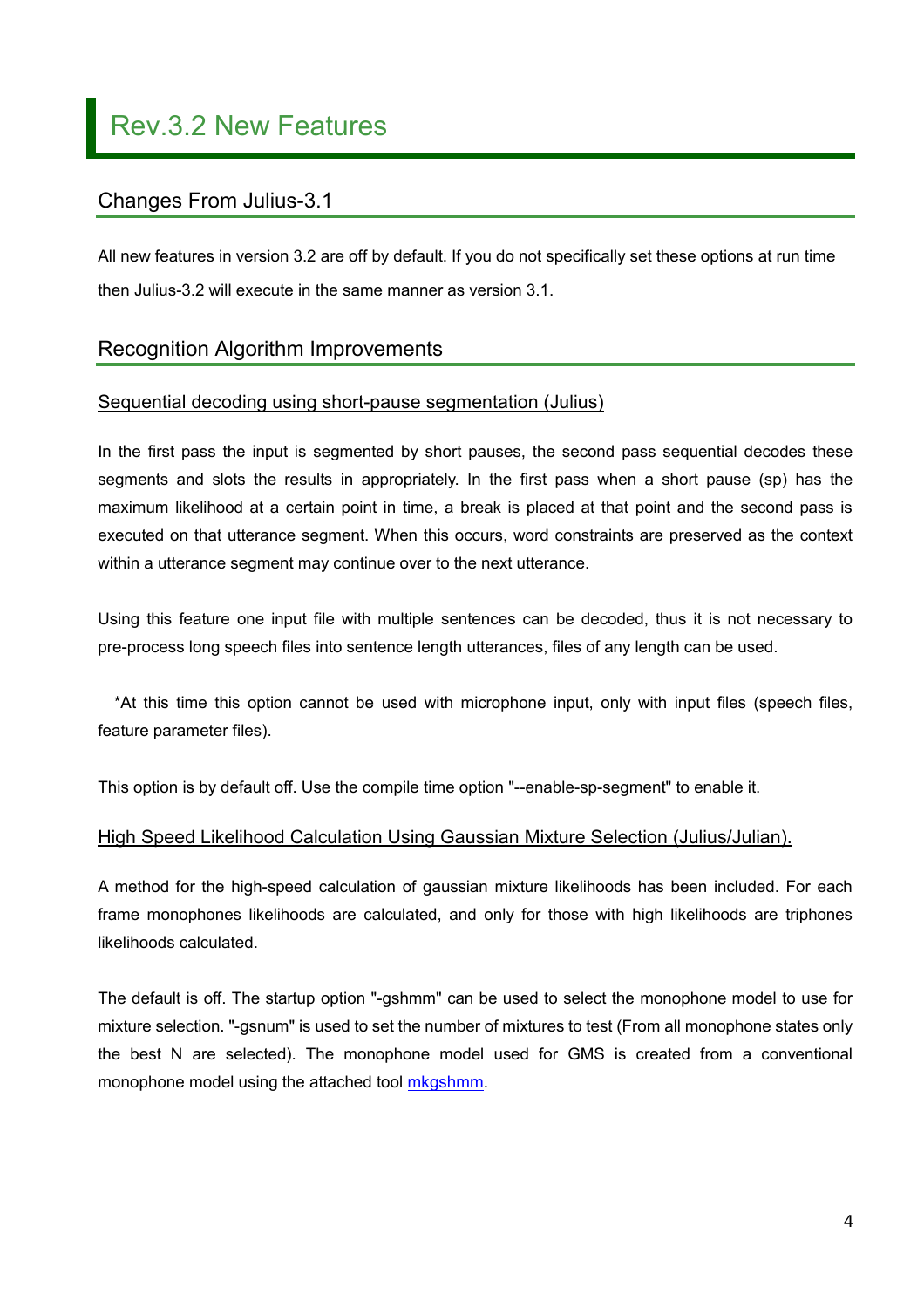## Transparent word processing (Julius)

When performing N-gram calculations transparent word processing has been implemented. Specified transparent words can be skipped within a contextual frame. Transparent words can be defined within the recognition dictionary by placing "{}" rather then "[]" in the second column. These words will be treated as filler words.

#### Word insertion Penalty (Julian)

From Julian version 3.2 it is possible to include a word insertion penalty. For the first pass use the "-penalty1" option and use "-penalty2" for the second pass.

# Extensions to Speech Input and Acoustic Analysis Section

#### Speech Input Segmentation (Julius/Julian)

- Files can undergo the same speech segmentation preprocessing that is used for microphone input. Use the startup option "-pausesegment".
- You can alter the segmentation parameters using the options below.
	- $\blacktriangleright$  -lv: Input threshold level (0-32767)
	- ¾ -zc: Zero crossing threshold (Counts per second)
	- $\triangleright$  -headmargin: Length of silence at the start of the file (msec)
	- $\triangleright$  -tailmargin: Length of silence at the end of the file (msec)
- The speech input module uses threaded processing by default.
- For microphone input, if the input is less then 50 frames (0.5 sec) CMN will not be performed.

#### Acoustic Analysis (Julius/Julian)

- Sampling rates other then 16kHz may be used (Including microphone input).
- $\bullet$  High and low pass filter cutoff frequencies can be set.
- Acoustic analysis parameters can be set.
	- $\triangleright$  -smpFreq: Sample frequency (Hz)
	- ¾ -smpPeriod: Sample Period (ns)
	- $\triangleright$  -fsize: Frame size (Number of samples)
	- ¾ -fshift: Frame shift (Number of Samples)
	- $\triangleright$  -hipass: High pass cutoff frequency (Hz)
	- $\triangleright$  -lopass: Low pass cutoff frequency (Hz)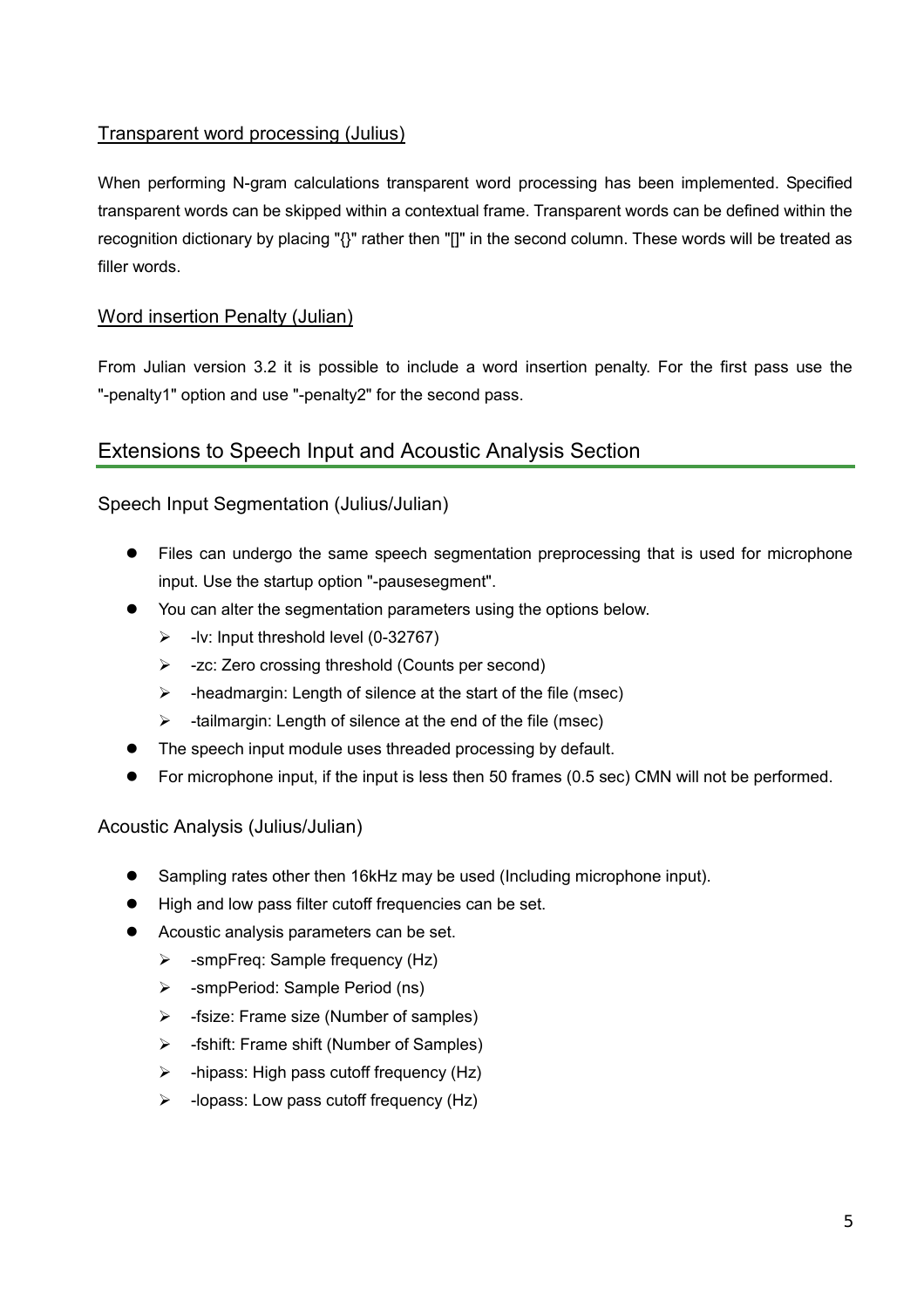#### **Other**

- $\bullet$  To perform recognition on a number of files a filelist listing the names of the files can be used. Julius can then be run with the option "-filelist *filename*".
- In the case that there are errors within the recognition dictionary, the system can be forced to ignore these and perform recognition with the "-forcedict" option.
- For PTM/triphone models, it is no longer necessary to define monophones and biphones in the HMMList. For interword triphones when the relevant triphone are not defined in HMMList, the likelihood for all triphones that match the current context are calculated and those with the maximum likelihood are used.
- Various small bug-fixes, improvements in implementation (especially in the speech input and acoustic likelihood calculation area)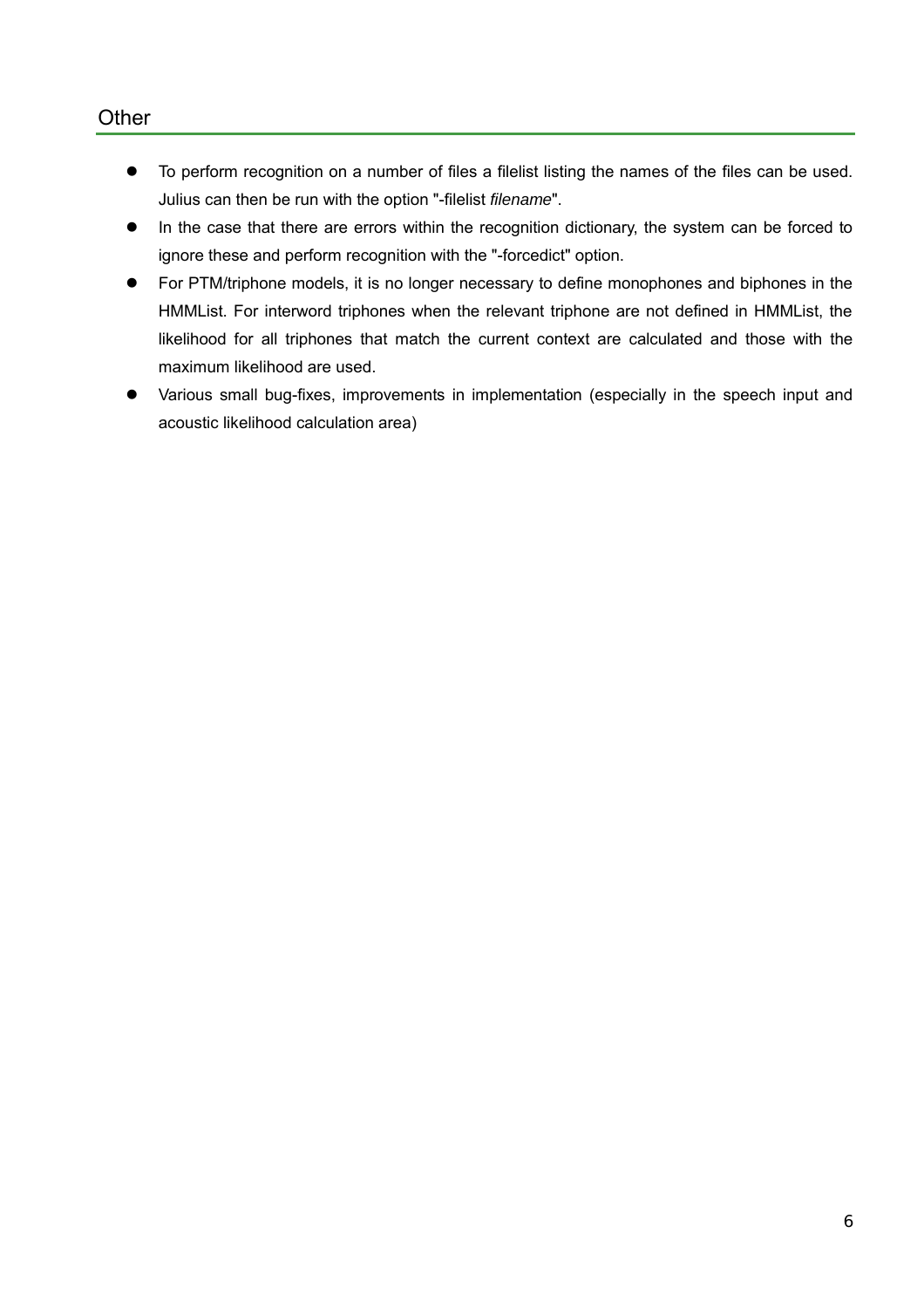# Platform

# OS

The Unix version of Julius/Julian Rev.3.2 will run on the following platforms.

- PC Linux 2.2.18 with ALSA driver
- PC Linux 2.2.18 with OSS driver

Rev.3.1 was tested on the following platforms. Rev.3.2 should also run on these platforms with no problems.

- $\bullet$  PC Linux 2.2.x
- z FreeBSD 3.2-RELEASE
- Sun Solaris 2.5.1
- Sun Solaris 2.6
- SGI IRIX 6.3
- DEC Digital UNIX 3.2
- Digital UNIX 4.0
- $\bullet$  Sun SunOS 4.1.3

For information on the Windows versions see the documents below.

- $\bullet$  Julius for SAPI README (CSRC CD-ROM) (Japanese)
- **•** Julius for SAPI homepage (Kyoto University) (Japanese)

# Machine Spec

Min Spec: Pentium III 300MHz, 96MB memory

Recommended Spec: Pentium III 700MHz, 192MB memory

For microphone input a soundcard that can record at 16bits and the appropriate driver are required.

For more detailed information refer to ["Microphone Input"](#page-14-0).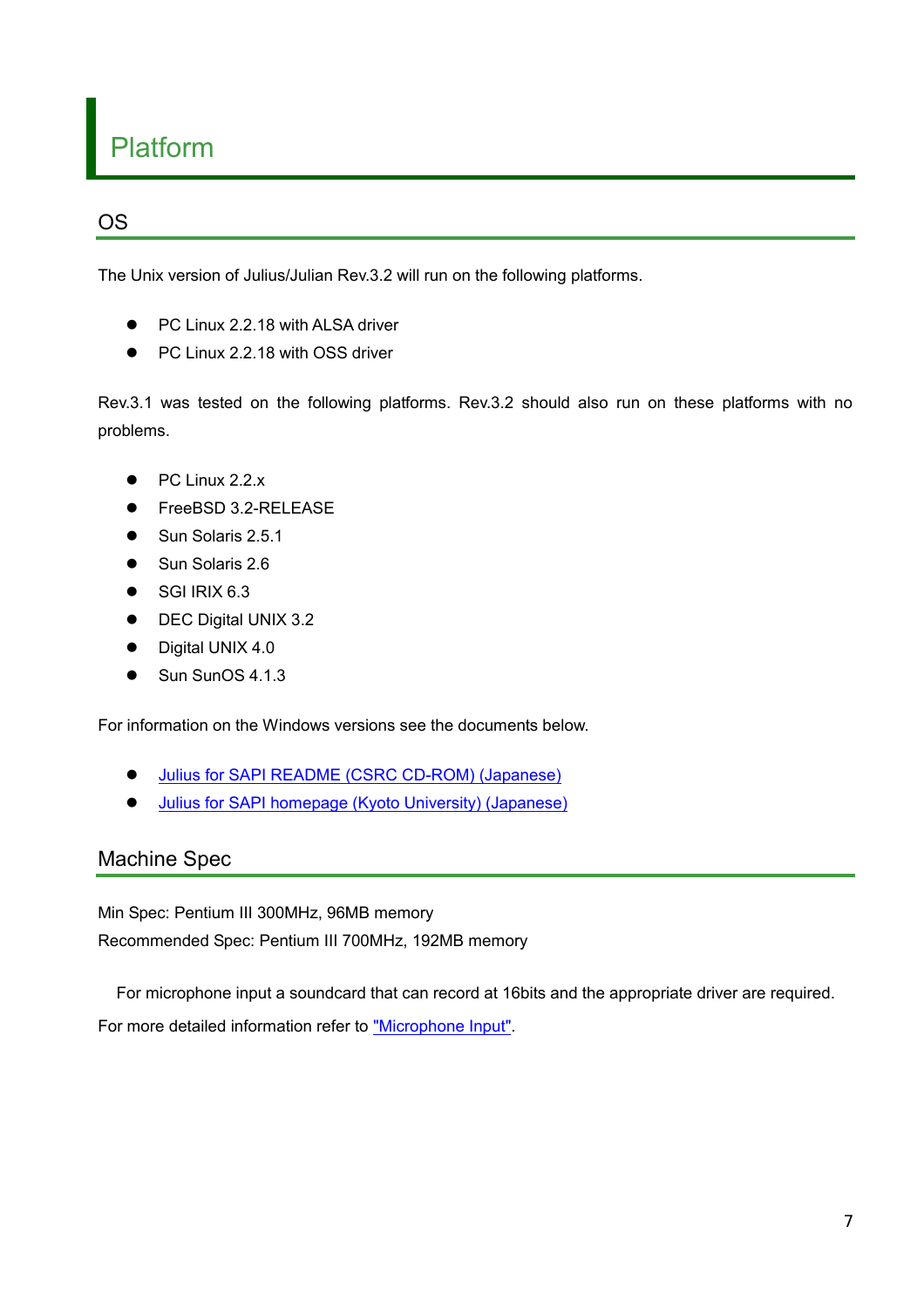# Installation

Here an explanation of the installation procedure for the Unix version of Julius is given. For the Windows version please refer to either the Julius for SAPI README (CSRC CD-ROM) (Japanese) or the [Julius for SAPI homepage \(Kyoto University\) \(Japanese\).](http://winnie.kuis.kyoto-u.ac.jp/pub/julius/forSAPI/)

# Quick Start

Julius can be installed using the steps below.

% tar xzvf julius-3.2.tar.gz % cd julius-3.2 % ./configure % make % make install

Each of the installation steps is explained below.

#### 1. Preparation

By default Julius can only load RAW and WAV (no compression) audio files. However the [libsndfile](http://www.zip.com.au/~erikd/libsndfile/) library allows Julius to load various other audio format files, including AIFF, AU, NIST, SND, and WAV(ADPCM) formats. At configuration time Julius automatically searches for the [libsndfile](http://www.zip.com.au/~erikd/libsndfile/) library, which should be installed in advance.

 (If required) Install the [libsndfile](http://www.zip.com.au/~erikd/libsndfile/) library.

Next extract the Julius source package into the appropriate directory.

```
% gunzip -c -d julius-3.2.tar.gz | tar xvf - 
% cd julius-3.2
```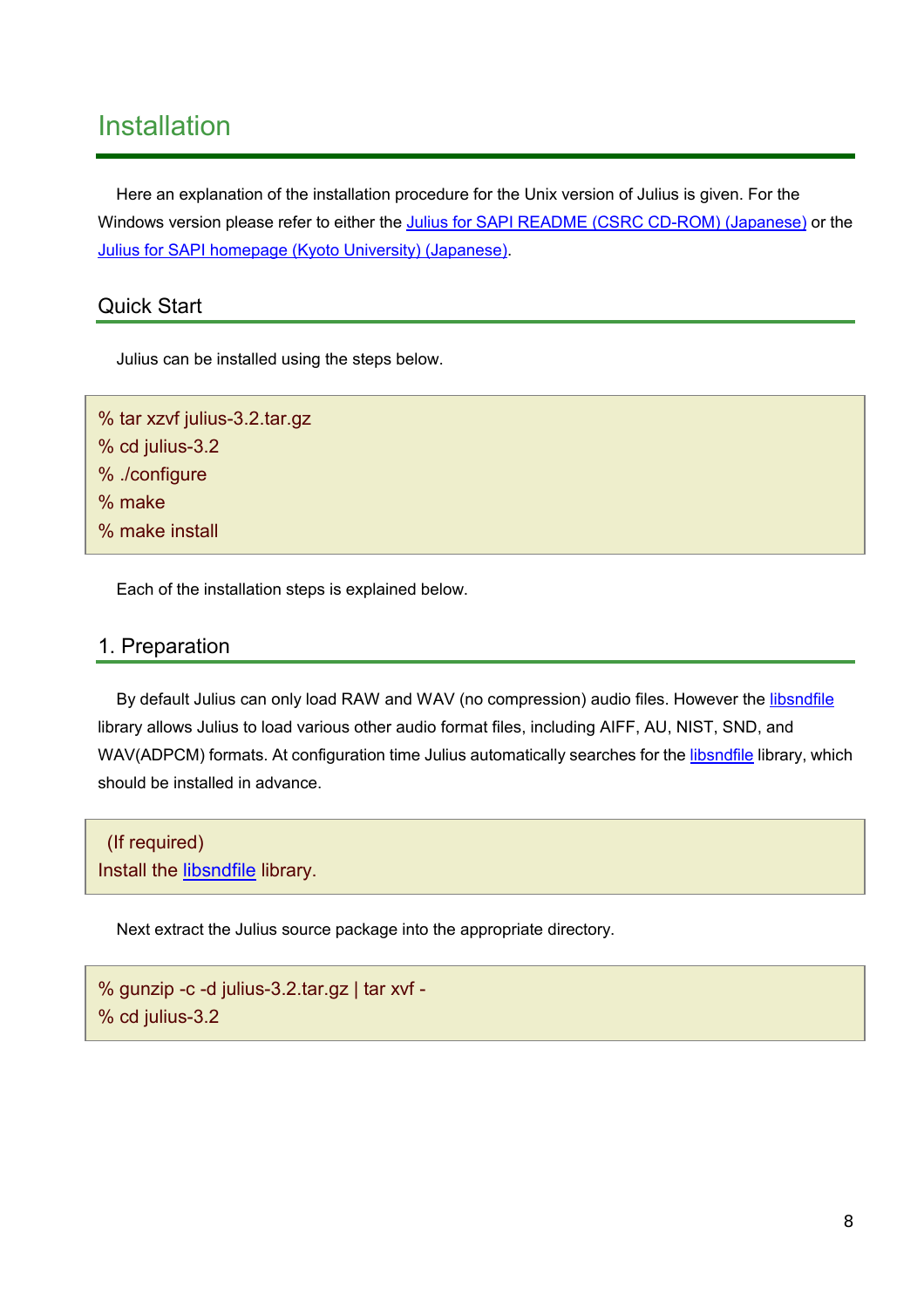## 2. *configure*

The configure script searches for information on the OS type, CPU endian, C compiler and required libraries, microphone support, and other information. It then automatically adapts the make file. First run the configuration script.

#### % ./configure

It is possible to set various options at configuration time. By default Julius is compiled with the optimal settings with respect to speed. Other settings can be used as shown below.

To compile Julius for optimal precision:

#### % ./configure --enable-setup=standard

For a detailed explanation of configuration options refer to ["Configure Options".](#page-19-0)

The default compiler is "gcc" and the default debug options are "-O2 -g". When using Linux the default debug options are "-O6 -fomit-frame-pointer". In other cases, the compiler settings can be changed by altering the appropriate environment variables, "CC" and "CFLAG", before running the configure script. The header path and other settings are set in the "CPPFLAGS" environment variable.

### 3. Compile

#### % make

Builds the julius, mkbingram, adinrec, adintool, and mkgshmm binary executable under the appropriate directories.

#### 4. Install

#### % make install

Installs the binary executable in /usr/local/bin/ and the online manuals in /usr/local/man/.

This completes the installation.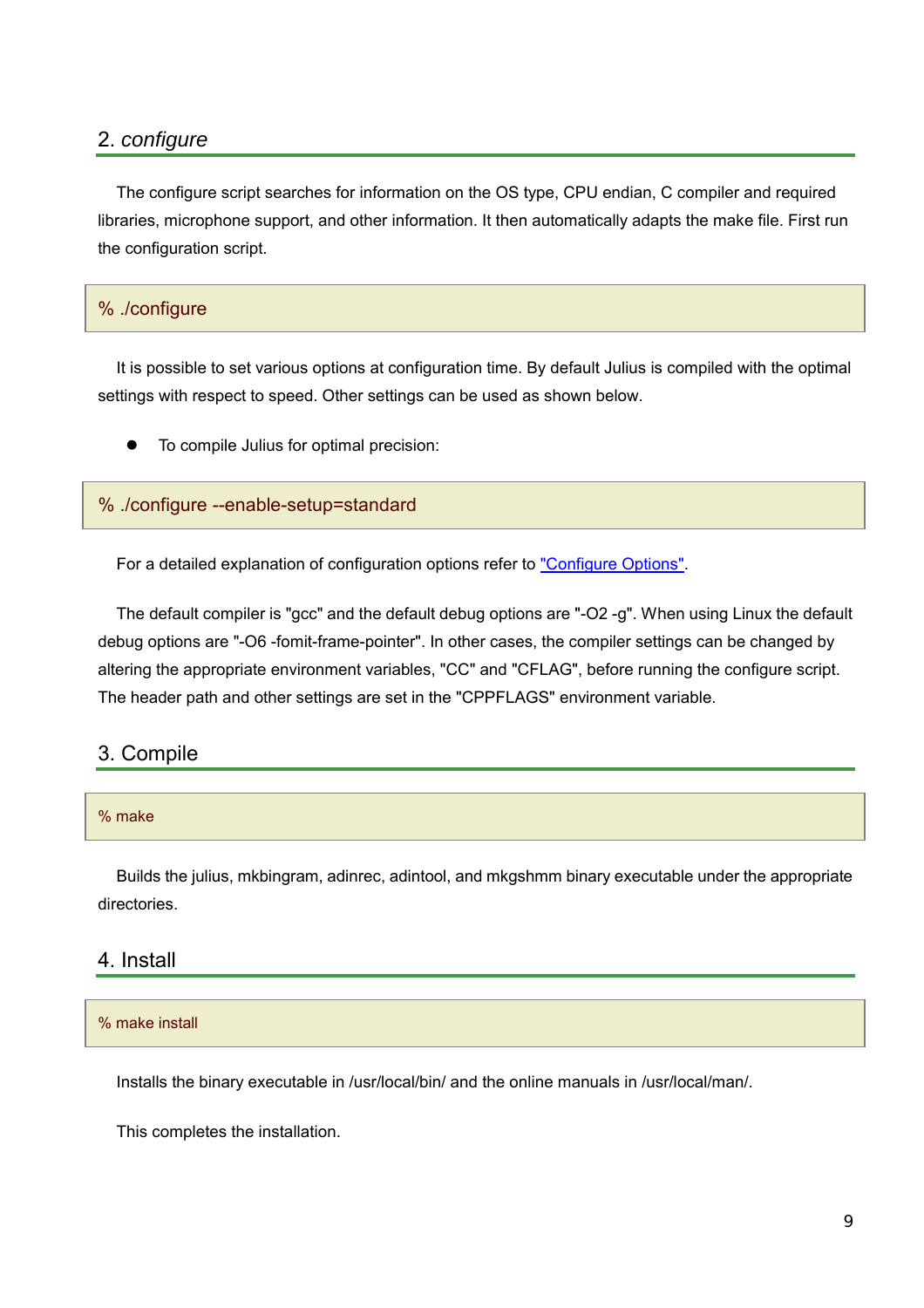# **Documentation**

**•** [Tutorial](#page-10-0)

An explanation of the basic functioning of Julius.

• [Microphone Input](#page-14-0)

An explanation of microphone input. OS specific setup, input level control etc.

- [Compile Time Options](#page-19-0) An in depth explanation of compile time options.
- [File Types and Restrictions](#page-23-0) Format specifications of models and audio files supported by Julius.
- [Triphones and HMMList](#page-31-0) An explanation of physical and logical triphones and the format of the HMMList file.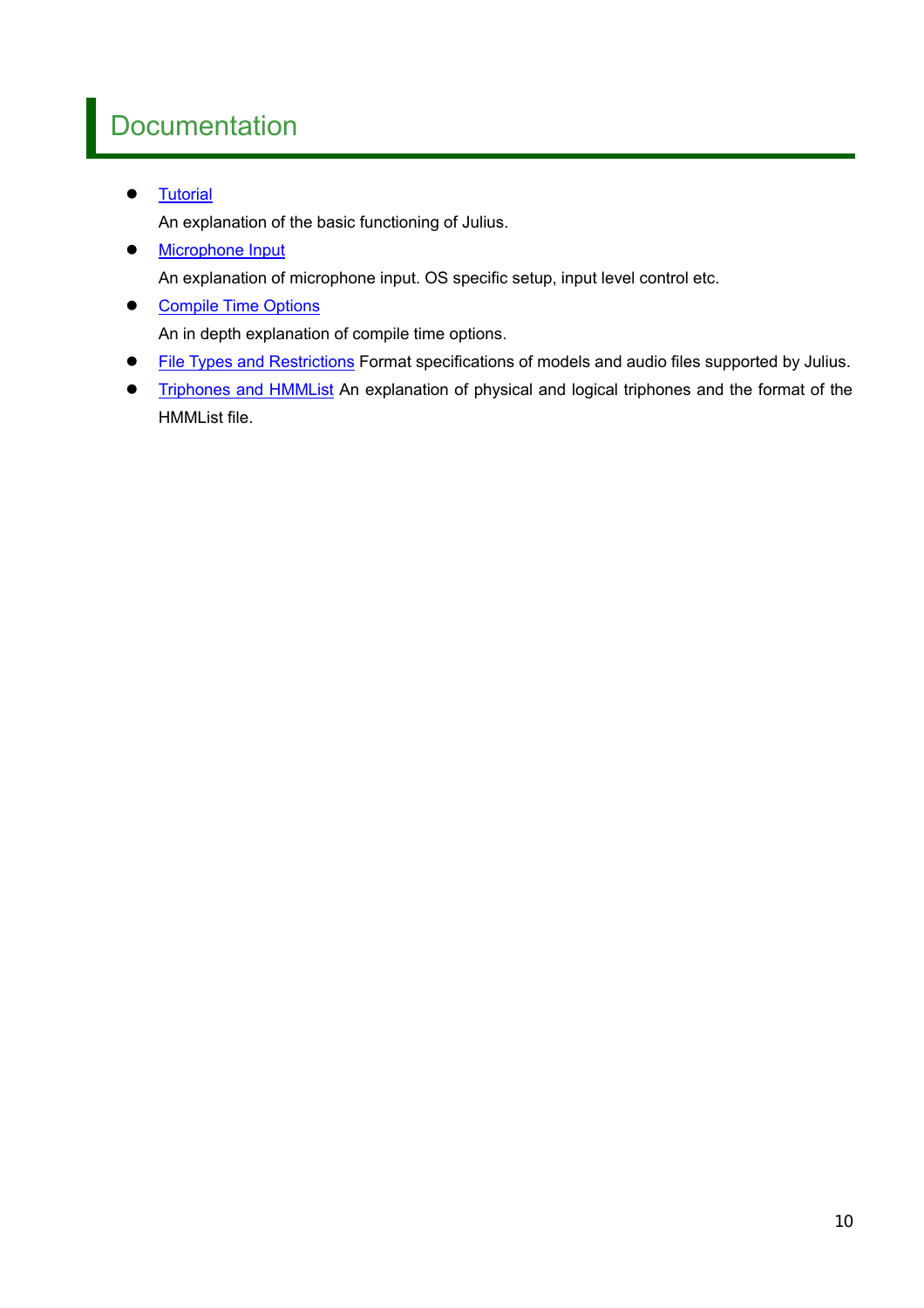# <span id="page-10-0"></span>Tutorial -from initialization to recognition-

This tutorial describes the basic functioning of the Unix version of Julius. Here file preparation, system startup, and recognition are explained.

- 1. Preparation
- 2. Audio file recognition
- 3. Microphone Input recognition

### 1. Preparation

Note: Julius requires both acoustic and language models.

At execution time, at minimum the three files below are required.

| Acoustic HMM definition file | <b>HTKs' HMM format</b>                                                                              |
|------------------------------|------------------------------------------------------------------------------------------------------|
| <b>Word dictionary file</b>  | Very Similar to the HTK dictionary format                                                            |
| Word N-gram language model   | [2-gram and reverse 3-gram models (Standard ARPA format), or binary<br>N-gram format (Julius format) |

When context dependent acoustic HMM models are used (triphone, PTM etc.) the following file is also required.

# **[HMMList file](#page-25-0) Julius format**

For detailed information on each of the file types refer to [File Formats and Restrictions.](#page-23-0)

Simple acoustic and language models have been included in the following distributions:

- **[Continuous Speech Recognition Consortium](http://www.lang.astem.or.jp/CSRC/) distributed CD-ROM**
- IPA "Japanese Dictation Fundamental Software" distributed CD-ROM (Japanese)
- Ohmsha Textbook "Speech Recognition Systems" CD-ROM (Japanese)

This tutorial assumes that user is using one of the CD-ROM distributions above.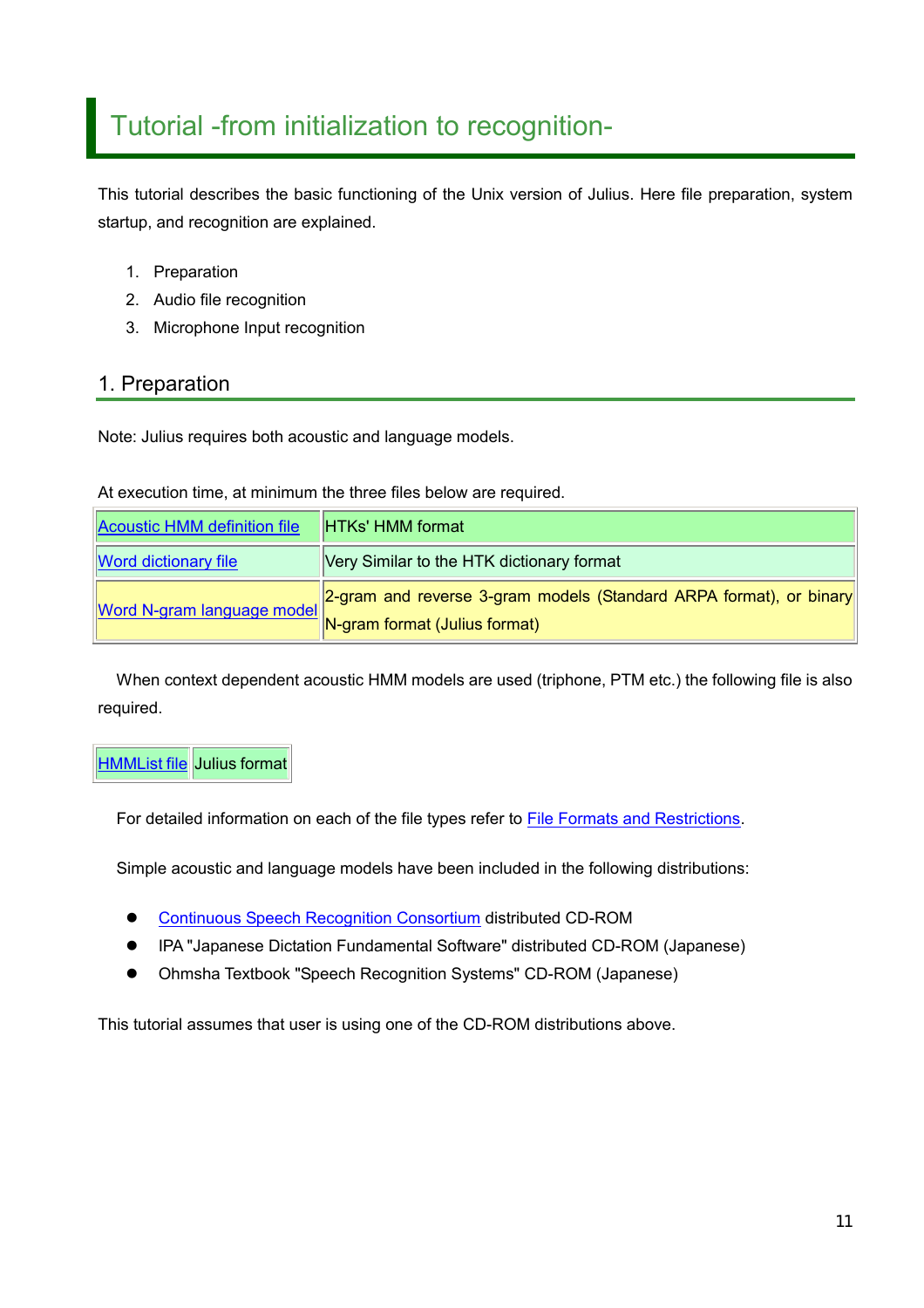# The Run-time Configuration File (jconf)

The model files, recognition parameters, and input source can be set in the "jconf" configuration file. The source archive contains a sample configuration file "Sample.jconf". Copy this file to the appropriate directory and edit it to fit your requirements.

As described above users who are using a CD-ROM distribution with acoustic and language models should use the "jconf" file provided on that CD-ROM.

#### 2. Audio File Recognition

First recognition of audio files will be described.

It is assumed that the audio format is 16bit .WAV (no compression) or RAW (big endian)format. The sampling rate is dependent on the analysis conditions used to create the acoustic model, but generally this is 16kHz.

Execute Julius from the command line. Use the "-C" option to select the "jconf" file to be used.

#### % julius -C *jconf\_filename*

Each of the option statements within the jconf file are treated as command line options. One can override these by placing an option after the "-C *jconf\_filename*" setting. For example if we wish to use audio files as the system input and this has not been defined in the jconf file we can set this on the command line.

## % julius -C *jconf\_filename* -input rawfile

Once initialization has completed, the prompt below is displayed and the system waits for a response.

#### enter filename->

Enter a filename and Julius will perform recognition on that file.

The recognition process takes place in two passes. First 2-gram frame synchronous recognition is performed on the input. An example of the output of this first pass is shown below.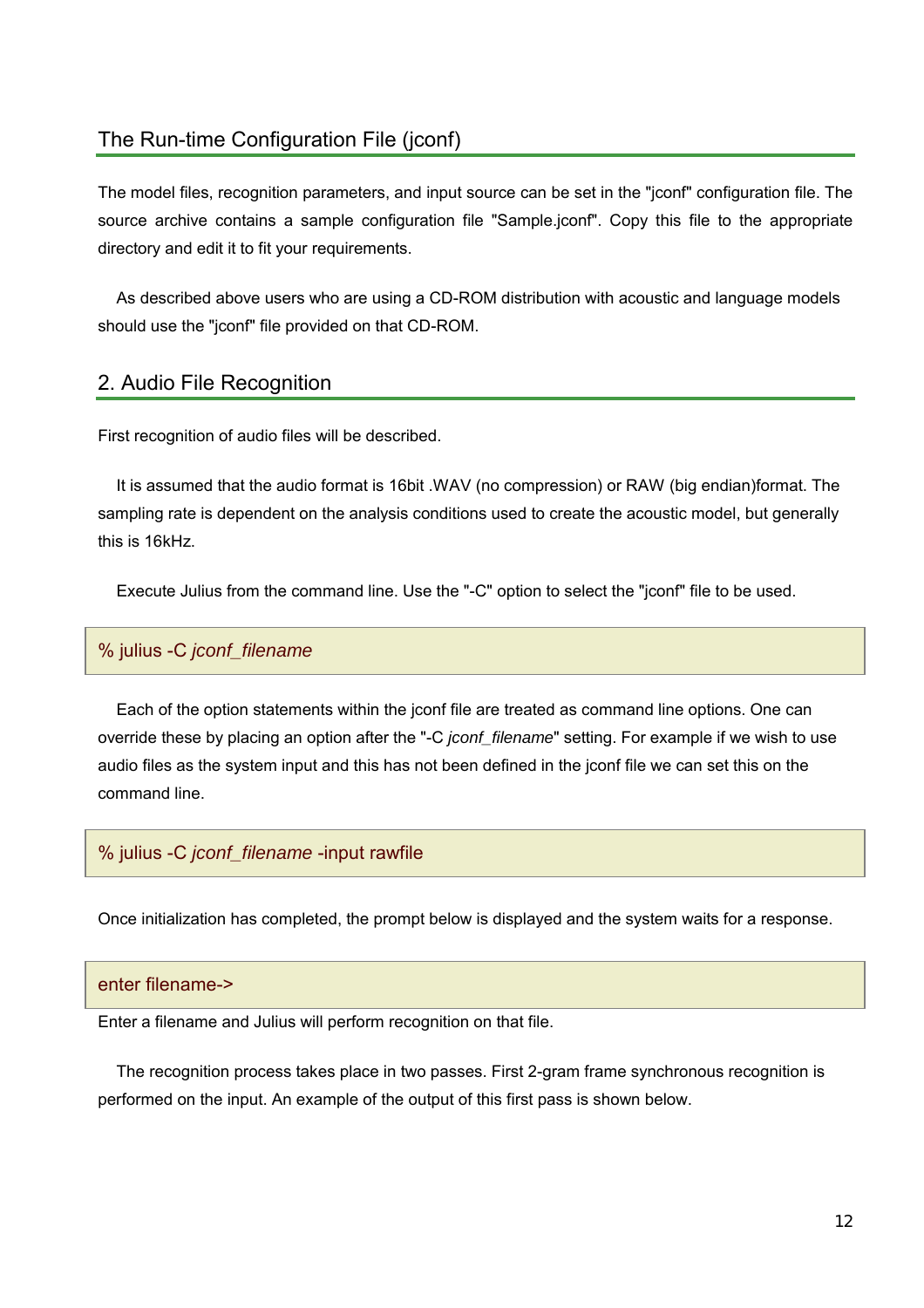```
input speechfile: ./test.raw
97995 samples (6.12 sec.)
### speech analysis (waveform -> MFCC)
length: 610 frames (6.10 sec.)
attach MFCC_E_D_Z->MFCC_E_N_D_Z
### Recognition: 1st pass (LR beam with 2-gram)
................. 
pass1 best: SPECULATION IN TOKYO WAS AT THE N. COULD RISE BECAUSE
        OF THE REALIGNMENT
pass1 best wordseq: <s> SPECULATION IN TOKYO WAS AT THE N. COULD RISE
        BECAUSE OF THE REALIGNMENT </s>
pass1 best phonemeseq: silB | s p E k y x l e S I n | I n | t o k y o l w a s | @ t | D i |
     E n | k U d | r Y z | b x k A z | A v I D i | r i x l Y n m I n t | silE
pass1_best_score: -14745.729492
```
pass1 best: First pass best hypothesis word sequence (interim result).

pass1 best wordseq: Same as above but as a N-gram sequence.

pass1 best phonemeseq: Best hypothesis phoneme sequence ("|" separates words)

pass1 best score: The hypothesis score (Log-likelihood)

After the first pass finishes, the second pass is performed and a final recognition result is displayed. The 2nd pass uses the interim results from the first pass and searches these results using a 3-gram stack decoding technique.

| ### Recognition: 2nd pass (RL heuristic best-first with 3-gram)              |  |  |  |  |
|------------------------------------------------------------------------------|--|--|--|--|
| samplenum=610                                                                |  |  |  |  |
| sentence1: SPECULATION IN TOKYO WAS THAT THE YEN COULD RISE BECAUSE          |  |  |  |  |
| OF THE REALIGNMENT                                                           |  |  |  |  |
| WSeq1: <s> SPECULATION IN TOKYO WAS THAT THE YEN COULD RISE</s>              |  |  |  |  |
| BECAUSE OF THE REALIGNMENT                                                   |  |  |  |  |
| $phseq1:$ $silB   sp E k y x le S ln   ln   to ky o l was   D @ t   Di  $    |  |  |  |  |
| y En   k U d   r Y z   b x k A z   A v sp   D i   r i x   Y n m   n t   silE |  |  |  |  |
| score1: -14819.208008                                                        |  |  |  |  |
| 30514 generated, 5681 pushed, 418 nodes popped in 571                        |  |  |  |  |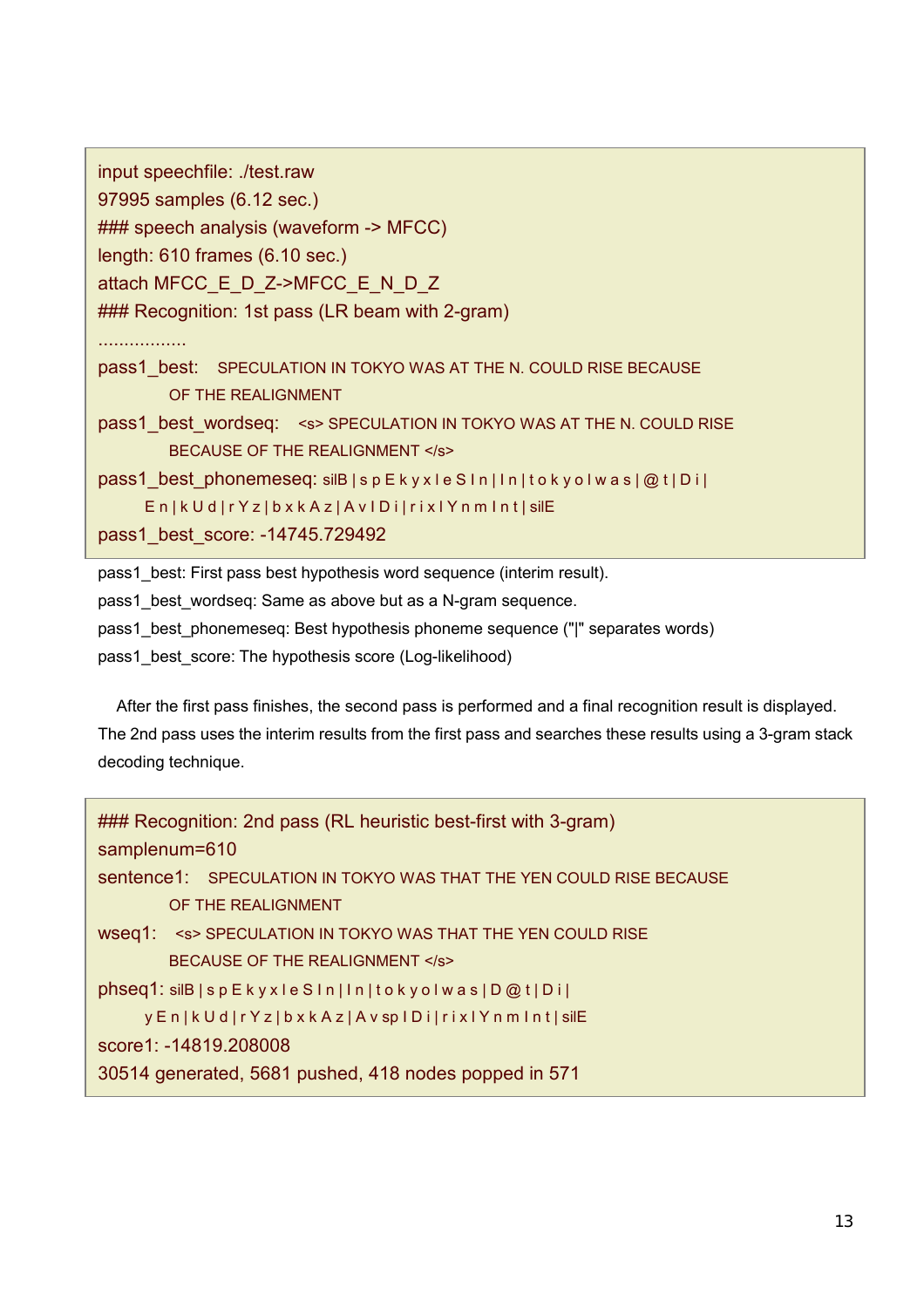<span id="page-13-0"></span>sentence1: is the final recognition result. Once recognition is complete the system returns to the filename prompt.

The format of the recognition output can be altered. Using the "-progout" option at run time causes the first pass interim results to gradually be shown, while the "-quiet" option gives a simple output as shown below.

```
97995 samples (6.10 sec.)
pass1_best: SPECULATION IN TOKYO WAS AT THE N. COULD RISE BECAUSE
     OF THE REALIGNMENT
sentence1: SPECULATION IN TOKYO WAS THAT THE YEN COULD RISE BECAUSE 
     OF THE REALIGNMENT
```
This completes the description of audio file recognition.

### 3. Microphone Input Recognition

Direct microphone input can also be recognized. Use the run-time option "-input mic" to use microphone input.

After initialization the prompt below will appear and the system will wait for input.

#### <<< please speak >>>

When one starts to speak into the microphone, first pass recognition processing will begin. When one stops speaking the system will switch to the second pass, the finalized recognition result will be displayed and the system will return to the above prompt.

Note that the first utterance after startup will not be recognized properly.

If recognition starts prematurely due to environmental noise or on the other hand, if you speak and the system does not begin recognition, then alter the microphone input level appropriately.

For more details on microphone usage refer to [Microphone Input.](#page-13-0)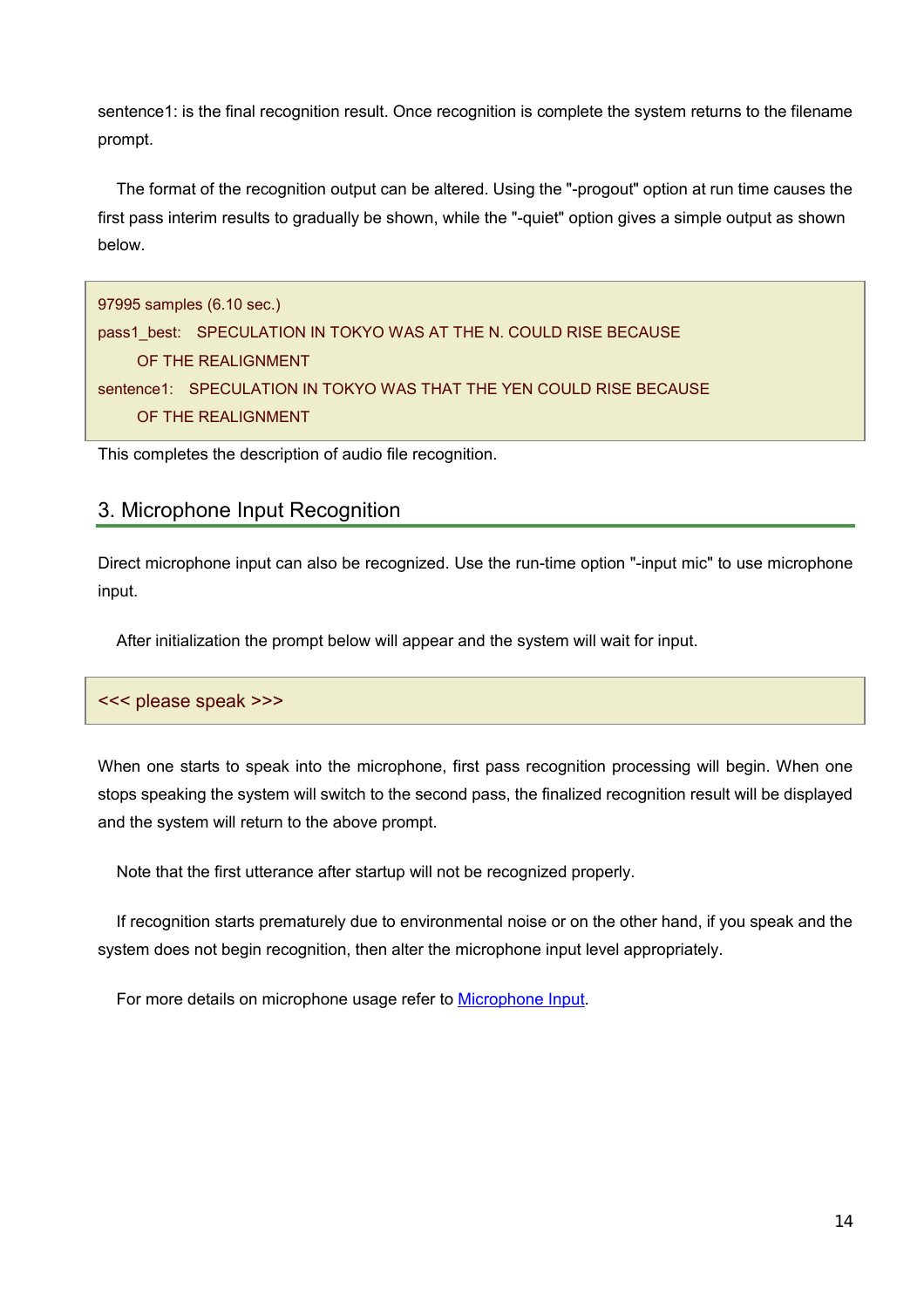# <span id="page-14-0"></span>Microphone Input

Here, environment settings, restrictions, and other points of caution relating to microphone input with Julius/Julian-3.2 are explained.

- 1. [Acoustic models for microphone input](#page-14-0)
- 2. [Supported operating systems](#page-14-0)
- 3. [Compile time settings](#page-16-0)
- 4. [The microphone input recognition procedure](#page-17-0)
- 5. [Volume and trigger level adjustment](#page-17-0)
- 6. [Verification of voice recoding](#page-18-0)

# 1. Acoustic models for microphone input

At present the only possible feature extraction method that can take place within Julius/Julian is MFCC\_E\_D\_NZ feature extraction (this is the same features that are used in IPA's acoustic models). All acoustic models that are to be used with Julius's direct microphone input must be in this format. When using acoustic models that use different feature formats, e.g. LPC, microphone input cannot be used. Care should be taken when dealing with other formats (including HTK parameter files).

# 2. Supported operating systems

At present the following OS are supported for direct microphone input.

- 1. Linux (kernel driver, OSS/Linux, ALSA)
- 2. Sun Solaris 2.x
- 3. Sun SunOS 4.x
- 4. SGI IRIX
- 5. FreeBSD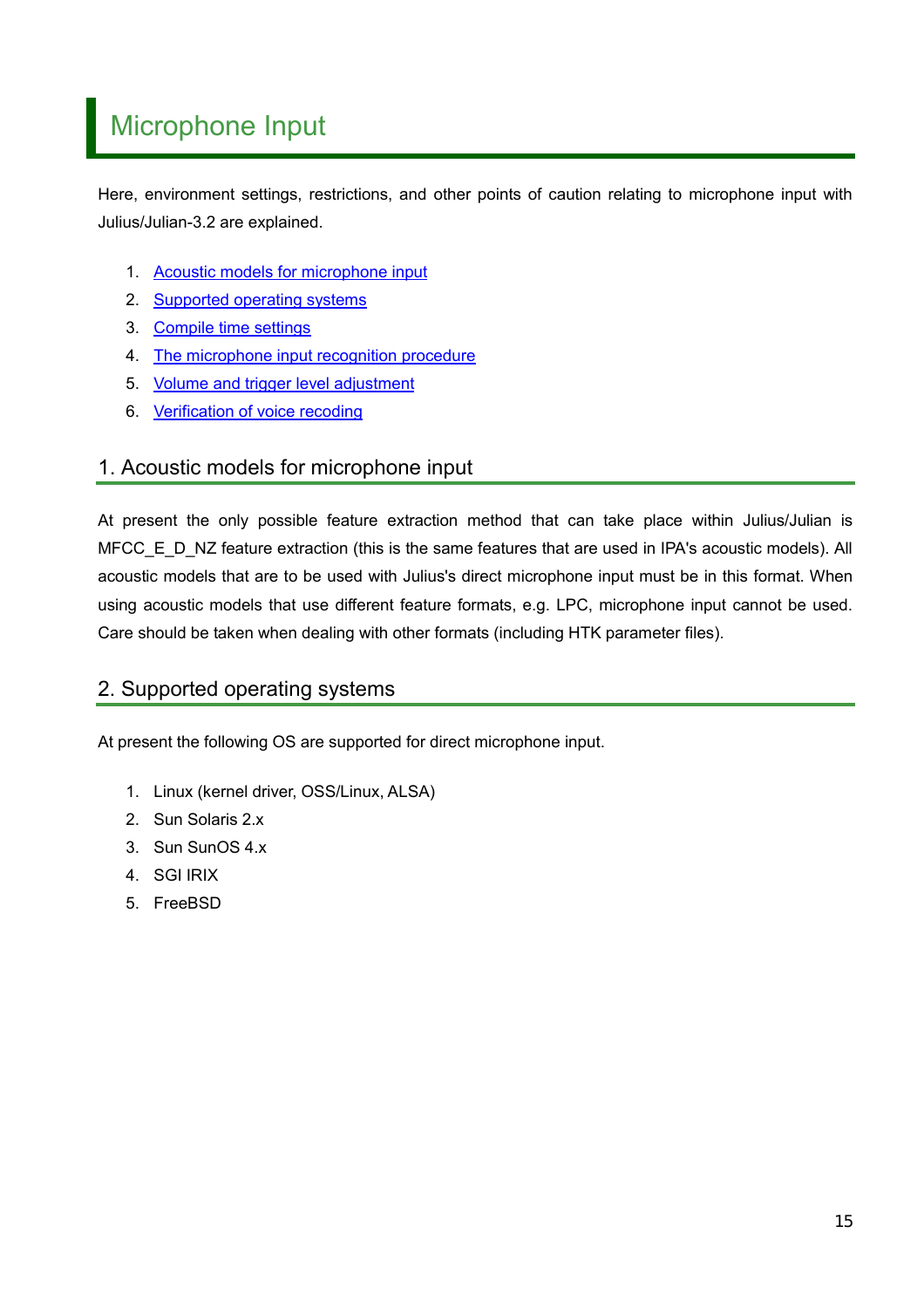For each OS, details and warnings are as follows.

#### $\bullet$  Linux

On Linux platforms the following sound drivers are currently supported.

- **Standard Kernel Drivers**
- OSS/Linux 4Front Technologies Commercial Drivers
- Advanced Linux Sound Architecture

These are selected automatically at configuration time.

To specifically set the sound driver use the "--with-mictype=TYPE" option with *configure*. (TYPE can be set to "oss" or "alsa").

Capture at 16bit, 16kHz, mono-aural format is necessary.

Please note that at present whether speech data is captured adequately is largely dependent on the chipset and software driver being used. Commonly used "Sound-Blaster Pro compatible" soundcards have been found not to work with the Julius system. It has also been found that especially on laptop PC's that in many cases the quality of the sound cards 16bit capture capabilities is very poor. In such cases the Julius systems direct microphone input may not function adequately.

Under Linux Julius does not perform sound mixing internally, an external tool such as xmixer should be used to select the input device and set the input device volume.

Related Links:

- Linux Sound-HOWTO
- **[ALSA](http://www.alsa-project.org/)**
- OSS/Linux
- Sun Solaris 2 x

Julius has been tested on Solaris 2.5.1 and 2.6 platforms.

The default device path is "/dev/audio". You can change the device path using the AUDIODEV variable before compiling Julius.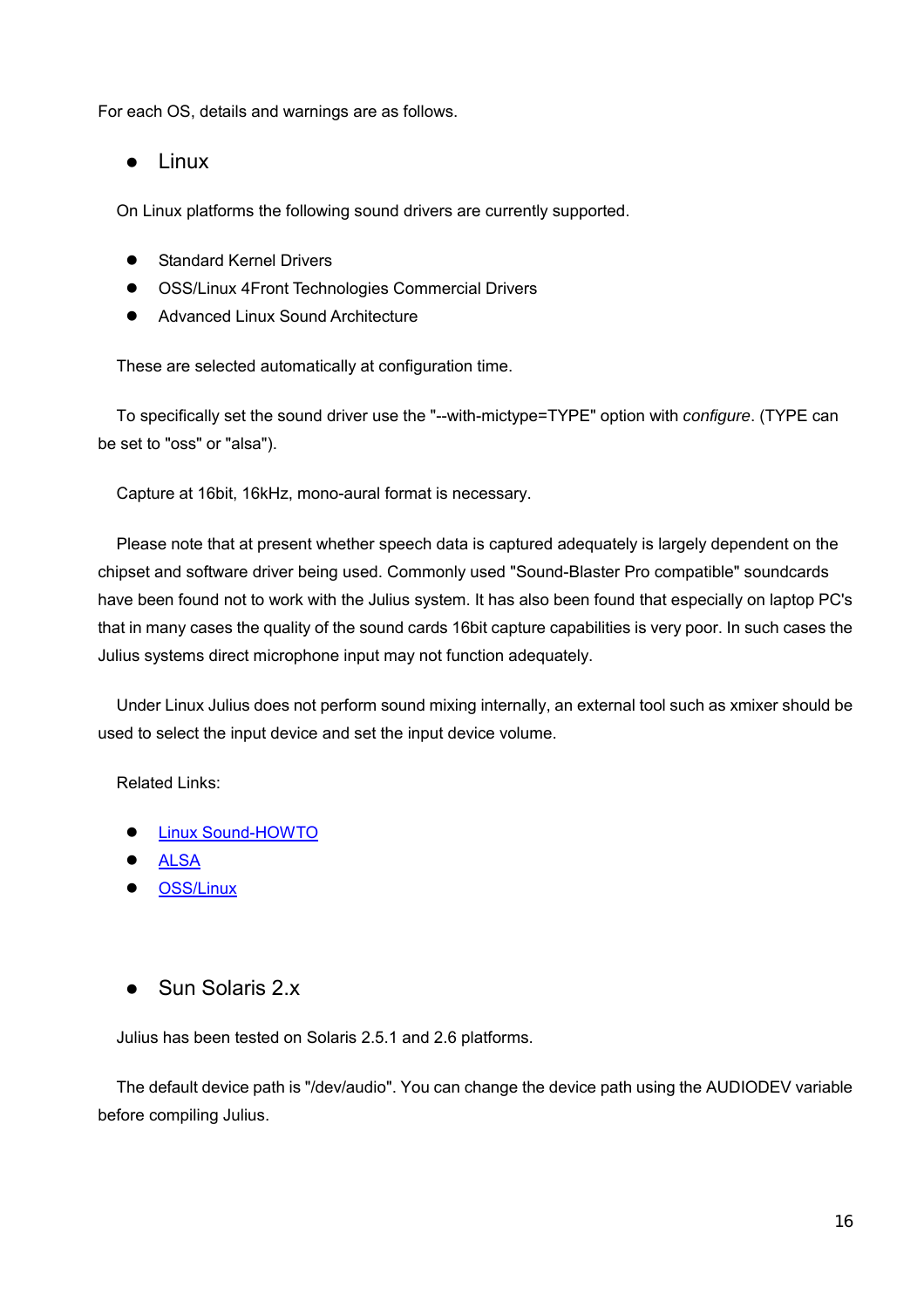<span id="page-16-0"></span>After startup has completed, the audio input device will be automatically switched to the microphone and the input volume will be set to 14.

# $\bullet$  Sun SunOS 4.x

Julius has been tested with SunOS 4.1.3. It is necessary to use the <multimedia/\*> headers at compile time.

The default device path is "/dev/audio". You can change the device path using the AUDIODEV variable before compiling Julius.

After startup has completed, the audio input device will be automatically switched to the microphone and the input volume will be set to 20.

# $\bullet$  SGI IRIX

Julius has been tested with IRIX 6.3. (Julius will very likely run under system 5.x as well)

After startup has completed, the audio input will be automatically set to microphone input, however the input volume will not be set automatically. Use the 'apanel' command to set the volume manually.

## • FreeBSD

Julius has been tested with FreeBSD Release 3.2 using the 'snd' driver. Use the compile option "--with-mictype=oss".

As audio mixing is not performed, an external tool must be used to select the input device (MIC/LINE) and set the input volume.

Sound card and driver problems are similar to those in the Linux system, see the Linux section above.

# 3. Compile Time Settings

It is not necessary to use any special configuration options at compile time to allow microphone input. The "configure" script automatically detects the OS type used and includes the necessary libraries. You should however check the final configure messages as shown below to make sure the appropriate sound driver was detected correctly.

mic API type : oss (Open Sound System compatible)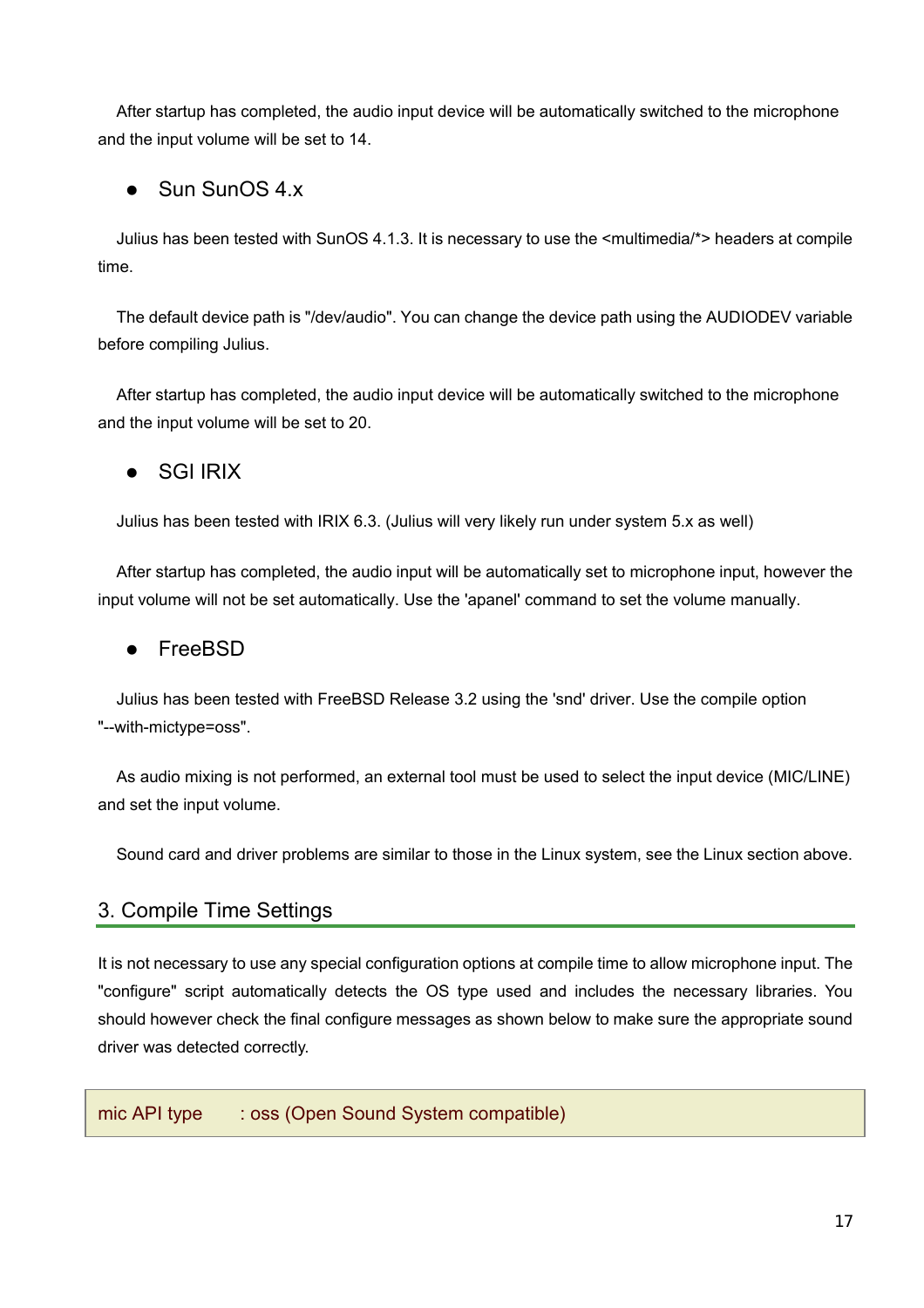<span id="page-17-0"></span>In the case that automatic detection fails set the microphone driver type use "-with-mictype = TYPE", where TYPE is one of oss, alsa, freebsd, sol2, sun4, or irix.

From version 3,1p1 even if the driver is ALSA, OSS API is used by default. If one intents to use ALSA then they should use OSS emulation. Native ALSA API (beta version) can be used with the configuration option "--with-mictype = alsa".

## 4. Procedure for Microphone Input Recognition

Here microphone recognition with Julius is explained. In the case that an error occurs during startup please refer to sections 5 and 6 below.

Microphone input can be selected at startup using the "-input mic" option. If you do this then after initialization a prompt like that below will appear and the system will wait for a voice trigger. (Utterances that occur before the prompt appears will be disregarded).

#### <<< please speak >>>

After confirmation of the prompt, face the microphone and speak. The microphone should be held about 15 cm from the mouth and speech should be as clear as possible.

Once the input is greater then a certain level Julius begins the first pass processing. Analysis proceeds in parallel with the input. At the next long pause the first pass analysis is stopped, and the system then switches over to the second pass search. The system then outputs the final result, and waits for the next speech utterance. The process is then repeated.

#### ! WARNING !

When using microphone input, The first utterance cannot be recognized properly.

Real time processing uses the previous input to calculate the current CMN parameters, thus for the first input utterance CMN cannot be performed.

For the first utterance say "Mic Test" or any arbitrary utterance, and that input will be used to update the CMN parameters. Normal recognition will be performed from the second utterance.

If the "-demo" option has been set at startup, then during the first pass real-time interim results will be displayed.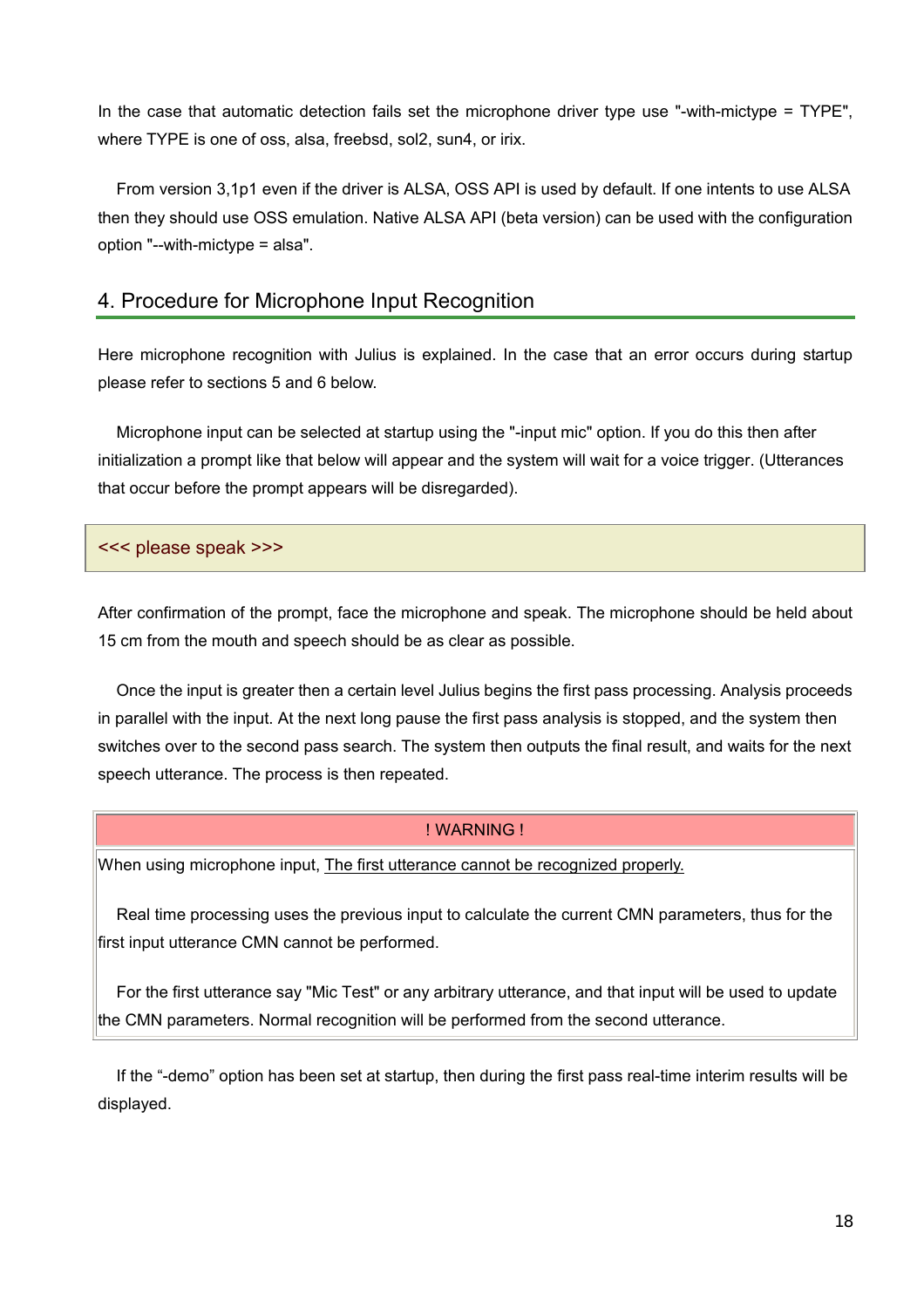#### <span id="page-18-0"></span>5. Recording volume and trigger level adjustment

When recognition is not performing adequately, it may be necessary to reset the volume or speech detection level.

When altering these settings it is best to first set the input volume and then reset the speech detection level. When the microphone input is not being detected properly first the microphone input level should be set. (It is often best to use an external sound/mixing tool to check that the volume is set correctly).

If sensitivity is low and voice detection is not occurring correctly, or on the other hand the voice detection trigger is too sensitive to external noise then the trigger level should be altered. The speech detection level is set at startup using the -lv option. The value has a range from 0 - 32767 (unsigned short). The default is 3000. Increase the speech detection level to decrease the sensitivity of the trigger, and decrease the level to increase the sensitivity of the trigger.

#### 6. Verification of Voice Recording

From Rev.2.2 a program that captures a single utterance from the microphone, adinrec, is included. Using this, the quality of the captured speech can be checked.

#### % ./adinrec/adinrec myfile

When used as shown above, adinrec will record one utterance from the microphone to the file 'myfile'. As 'adinrec' uses the same voice capture routines as Julius, the quality of the recorded file will be the same as that used for recognition.

If no options are set, then the recorded file will be headerless 16kHz, monoral, signed 16bit big endian. It can be played back as shown below. (Using the sox or aplay utilities)

```
Linux/OSS: sox -t .raw -r 16000 -s -w -x -c 1 myfile -t ossdsp -s -w /dev/dsp 
Linux/ALSA: aplay -f s16b -r -s 16000 myfile
Solaris2: sox -t .raw -r 16000 -s -w -c 1 myfile -t sunau -w -s /dev/audio
```
The recoded speech waveform file can be viewed using the tools below.

- spwave
- [wavesurfer](http://www.speech.kth.se/wavesurfer/)
- [snd](http://www-ccrma.stanford.edu/CCRMA/Software/snd/snd.html)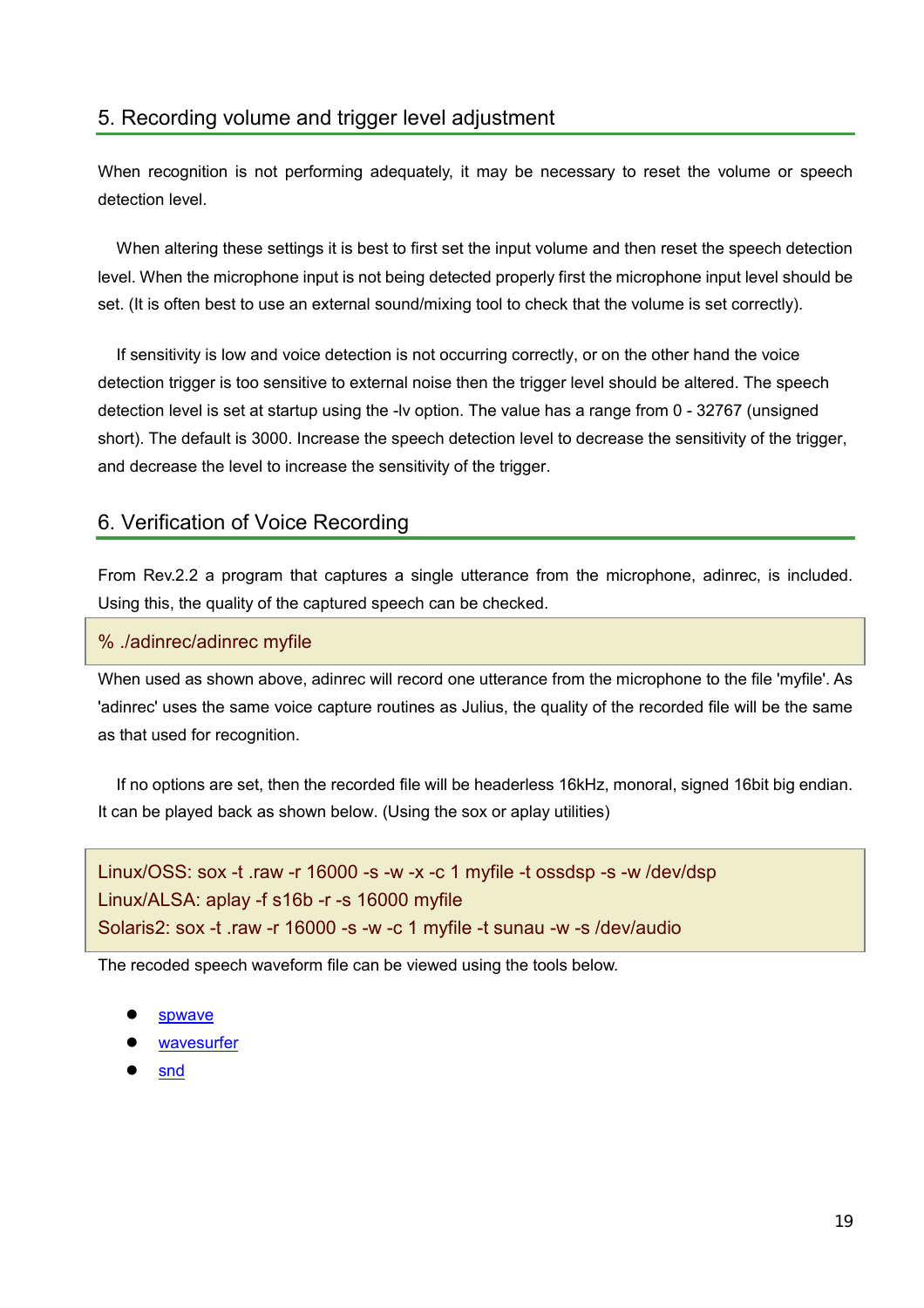# <span id="page-19-0"></span>Compile Time Options

Options that can be used with "configure" when compiling Julius-3.2 are given below.

# Options to Modify Engine Settings

"--enable-setup=..." can be used to set the recognition algorithm to one of the three presets below.

|  | 1) standard | : Standard               | Highest precision, but low speed     |
|--|-------------|--------------------------|--------------------------------------|
|  | 2) fast     | :  Fast                  | High speed, high precision (default) |
|  | $3)$ $v2.1$ | : Version 2.1 compatible | All options OFF                      |

You can see what the current Julius executable algorithm settings are by using the "-version" option at start up, as shown below.

| % julius -version                                         |
|-----------------------------------------------------------|
| ###### booting up system                                  |
| Julius rev.3.2 (fast)                                     |
| built on jale at Sun Aug 12 20:58:44 JST 2001             |
| - compiler: gcc -O6 -fomit-frame-pointer                  |
| - options: UNIGRAM FACTORING LOWMEM2 PASS1 IWCD SCAN BEAM |
| GPRUNE_DEFAULT_BEAM                                       |

Following is a more detailed explanation of the three setup types.

1) Standard --enable-setup=standard

In this setup precision is of particular importance. When triphone models are used, strict interword calculation is performed on the second pass. The error rate is decreased to less than 1%, but the 2nd pass processing time is dramatically increased. Also by default a safe pruning method is used for Gaussian pruning so not to introduce errors when using TM and PTM HMM models. (At run time other pruning technique can be selected by using the -gprune option)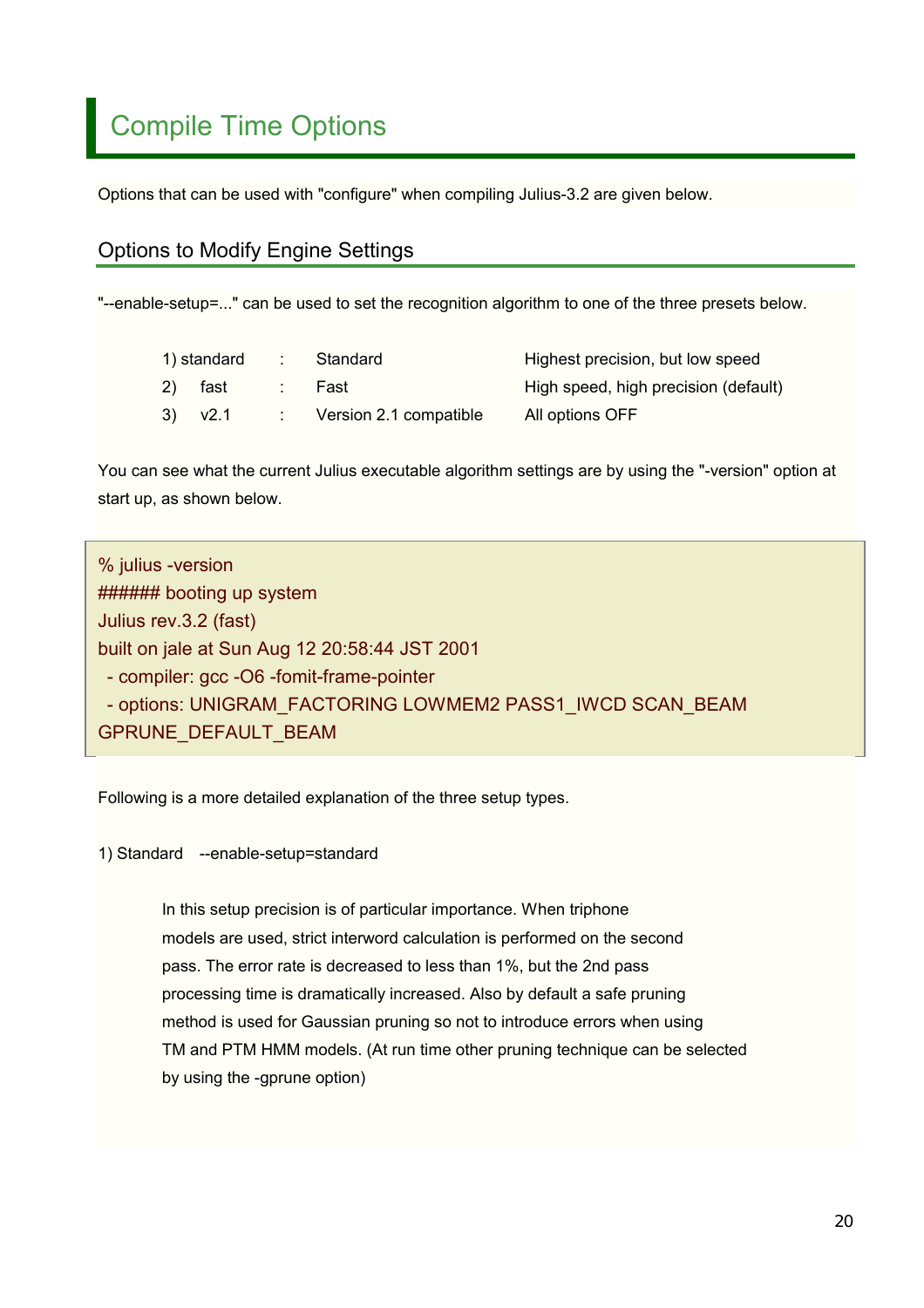#### 2) Fast --enable-setup=fast (default)

In this setup the best balance between speed and precision is given. The gaussian beam pruning technique is used. No specified time limit is set.

#### 3) Revision.2.1 compatible --enable-setup=v2.1

Here the same search algorithm that is used in Julius version 2.1 is used. 1-gram factoring is performed and 1 pass interword calculations are performed.

The differences in the three setup options above are shown in the following graph, where an O indicates that the option is enabled.

|                  | $ 1$ -gram<br><b>Ifactoring</b> | <b>IWCD</b> | 1st pass 2nd pass<br>strict IWCD | tree<br>separation  | Gauss. pruning<br>default method |
|------------------|---------------------------------|-------------|----------------------------------|---------------------|----------------------------------|
| --enable-        | factor1                         | iwcd1       | strict-iwcd2                     | lowmem <sub>2</sub> |                                  |
| standard         | O                               | O           | Ω                                | x                   | safe                             |
| fast             | O                               | O           | X                                | Ω                   | beam                             |
| V <sub>2.1</sub> | X                               | X           | x                                | X                   | safe                             |

# Setting First Pass Precision

By default Julius performs high-speed approximate calculations using 1-gram factoring and 1-best approximation. Thus the first-pass recognition contains approximation errors and the results of this pass are not optimal. (However these errors are usually recovered in the second pass)

In some cases only a 2-gram model may be available, or greater emphasis on the first pass precision may be required. In these cases the settings below can be used.

#### % ./configure --enable-setup=v2.1 --enable-iwcd1 --enable-wpair

With these settings, 2-gram factoring, interword triphone calculations and word-pair approximation rather then 1-best approximation is performed. With these changes the computational cost increases considerably however first pass precision is also gained.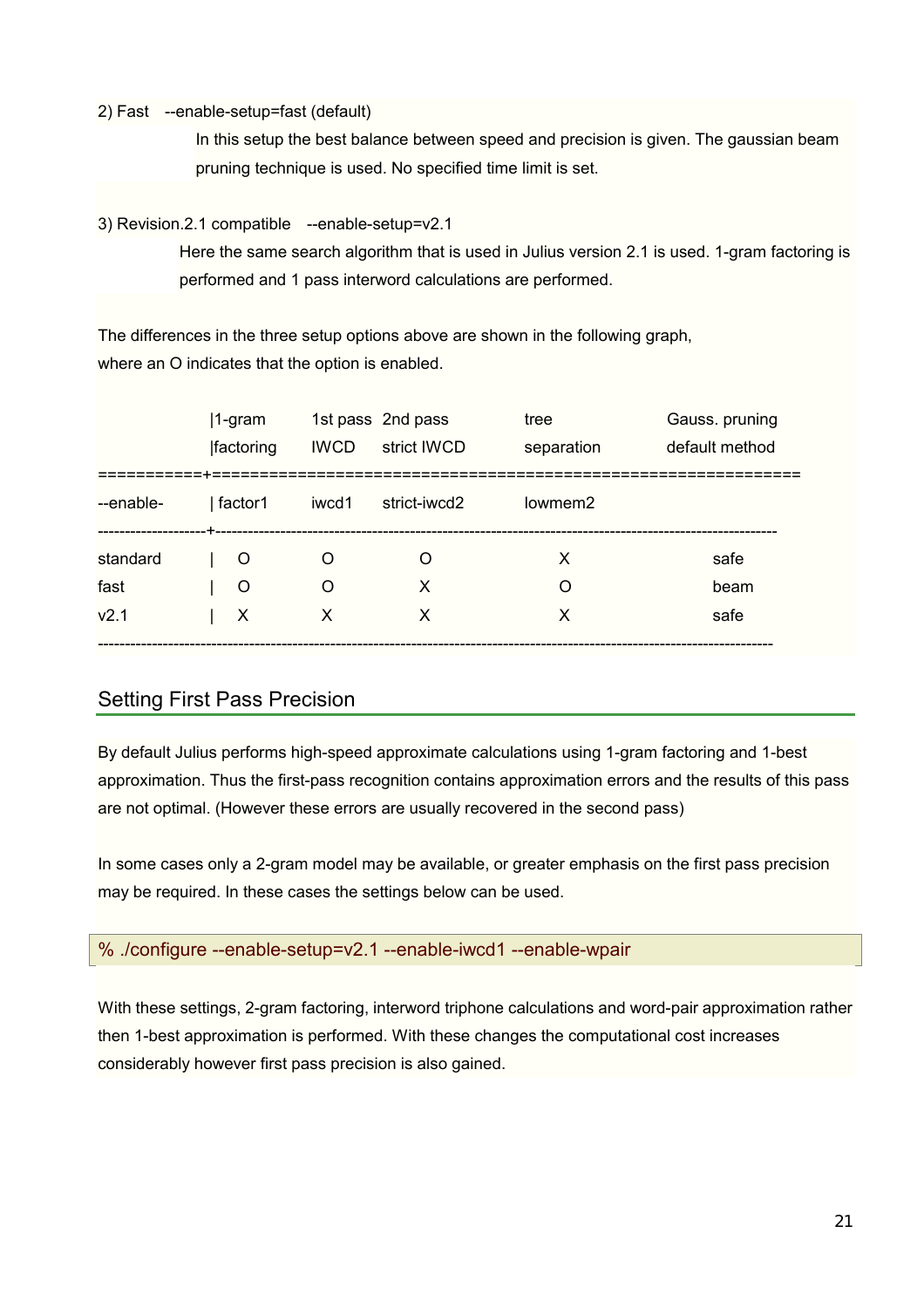# Option Details

Details of individual *configure* options are given below.

\* Compile and the installation environment.

| --prefix=dir | Change the installation directory to 'dir'.      |  |  |
|--------------|--------------------------------------------------|--|--|
|              | Executables are installed to \${dir}/bin         |  |  |
|              | Manuals are installed to \${dir}/man/{man1,cat1} |  |  |
|              | The default is /usr/local/bin                    |  |  |
|              |                                                  |  |  |

| --with-netaudio-dir=dir- | When using DatLink, set the directory which contains |
|--------------------------|------------------------------------------------------|
|                          | the DatLink Netaudio library include and lib files.  |

\* Microphone related (options)

| --disable-pthread   | Do not use a POSIX thread system for speech capture.                                                      |
|---------------------|-----------------------------------------------------------------------------------------------------------|
| --with-mictype=TYPE | Specifies the microphone input device driver to be used<br>Select one of alsa, oss, sol2, sun4, and irix. |
|                     | (default: automatic selection)                                                                            |

#### \* Search algorithm options

| --enable-sp-segment | Turn on successive decoding using short pause               |  |  |
|---------------------|-------------------------------------------------------------|--|--|
|                     | segmentation In the first pass where the input is           |  |  |
|                     | segmented with short-pauses, the second pass is executed    |  |  |
|                     | in parallel and the results are slotted in                  |  |  |
|                     | appropriately. Using this feature it is not necessary       |  |  |
|                     | to preprocess long speech files into sentence length        |  |  |
|                     | utterances. Files of any length can be used.                |  |  |
|                     |                                                             |  |  |
|                     | * At this time this option can only be used with file based |  |  |
|                     | input. Microphone input cannot use this option.             |  |  |
|                     |                                                             |  |  |
| --enable-words-int  | Change the word ID type from unsigned short to int. This    |  |  |
|                     | increases the memory required by Julius, but enables a      |  |  |
|                     | vocabulary of greater then 65535 words to be used. At       |  |  |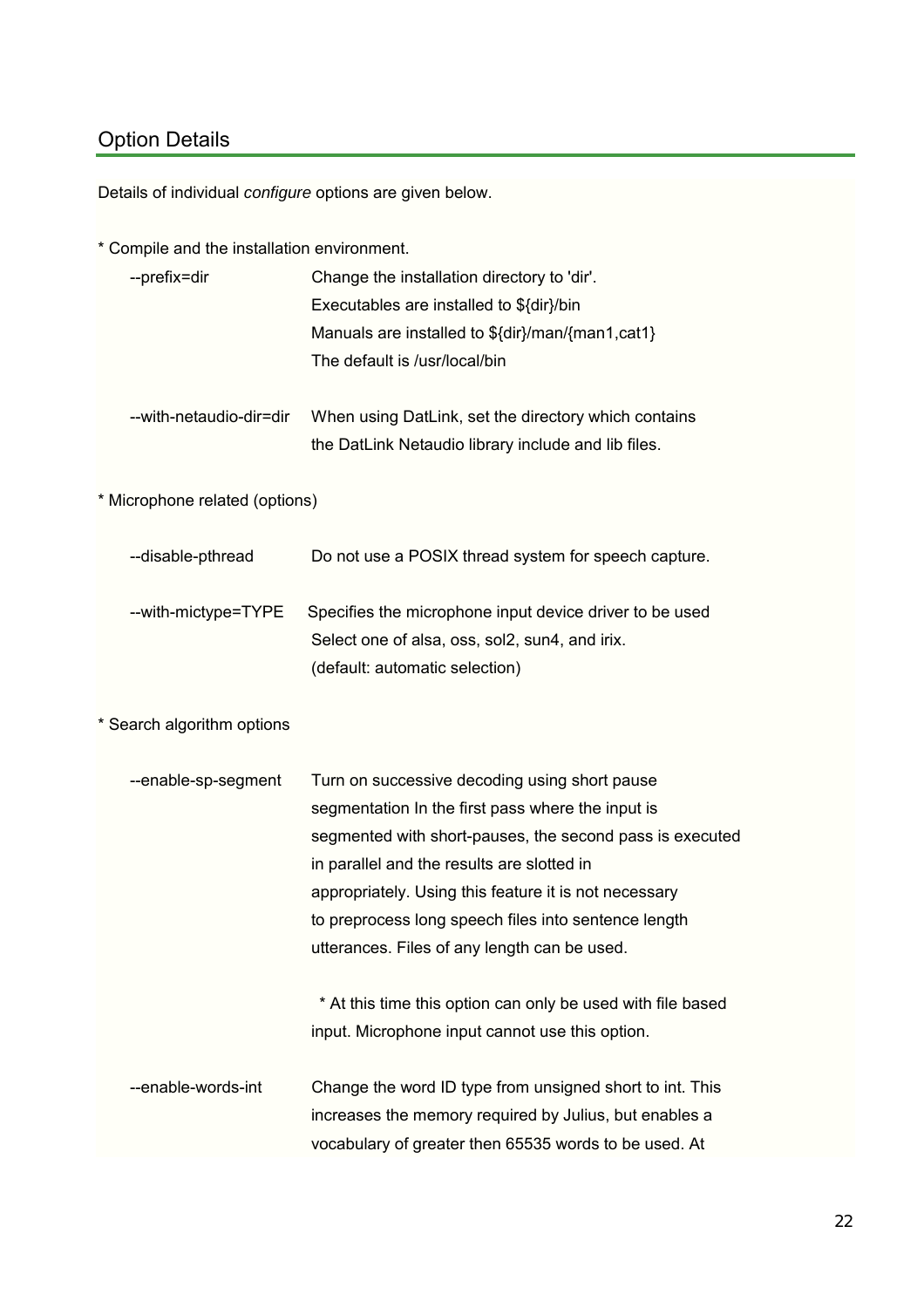|                       | present system performance when using this option is not<br>guaranteed.                                                                                                                                         |
|-----------------------|-----------------------------------------------------------------------------------------------------------------------------------------------------------------------------------------------------------------|
| --enable-factor1      | Perform 1-gram factoring in the first pass. When compared<br>to the default (2-gram factoring), the processing speed<br>is greatly increased, however first pass precision is<br>lower.                         |
| --enable-lowmem2      | Perform high frequency language tree separation. When<br>using 1-gram factoring recognition precision drops if the<br>width is too small.                                                                       |
| --enable-iwcd1        | Handle first pass interword context dependent triphones.<br>The amount of processing required is increased, but<br>recognition precision is also gained.                                                        |
| --enable-strict-iwcd2 | Perform strict interword context dependent triphone<br>search during the second pass. Little precision is<br>gained over iwcd1. (Slight increase in precision.)                                                 |
| --disable-score-beam  | In the second pass disable the score based beam<br>search. This should usually be set to its default<br>ON.                                                                                                     |
| --enable-wpair        | Use word-pair approximation in the first pass. Compared<br>with the default 1-best approximation, the precision of<br>the first pass will increase, however the calculation cost<br>will also greatly increase. |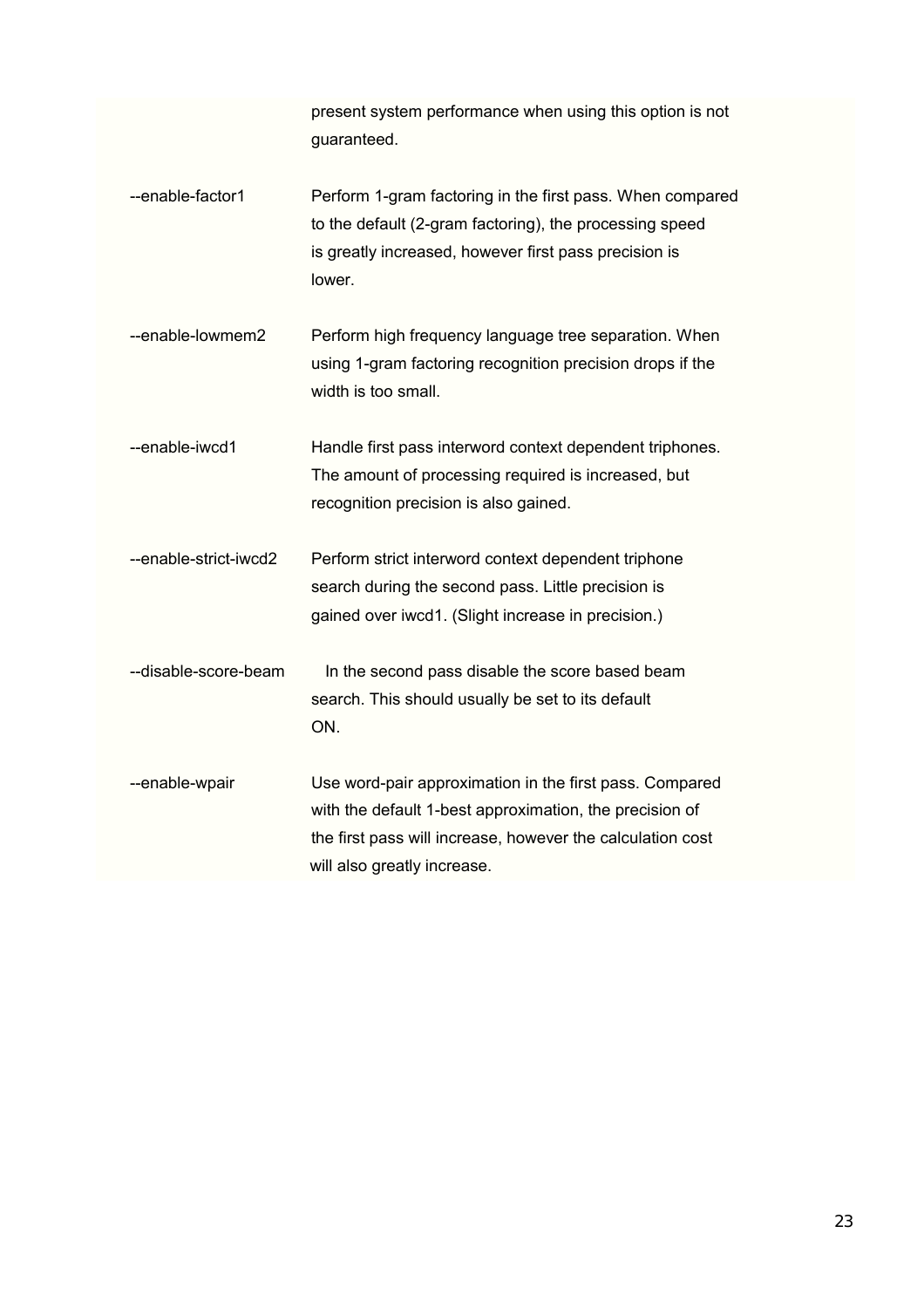# <span id="page-23-0"></span>File Types and Restrictions

 The file formats that Julius can use are given below. (All files can also be read from their compressed gzip (.gz) state)

| 1. HMM definition file        | : HTK's HMM file format                        |
|-------------------------------|------------------------------------------------|
| 2. HMMList file               | : (Julius format)                              |
| 3. Word N-Gram language model | : Standard N-gram ARPA or Julius binary format |
| 4. Word dictionary file       | : Similar to HTK's dictionary format           |
| 5. Microphone Input           | : 16bit 16kHz Sampling                         |
| 6. Sound files                | : .wav, .raw, and other formats                |
| 7. Feature parameter files    | : The same format as HTK's parameter format    |

Details of the usage and format of each file type are given below.

#### 1. HMM definition file (Startup option: -h)

 Julius can only load HMM definition files that are written in HTK's HMM definition language. The system automatically detects and loads the following three types of HMM acoustic models, monophone, triphone, and tied-mixture based HMMs.

When using triphone models, in order to convert the pronunciation in the dictionary to triphones, a HMMList file is required. (Described below). This lists the links between all tri-phones that may occur in the dictionary and the physical triphone models.

Julius does not implement all the HMM methods that are used in HTK, it only implements a subset. Special care needs to be taken especially with state transitions.

#### Format

(More detailed information on each item below is given in section 7.9 of "The HTK Book for HTK V2.0")

#### **Output distribution format**

Only continuous HMM models may be used, (vector based models can not be used). For phonetic Tied-Mixture models, mixture tying must be used.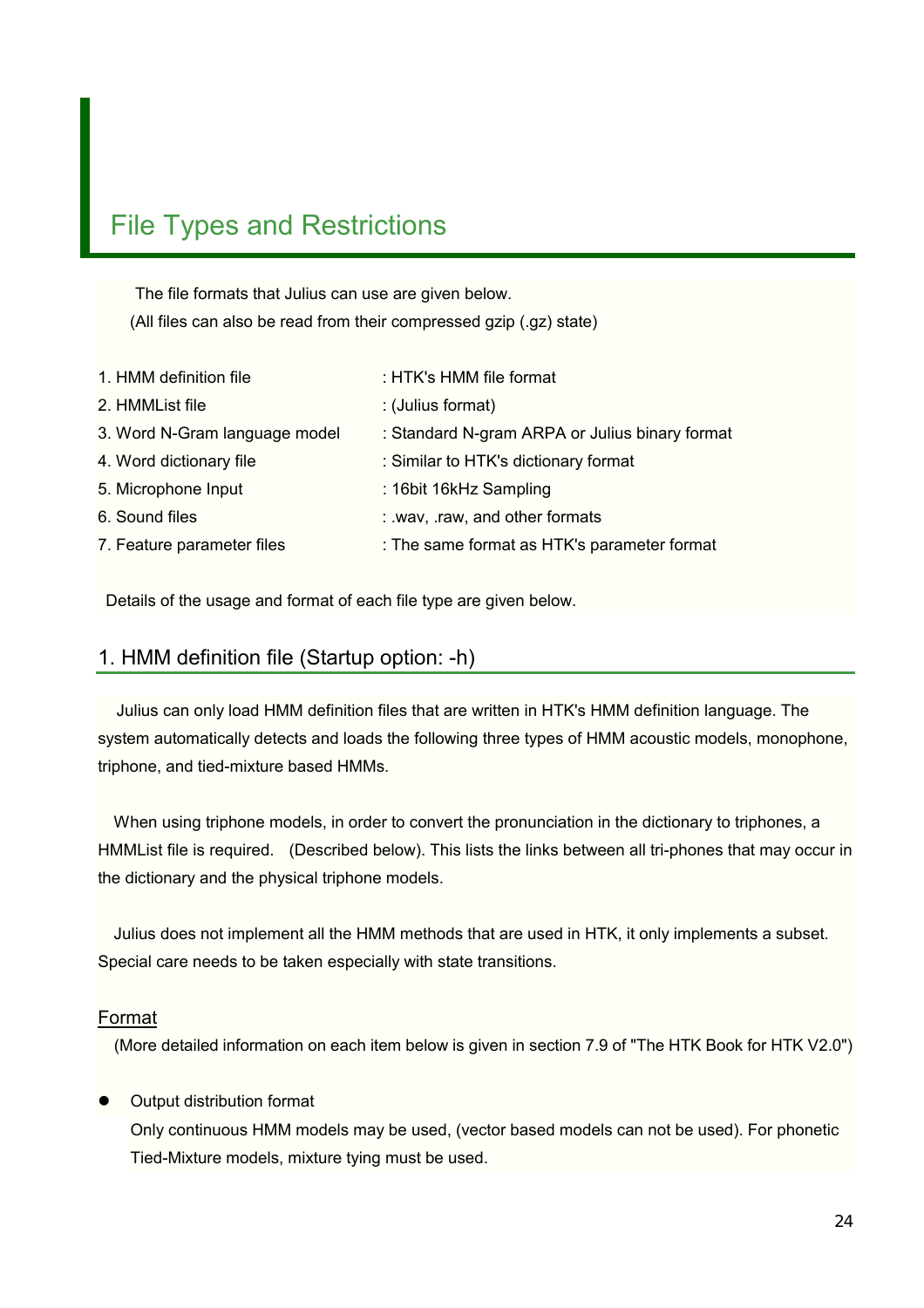Mixture Component weights and Stream weight vectors are optional. The variance vector is by default diagonal. InvCover, LLTCover, XForm, and FULL keywords cannot be used. Duration parameter vectors cannot be used.

Conditional state transitions

The entry and exit states have the following restrictions.

- $\Diamond$  They cannot hold an output distribution
- $\Diamond$  The entry state must have only one exit transition
- $\Diamond$  The exit state must have only one entry transition

For non-entry/exit states skips and loop are permitted.

Sharing macros

~t(shared transition matrix), ~s(shared state distribution), ~m(shared Gaussian mixture component),  $\nu$  -v(shared diagonal variance vector) macros can be used. Other tying macros ( $\nu$   $\nu$   $\nu$   $\nu$   $\sim$   $\nu$ ) cannot be used.

Multiple input stream

There can only be one input stream.

If the HMM definition file does not meet the restrictions above, Julius will output an error message and exit.

#### Size restrictions

There is no limit to the number of HMM definitions, conditional probabilities, or macros that can be used within one definition file. The system is only limited by memory size.

#### Tied Mixture model classification.

From version 3.0 tied-mixture based models are supported. As well as conventional tied-mixture models, using a single codebook, phonetic tied-mixture models with multiple phonetic codebooks may be used. As with HTK a codebook may have any number of definitions. However normal mixture distribution definitions cannot be used.

1. state-driven

Calculation of monophone and shared transition triphones. Output likelihood calculations are performed by state, the cache also stores information by state.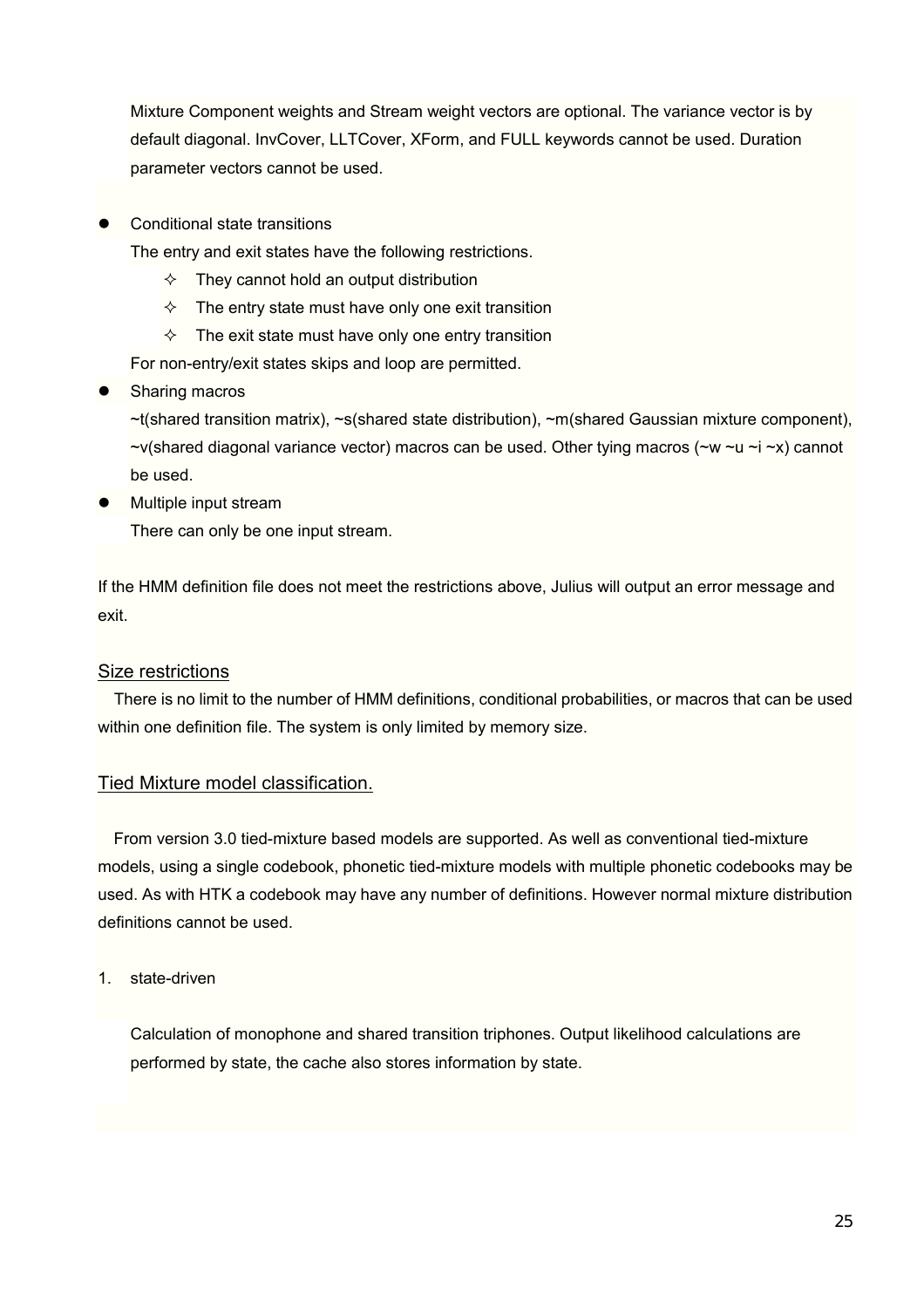#### <span id="page-25-0"></span>2. mixture-driven

Tied-mixture model calculations.

Calculations are preformed by codebook (Gaussian distribution sets). For each frame, first the likelihood of all Gaussian distributions within the codebook are first calculated, and then all distributions likelihoods for each codebook are cached. HMM state output probabilities are calculated and weighted using the data in the cache of the corresponding codebooks.

The acoustic model is deemed to be a tied mixture model if the <Tmix> directive is present within hmmdefs. When Julius loads hmmdefs if the <Tmix> directive is present the Julius will treat the model as tied-mixture based, otherwise mixture-driven calculation methods will be used.

Due to this acoustic models must use the <Tmix> directive for Julius to perform tied-mixture calculations.

The <Tmix> directive is used in the same way as in HTK, refer to the corresponding section in "The HTK Book" for more details on the <Tmix> directive.

### 2. HMMList file (-hlist)

 The HMMlist file is a dictionary of phoneme declarations of the form "e-i+q". It describes the mapping between the phonetic triphone and the actual *hmmdef* definition. This file is necessary when using triphone HMMs.

For information on the format of the HMMList file refer to [Triphones and HMMList](#page-31-0).

#### 3. Word N-Gram language model

3.1 Standard ARPA format (-nlr, -nrl)

Julius uses 2-gram and reverse 3-gram Standard ARPA formats.

#### Format

When reading ARPA format files it is necessary to place the unknown language category (<UNK>) as the first entry of the 1-grams. (In the case that the model has been built using the CMU SLM Tool Kit the above restriction will be satisfied).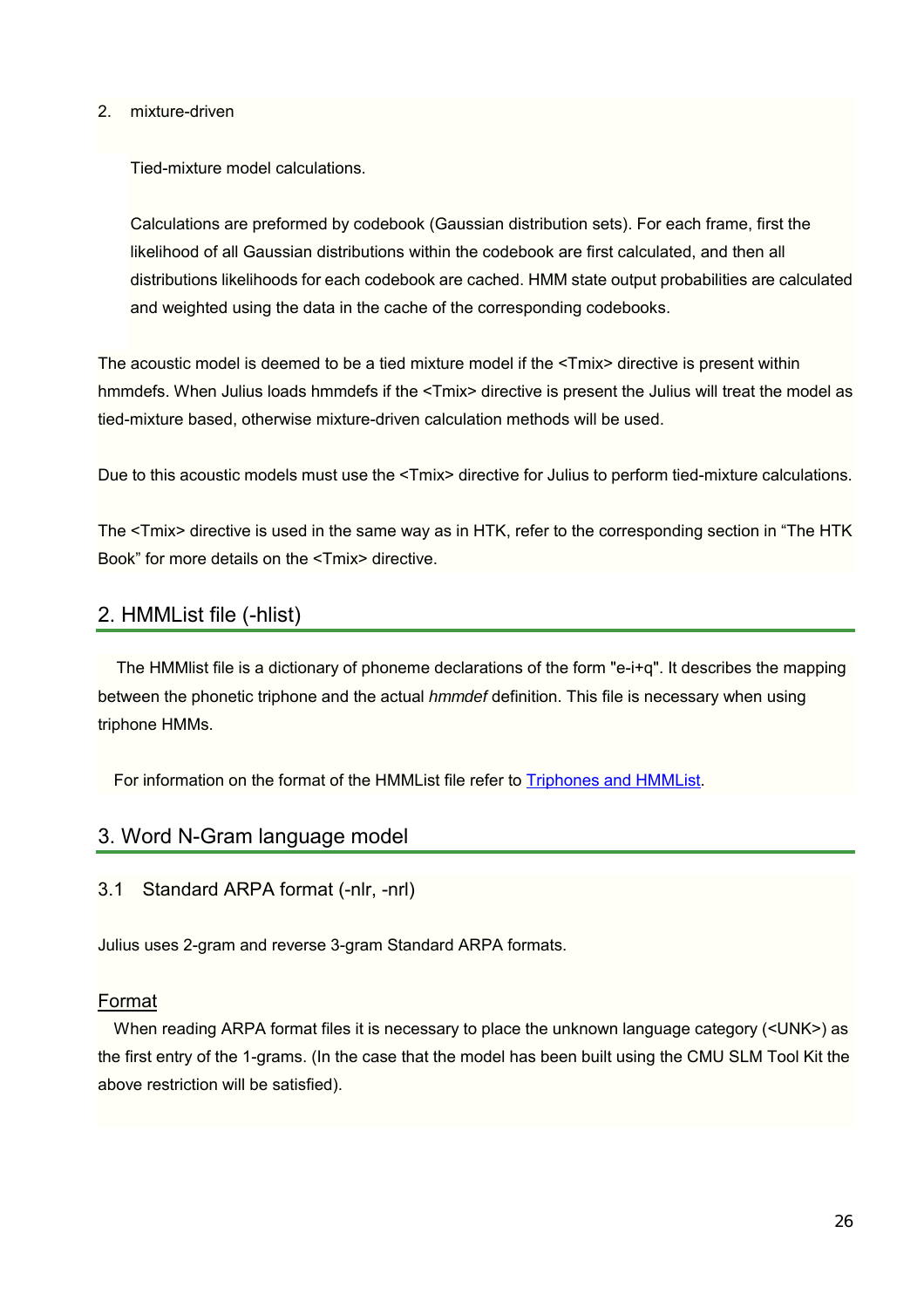<span id="page-26-0"></span>Within the word dictionary words without N-grams, will use the probability of the total unknown language category.

When 2-gram and reverse 3-gram models are loaded if a reverse 3-gram tuple does not match any 2-gram context then that tuple will not be used, a warning message will appear, and the language model will continue to load.

#### Size restrictions

The vocabulary is limited to 65535 words.

If the "-enable-word-int" option is used at compile time, then the limit will be extended to 2^31 words. It should be noted that at present there is no guarantee that Julius will work on all systems if this option is used.

When using this option caution needs to be taken, as it will be necessary to re-compile all binary N-grams, compiled under the original configuration

### 3.2 Binary N-gram format (-d)

Binary N-grams are created from 2-gram, and reverse 3-gram files (both in ARPA format). The utility "mkbingram" is used to do this.

By pre-compiling the language model, the startup time of the system is greatly reduced. Also the runtime size of the system is decreased.

Note that Julius's binary N-grams are not compatible with the CMU-TK binary N-gram format (.binlm)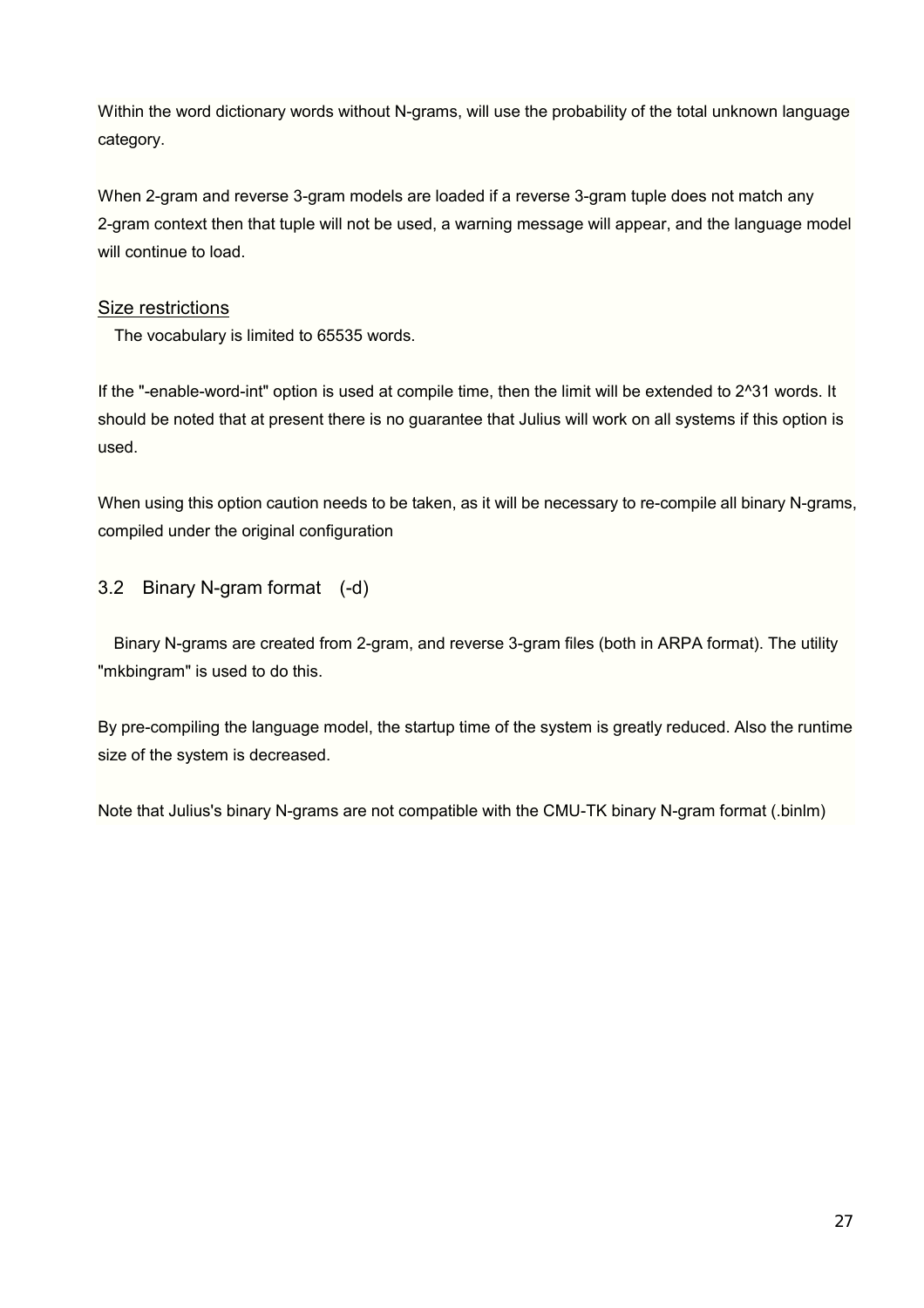# 4. Word dictionary files (-v)

Julius's word dictionary format is very similar to HTK's format. The difference is that the second field (Output Symbol) is not optional.

### Format

Field one (word name)

It is necessary to use the same Japanese encoding system in the dictionary file and the word N-gram language files so the appropriate entries can be matched.

Words that do not have N-gram entries are matched to the <UNK> N-gram. That N-gram probability will be that of the total corrected probabilities of all non-N-gram words.

• Field two (Output symbol)

This is sent to the output queue as a recognition result. The value must be surrounded with brackets

- [ ]. If the symbol is [] then nothing will be outputted.
- Field three (HMM phoneme sequence)

The HMM phoneme sequence is described using monophones. (When using triphones HMM's intraword context dependencies are automatically created when loading the dictionary)

#### [Example]

(It is not necessary for words to be sorted alphabetically.)

|                  | ABANDONMENT [ABANDONMENT] | xb@ndlnmlnt |
|------------------|---------------------------|-------------|
| <b>ABBAS</b>     | [ABBAS]                   | $@b$ x s    |
| <b>ABBAS</b>     | [ABBAS]                   | $@$ b x z   |
| <b>ABBEY</b>     | [ABBEY]                   | @ b i       |
| <b>ABBOTT</b>    | [ABBOTT]                  | @bxt        |
| <b>ABBOUND</b>   | [ABBOUND]                 | xbud        |
| <b>ABIDE</b>     | [ABIDE]                   | xbYd        |
| <b>ABILITIES</b> | [ABILITIES]               | xbllltiz    |
| <b>ABILITY</b>   | [ABILITY]                 | xblllti     |
| <b>ABLAZE</b>    | [ABLAZE]                  | xblez       |

#### **Size Limit**

The recognition dictionary is limited to 65,535 words.

However, at configuration time if the "-enable-word-int" option is used the dictionary can be extended to 2^31 words. At present performance is not guaranteed when using this option.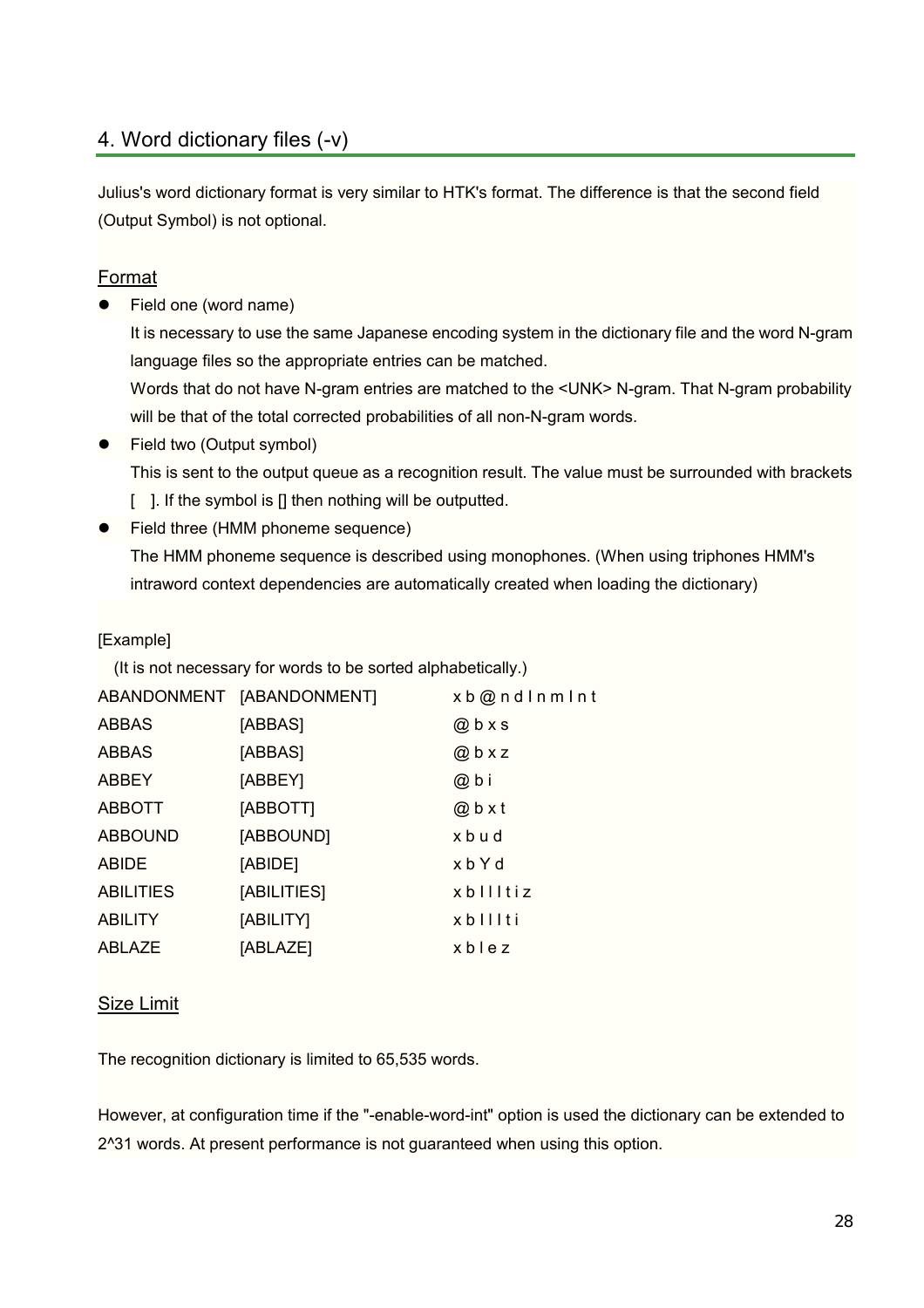# 5. Microphone Input (-input mic)

The microphone device must be able to sample at 16kHz,16bits.

The default maximum sample length is 20 seconds (320k samples). To increase this length increase the size of MAXSPEECHLEN in the include/sent/speech.h header file and re-compile the system.

At this point of time Julius can only extract MFCC\_E\_D\_N\_Z feature parameters internally. Care should be taken as acoustic models based on any feature extraction method other then MFCC  $E$  D N Z, can not be used with microphone input.

# 6. Speech waveform files (-input rawfile)

Speech waveform files must be in 16kHz,16bit format.

Julius automatically detects on loading the two file types given below,

 1. RAW file (any file with no header information) 16kHz, 16bit(signed short), mono, big-endian 2. Microsoft Windows WAV file

16kHz, 16bit, no-compression

If the [libsndfile](http://www.zip.com.au/~erikd/libsndfile/) library has been included at compile time then the file formats below may also be used for file input. (Refer to the libsndfile documentation for further information) All data must be in 16kHz, 16bit format. (Sound data cannot be resampled within Julius)

- 3. Microsoft WAV 16 bit integer PCM.
- 4. Apple/SGI AIFF and AIFC uncompressed 16bit integer PCM
- 5. Sun/NeXT AU/SND format (big endian 16bit PCM)
- 6. Dec AU format (little endian 16 bit PCM)
- 7. Microsoft IMA/DVI ADPCM WAV format (16 bits per sample compressed to 4 bits per sample).
- 8. Microsoft ADPCM WAV format (16 bits per sample compressed to 4 bits per sample)
- 9. Microsoft 8 bit A-law an u-law formats (16 bits per sample compressed to 8 bits per sample)
- 10. Ensoniq PARIS big and little endian, 16 bit PCM files (.PAF)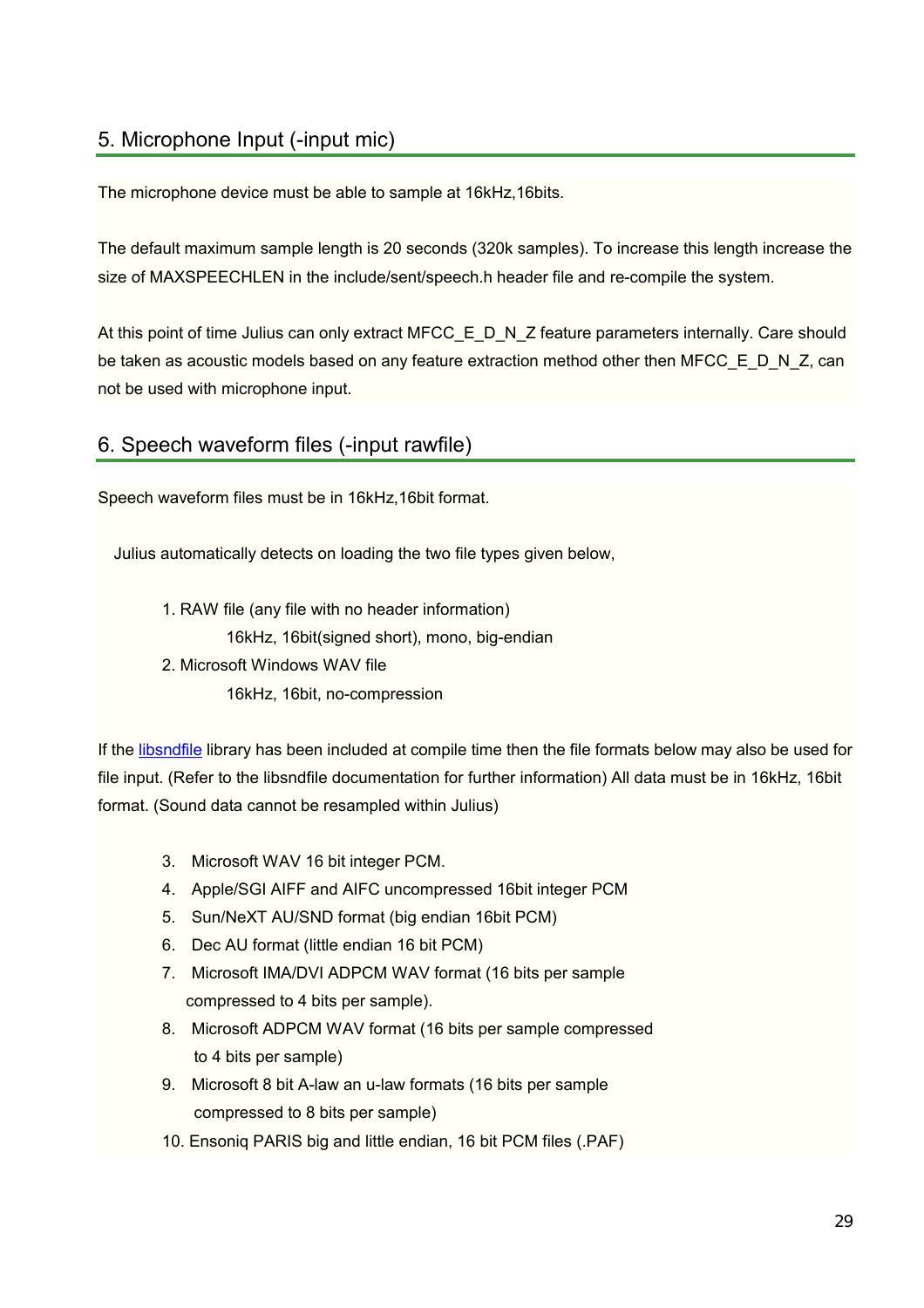# The [libsndfile](http://www.zip.com.au/~erikd/libsndfile/) library can be downloaded from [http://www.zip.com.au/~erikd/libsndfile](http://www.zip.com.au/~erikd/libsndfile/)

Due to the nature of the Julius search algorithm, any extra long input will cause instability in the 2nd search pass. Thus it is desirable to punctuate sentences with short soundless pauses.

At this time Julius can only internally extract MFCC\_E\_D\_N\_Z feature parameters. Other feature based acoustic models cannot be used for speech waveform file recognition. An external parameter extraction tool must be used. This is described in more detail below.

# 7. Feature parameter files (-input mfcfile)

Julius can perform recognition of HTK style parameter files.

#### Format

Feature parameter formats (base, kind, qualifier) can be used for recognition. However it is necessary that the HMM acoustic model being used was trained using the same feature format. If any of the necessary parameters are not present then an error will occur.

If for some reason the HMM type checking does not function properly, you can use the -notypecheck option to turn off type checking.

### Feature Parameter Types

It is necessary that the feature parameter format matches the original HMM training data feature format. However if all the necessary parameters for the HMM are held within the given feature parameter file, Julius will then automatically extract the appropriate parameters for recognition.

#### *For example*

If the parameter format below is used for training

MFCC\_E\_D\_N\_Z = MFCC(12)+  $\triangle MFCC(12)+ \triangle Pow(1)$  (CMN) 25-dimension

Then for recognition you can also use feature parameter files other then MFCC  $E$  D N Z, such as

MFCC E D Z = MFCC(12)+Pow(1)+ $\triangle$ MFCC(12)+  $\triangle$ Pow(1) (CMN) 26-dimension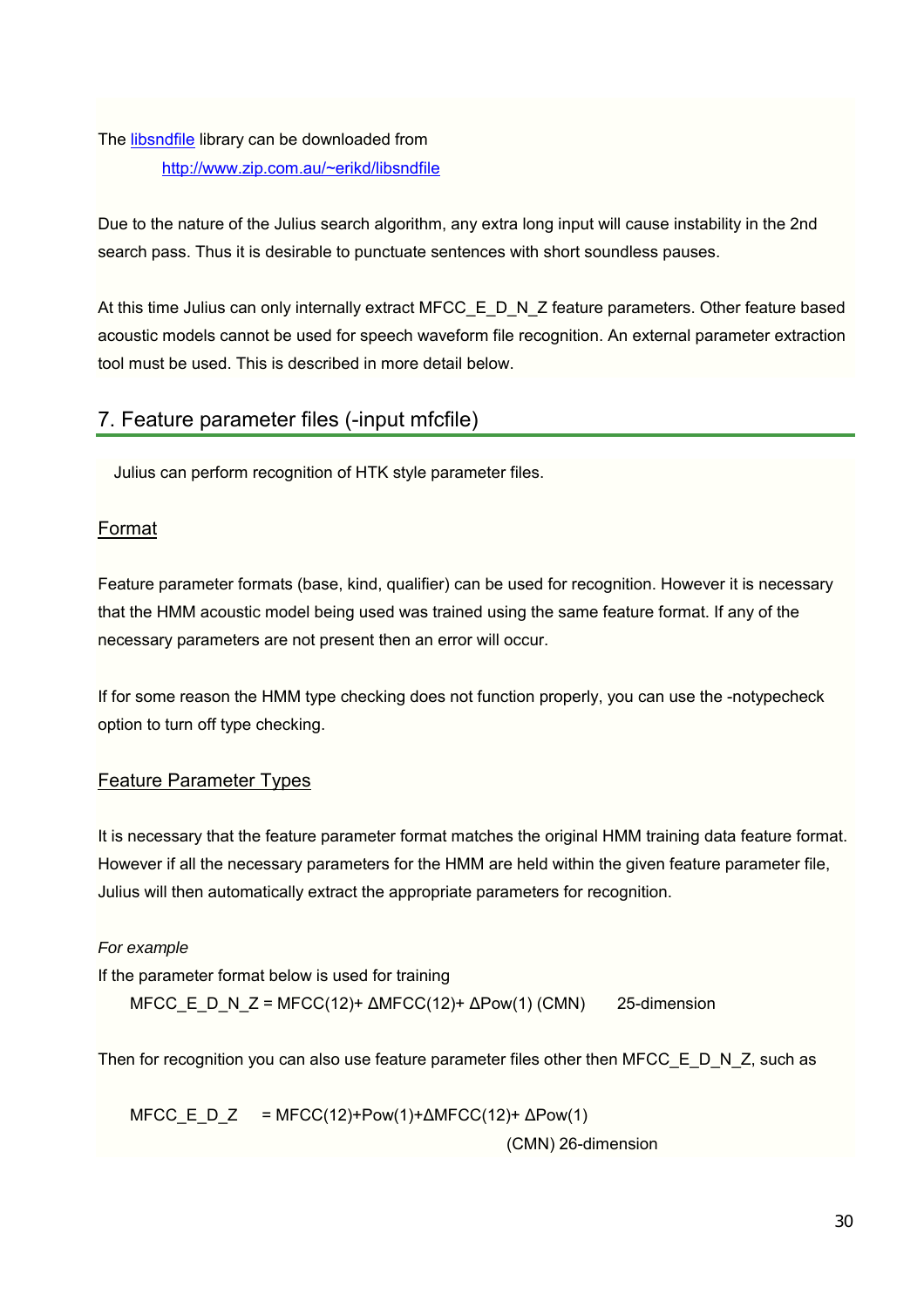or

$$
MFCC_E_D_A_Z = MFCC(12) + Pow(1) + \Delta MFCC(12) + \Delta Pow(1)
$$

$$
+ \Delta \Delta MFCC(12) + \Delta \Delta Pow(1) \quad (CMN) \quad 39\text{-dimension}
$$

The parameter file needs to contain all of the parameters used for the original training of the HMM model, extra data contained with in the file will not be used.

# 8. 1 Maximum hypothesis sentence length for one input

The default maximum hypothesis sentence length is 150 words.

In the case that an exceptionally long input sentence is inputted the error below will occur.

```
sentence length exceeded (> 150)
```
The maximum sentence length can be extended, by increasing the MAXSEQNUM definition in the include/sent/speech.h header file,

#define MAXSEQNUM 150

and then re-compile the system, as shown below.

% make distclean; make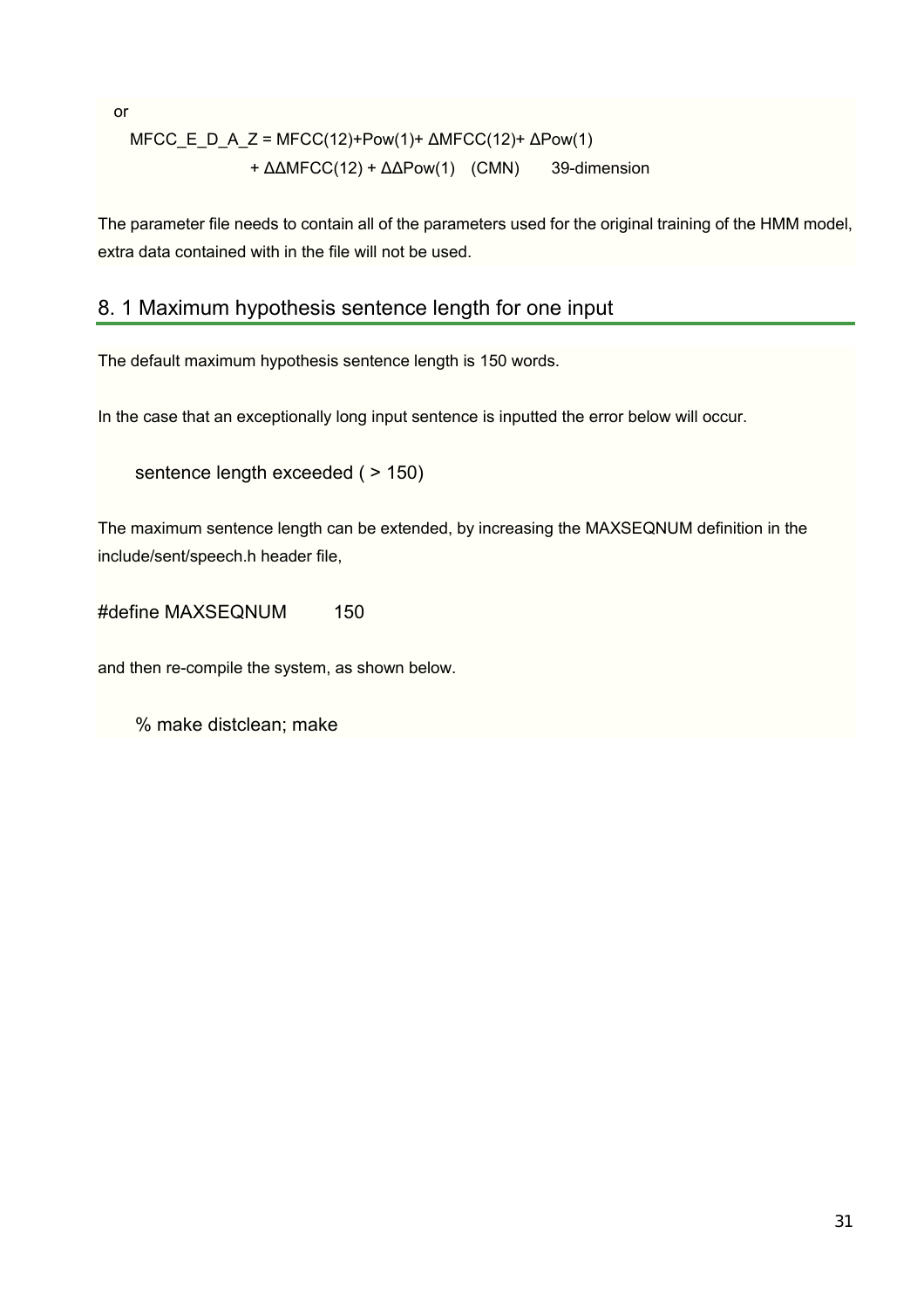<span id="page-31-0"></span>This document describes how Julius handles context dependent phonemes models (triphones) and the HMMList file.

# 1. Context dependent phoneme models

When Julius is given a context dependent phoneme model (triphone), triphone declarations are created from the phoneme declarations in the recognition dictionary, and these are mapped to the corresponding HMMs.

To generate a triphone declaration from monophones, the phone "X" following a phone "L", and preceding a phone "R", the triphone is declared in the form "L-X+R". Below is an example of the conversion to a triphone declaration of the word "TRANSLATE".

| TRANSLATE [TRANSLATE] t r @ n s l e t                             |  |  |  |  |  |
|-------------------------------------------------------------------|--|--|--|--|--|
| TRANSLATE [TRANSLATE] t+r t-r+@ r-@+n @-n+s n-s+l s-l+e l-e+t e-t |  |  |  |  |  |

In Julius phoneme declarations like this are created from the recognition dictionary and called "logical triphones". The actual HMM names defined in *hmmdefs* are called "physical triphones".

# 2. HMMList File

The mapping between the logical triphones and physical triphones are specified in the HMMList file. The HMMList file gives the mappings between all possible triphones and the HMM's that are defined in *hmmdefs*. Below are details of the format.

- 1. Only one mapping for a logical triphone can be made per line.
- 2. The first column contains the logical triphone, the 2nd column defines the corresponding HMM name in *hmmdefs*.
- 3. If the triphone uses the same name as that defined within *hmmdefs* then the 2nd column is empty.
- 4. All logical triphones that may occur must be defined.
- 5. If a triphone is mapped to itself then an error will occur.

Below is an example. Entries that have an empty 2nd column show that the triphone name relates to an HMM that is directly defined within *hmmdefs*.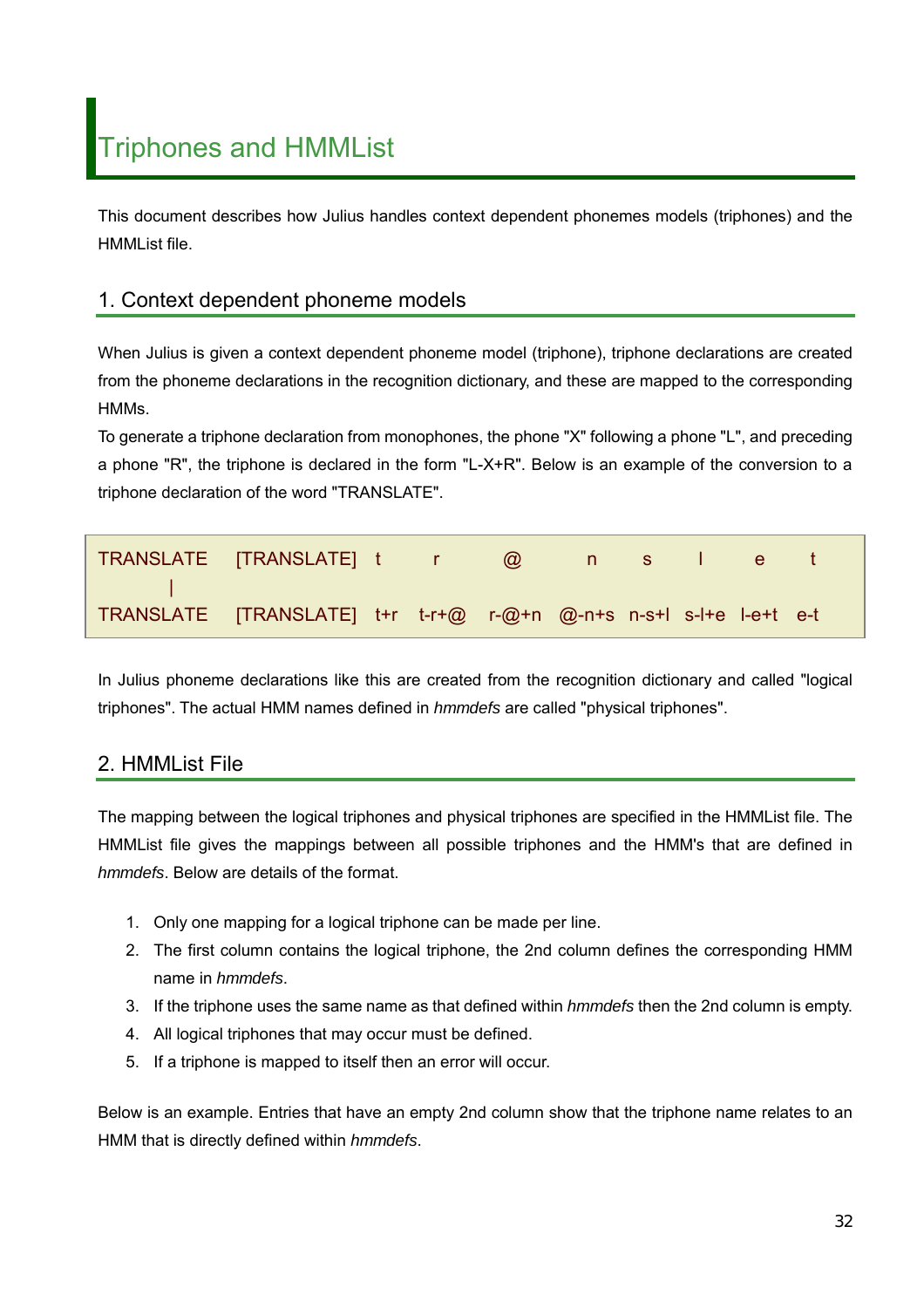| $a-k$             |
|-------------------|
| $a-k+a$           |
| $a-k+a$ : $a-k+a$ |
| $a-k+e$           |
| $a-k+e$ : $a-k+e$ |
| $a-k+i$           |
| $a-k+i$ : $a-k+i$ |
| $a-k+o$           |
| $a-k+o: a-k+o$    |
| $a-k+u$           |
| a-k+u: a-k+u      |
| $\sim 0.00$       |

The actual mapping the system uses can be checked using the Julius run-time option "-check ". After finishing initialization an input prompt will appear, here enter the logical HMM triphone name and information relating to that triphone will be displayed.

### 3. Dealing with Inter-word Triphones.

For Julius the type of phoneme context used is different for the two passes. On the first pass, from the intra-word triphones that match the current context, those with the maximum likelihoods are used. For example, for the end boundary of the word "TRANSLATE" the likelihoods of the HMMs "e-t+a", "e-t+e", "e-tn+u" etc are calculated, and those with the maximum likelihood are assigned.

In the second pass more precise inter-word contexts are calculated. When the following word is expanded from a hypothesis, the search for the next model takes context into consideration.

| TODAY + IS t+x t-x+d x-d+e d-e l+z l-z                                 |  |  |  |  |
|------------------------------------------------------------------------|--|--|--|--|
| and the state of the state<br>TODAY IS t+x t-x+d x-d+e d-e+l e-l+z l-z |  |  |  |  |
|                                                                        |  |  |  |  |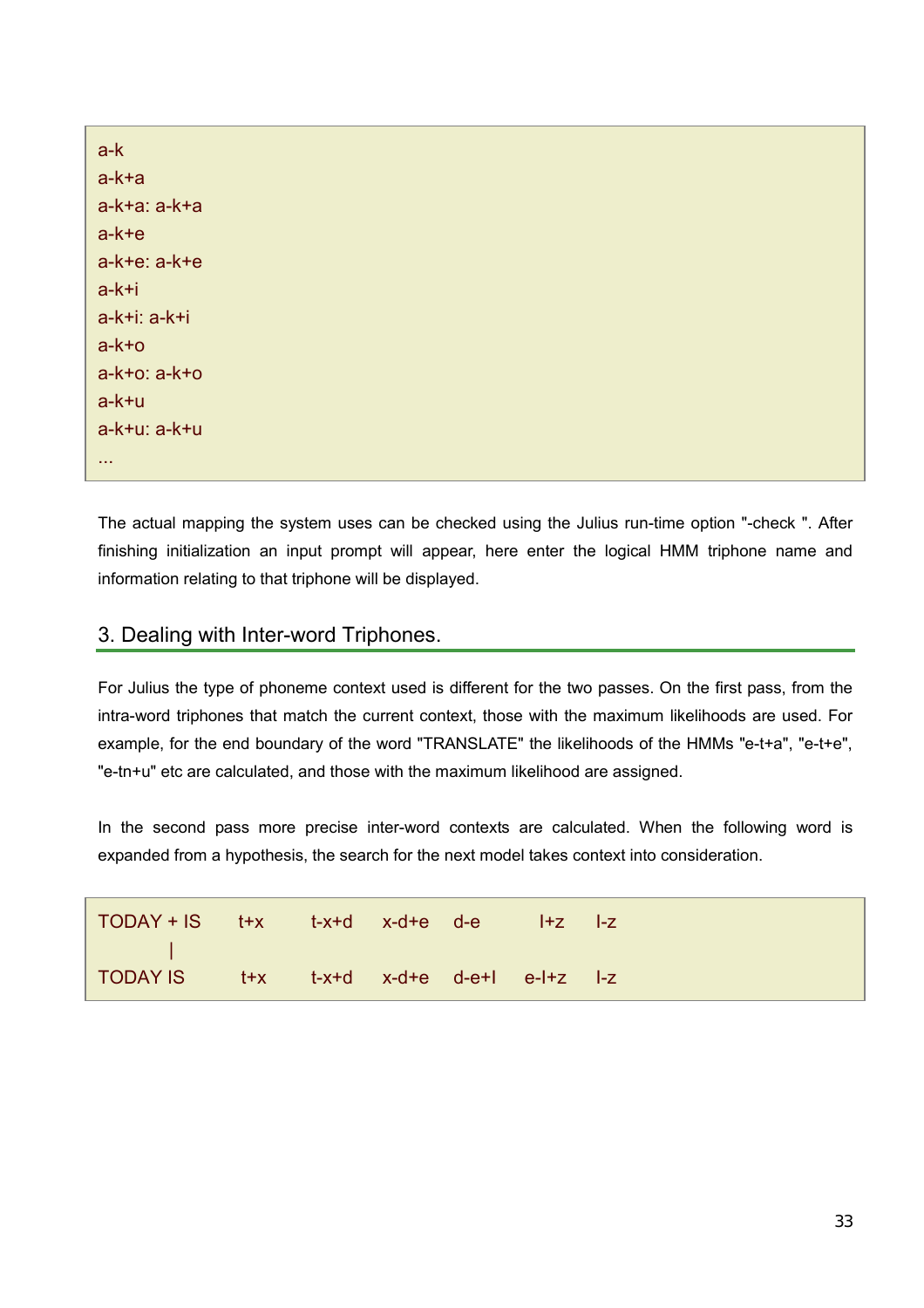# 4. Warnings When Creating HMMList Files

Take care of the following points when creating HMMList files.

The assignments in the HMMList file overwrite the HMM definitions in hmmdefs. In other words, if a definition name within hmmdefs is the same as one used in a mapping in HMMList, the mapping has more priority. For example if hmmdefs contains the definition:

 $\nightharpoonup$ h "s-I+z"

And HMMList contains the mapping:

s-I+z z-I+z

then the HMM "s-I+z" will not be used, instead "z-I+z" will be used.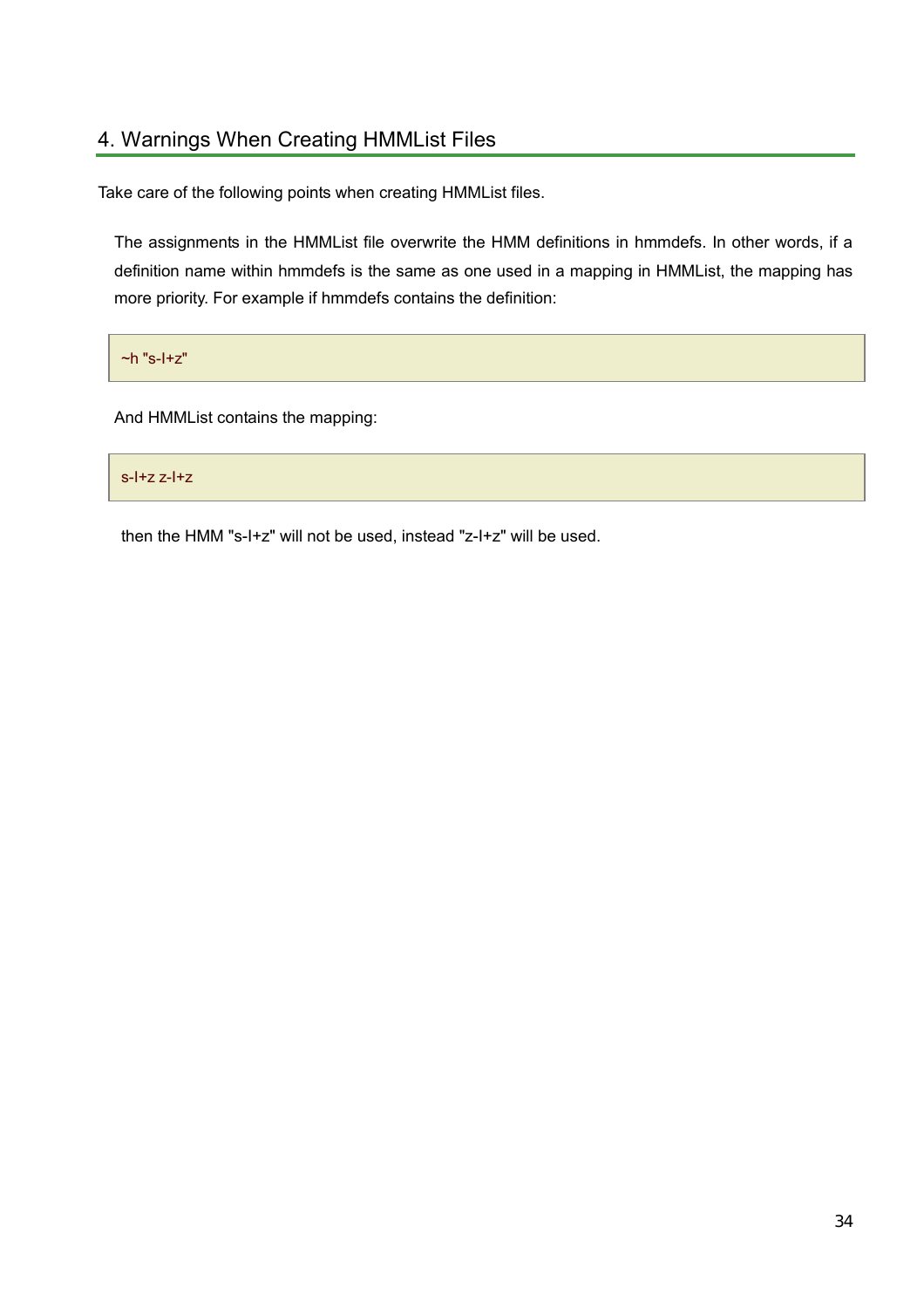# Man Pages

Online manuals:

- **[julius](#page-35-0):** Large Vocabulary Continuous Speech Recognition Engine
- *julian*: Continuous Speech Recognition Grammar Based Parser
- [adinrec:](#page-49-0) Microphone Input Recording Tool
- **[mkbingram:](#page-51-0) Binary N-gram Compilation Tool**
- **[mkgshmm](#page-52-0):** GMS Monophone Conversion Tool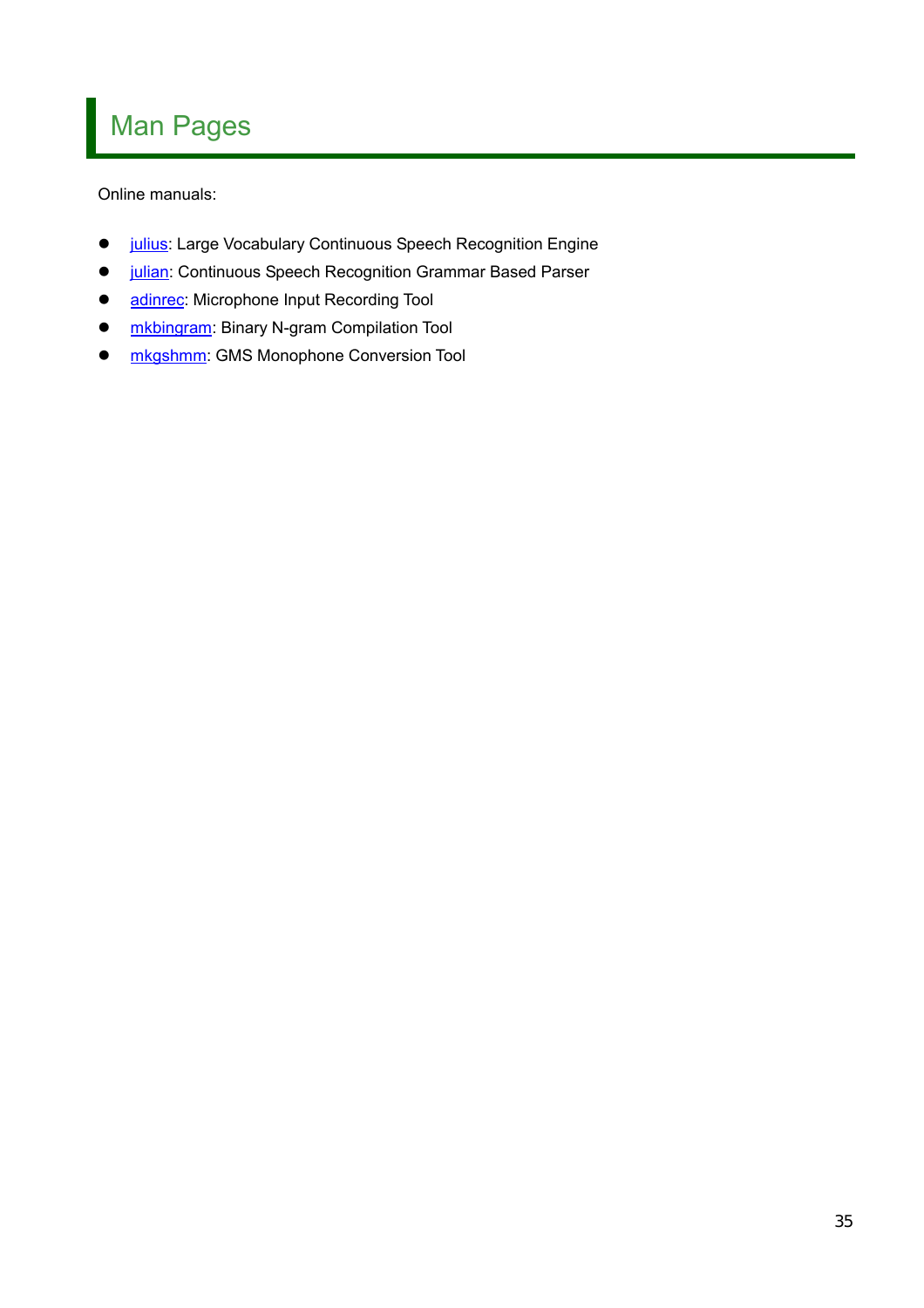## <span id="page-35-0"></span>NAME

Julius - Japanese LVCSR engine

#### **SYNOPSIS**

julius [-C jconffile] [options ...]

# **DESCRIPTION**

Julius is a open source speech recognition engine that can perform continuous speech recognition with a vocabulary in the tens of thousands of words. High precision recognition can be obtained using a 3-gram based two pass search technique.

 Julius can perform recognition on microphone input, audio files, and feature parameter files. Also as standard format acoustic models and language models can be used, these models can be changed to perform recognition under various conditions.

The maximum vocabulary is 65,535 words.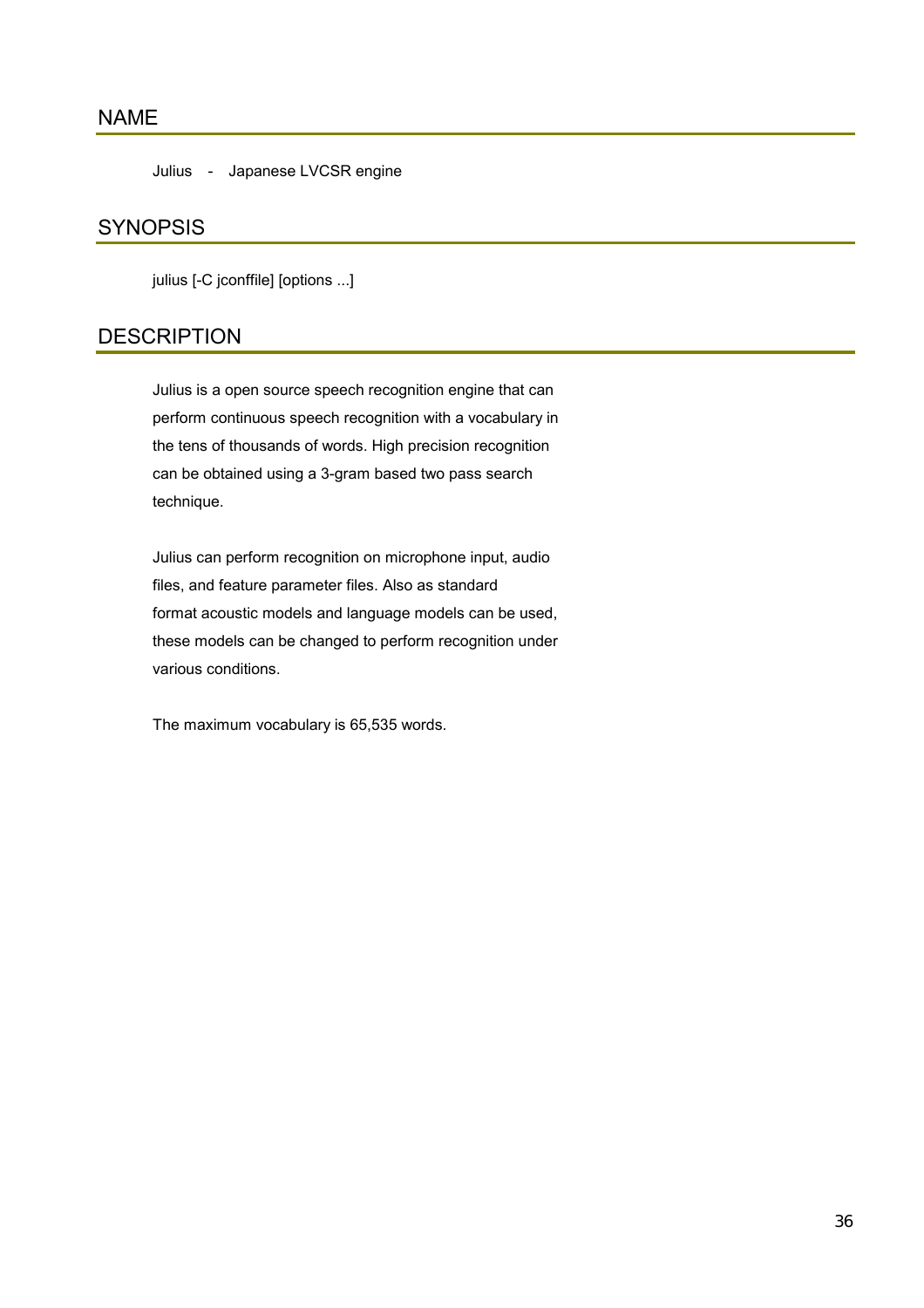Julius uses the following models.

### Acoustic Models

 Acoustic HMM(Hidden Markov Model) are used. Phoneme models (monophone), context dependent phoneme models (triphone), tied-mixture and phonetic tied-mixture models can be used. When using context dependent models, interword context is taken into consideration. Files written in HTKs HMM definition language can be used.

### Language Model

 The system uses 2-gram and reverse 3-gram language models. Standard format ARPA files are used. Binary format N-gram models built using the attached tool mkbingram can also be used.

### Speech Input

It is possible to recognize live input from either a Microphone, A-D or a DatLink (NetAudio) system. Speech waveform files (16bit WAV (no compression), or RAW format) and feature parameter files (HTK format) can be used.

 Warning: Julius can only extract MFCC\_E\_D\_N\_Z features internally. If it is necessary to use HMMs based on another type of feature extraction then microphone input and speech waveform files cannot be used. Use an external tool such as wav2mfcc to create the appropriate feature parameter files.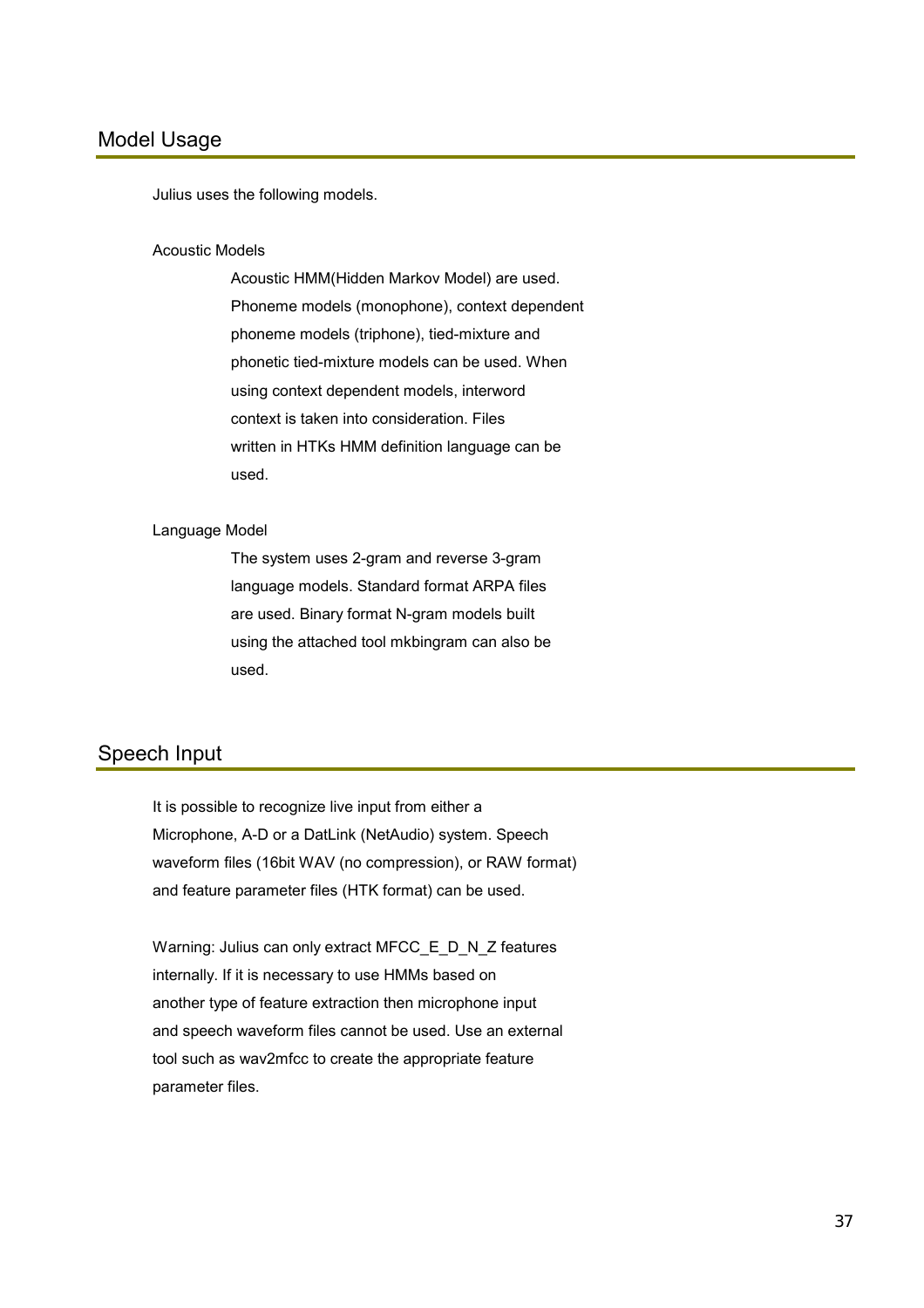### Search Algorithm

Julius recognition is based on a two pass strategy. On the first pass the entire input is process and a interim result is displayed. The model used in this pass is a word 2-gram and a word HMM tree structured network. Decoding is performed by a frame synchronous beam search.

The second pass search using a reverse 3-gram model, this attempts to gain a higher precision recognition result. Word unit stack decoding is performed using the restrictions from interim results of the first pass and forward information.

 When using context dependent phones (triphones), interword contexts are taken into consideration. For tied-mixture and phonetic tied-mixture models, high-speed acoustic likelihood calculation is possible using gaussian pruning.

### **OPTIONS**

The options below allow you to select the models used and set system parameters. You can set these option at the command line, however it is recommended that you combine these options in the jconf settings file and use the "-C" option at run time.

Below is an explanation of all the possible options.

### Speech Input

-input {rawfile|mfcfile|mic|netaudio|adinserv}

 Select the speech wave data input source. (default: mfcfile) For information on file formats refer to the Julius documentation.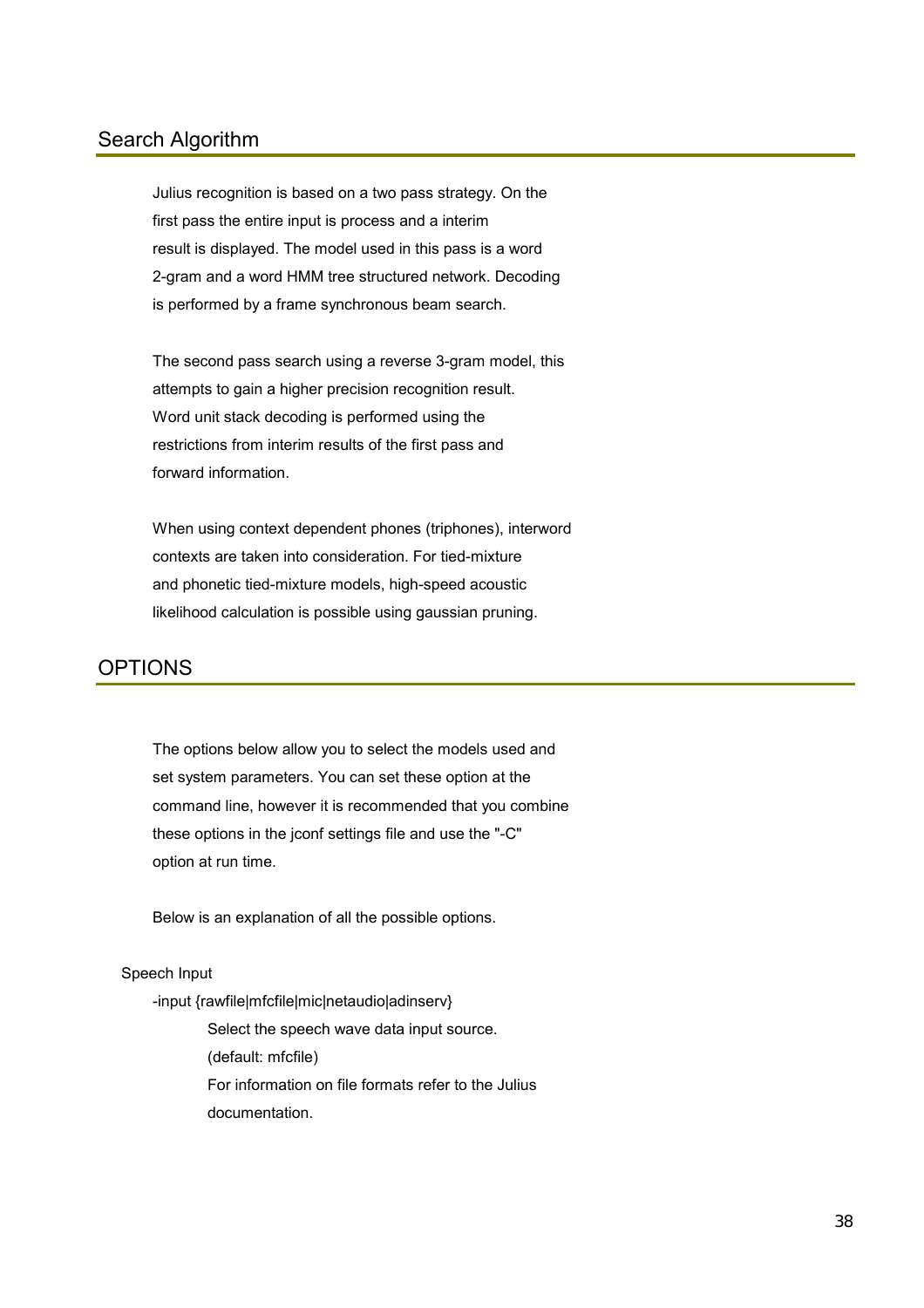### -NA server:unit

 When using (-input netaudio) set the server name and unit ID of the Datlink unit to connect to.

### -filelist file

 With (-input rawfile|mfcfile) perform recognition on all files contained within the target filelist.

#### -adport portnum

With (input adinserv) A-D server port number.

#### Speech segmentation

### -pausesegment

### -nopausesegment

 Force speech segmentation (segment detection) ON / OFF. (For mic/adinnet default = ON. For files, default = OFF)

### -lv threslevel

 Amplitude threshold (0 - 32767). If the amplitude passes this threshold it is considered to be the beginning of a speech segment, if it drops below this level then it is the end of the speech segment. (default: 3000)

#### -headmargin msec

 Margin at the start of the speech segment (msec). (default: 300)

#### -tailmargin msec

 Margin at the end of the speech segment (msec). (default: 400)

### -zc zerocrossnum

Zero crossing threshold. (default: 60)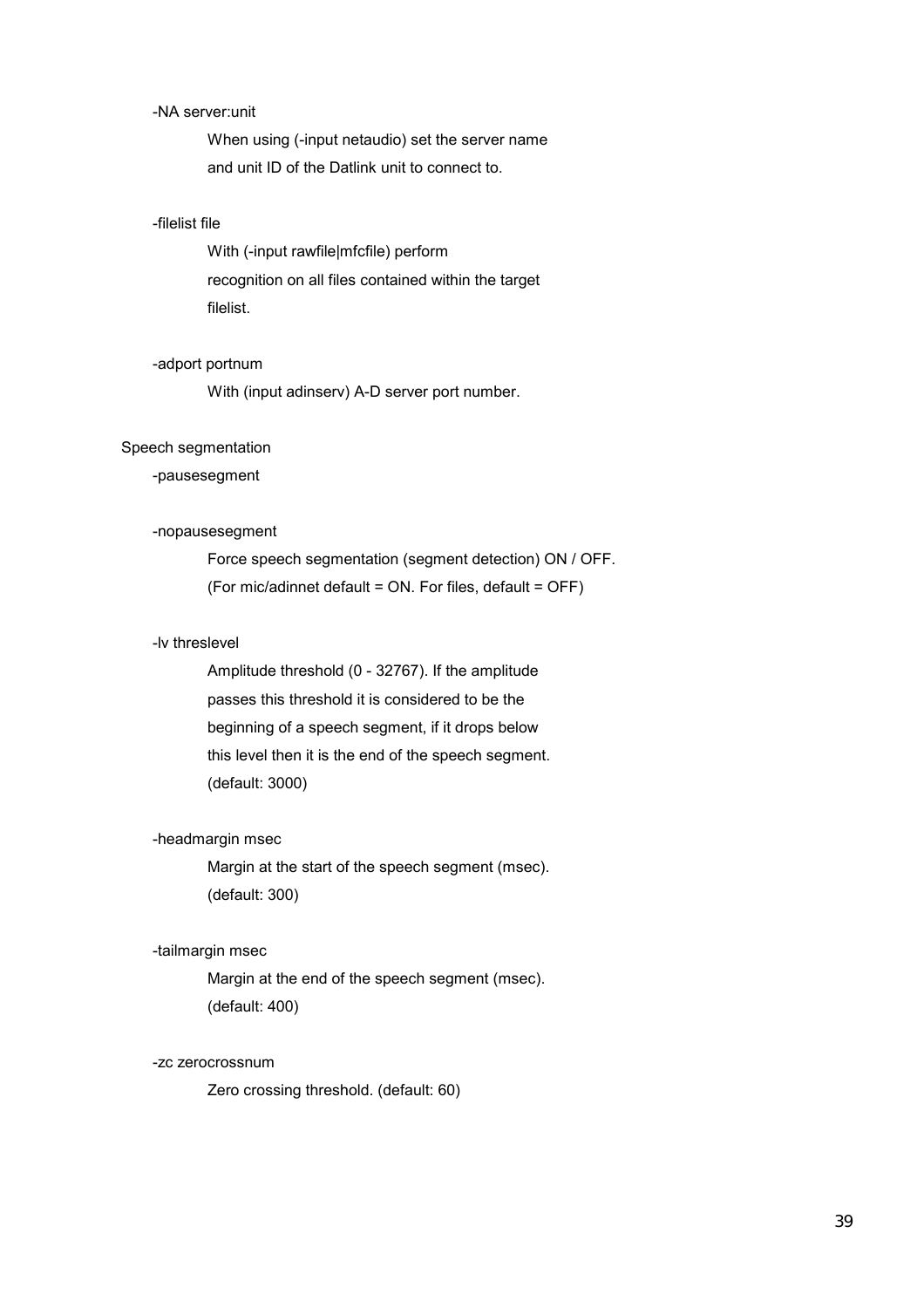#### -nostrip

 Depending on the sound device, invalid "0" samples at the start and end of recording may not be removed automatically. The default is to perform automatic removal.

### Acoustic Analysis

### -smpFreq frequency

 Sampling frequency (Hz). (default: 16kHz = 625ns)

```
 -smpPeriod period
```
 Sampling rate (ns) (default: 625ns = 16kHz)

### -fsize sample

 Analysis window size (No. samples). (default: 400, 25mS)

### -fshift sample

Frame shift (No. samples). (default: 160, 10mS)

### -hipass frequency

 Highpass filter cutoff frequency (Hz). (default: -1 = disable)

#### -lopass frequency

 Lowpass filter cutoff frequency (Hz) (default: -1 = disable)

### Language Model(N-gram)

### -nlr 2gram\_filename

2-gram language model filename (standard ARPA format)

### -nrl rev\_3gram\_filename

 Reverse 3-gram language model filename. This is required for the second search pass. If this is not defined then only the first pass will take place.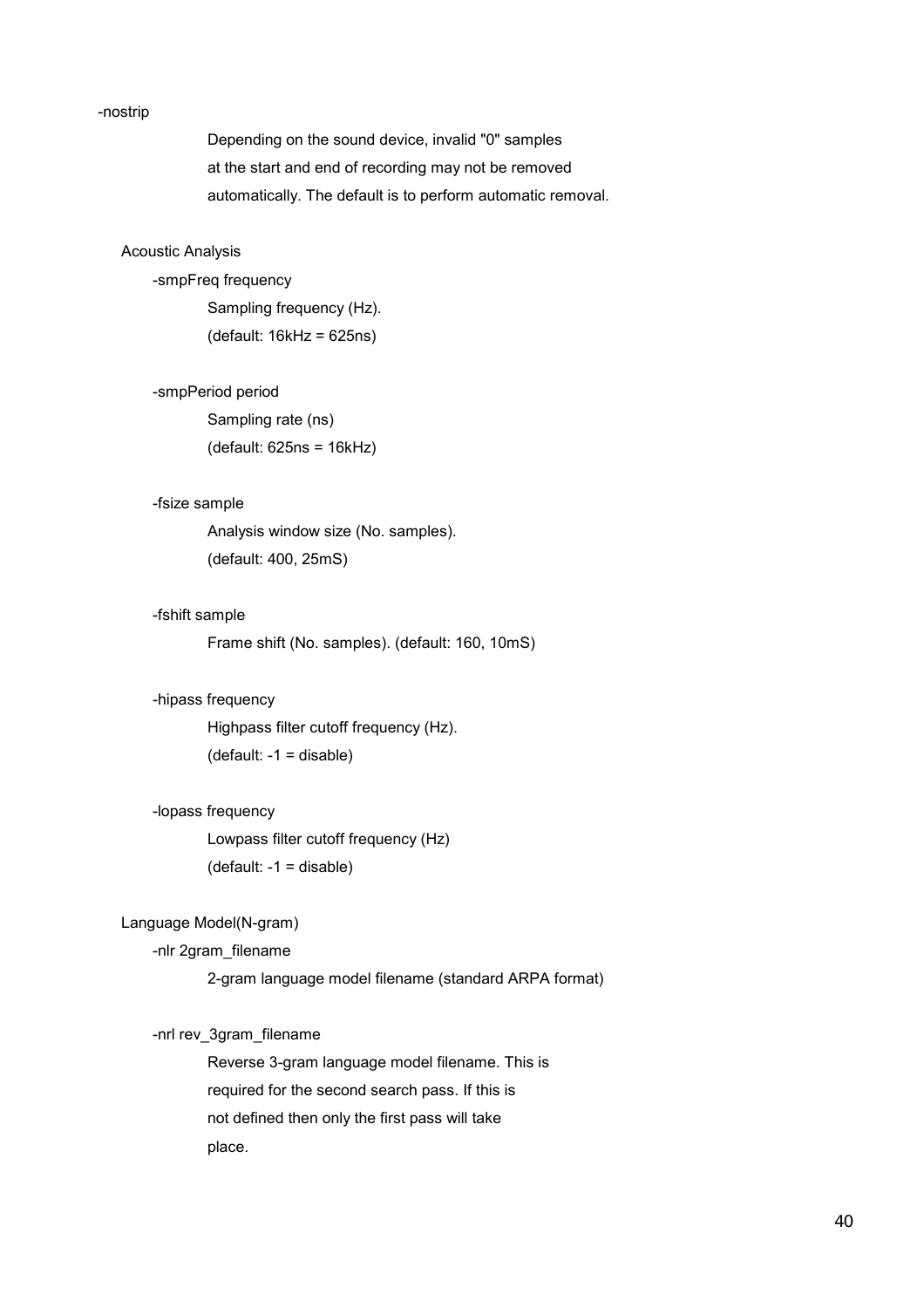#### -d bingram\_filename

 Use a binary language model as built using mkbingram(1). This is used in place of the "-nlr" and "-nlr" options above, and allows Julius to perform rapid initialization.

### -lmp lm\_weight lm\_penalty

-lmp2 lm\_weight2 lm\_penalty2

 Language model score weights and word insertion penalties for the first and second passes respectively.

The hypothesis language scores are scaled as shown below

Im score1 = lm\_weight \* 2-gram\_score + lm\_penalty lm\_score2 = lm\_weight2 \* 3-gram\_score + lm\_penalty2

 The actual hypothesis word score is a N-gram log-likelihood which is scaled using the appropriate factors given below.

 The default values are dependent on the language model: First-Pass | Second-Pass

| 5.0/-1.0 6.0/0.0 | (monophone)                                          |
|------------------|------------------------------------------------------|
|                  | 8.0/-2.0   8.0/-2.0 (triphone, PTM)                  |
|                  | $9.0/8.0$   11.0/-2.0 (triphone, PTM, engine = v2.1) |

### -transp float

--------------------------

 Insertion penalty for [transparent words]. (default: 0.0)

#### Word Dictionary

-v dictionary\_file

Word Dictionary File (Required)

### -silhead {WORD|WORD[OUTSYM]|#num}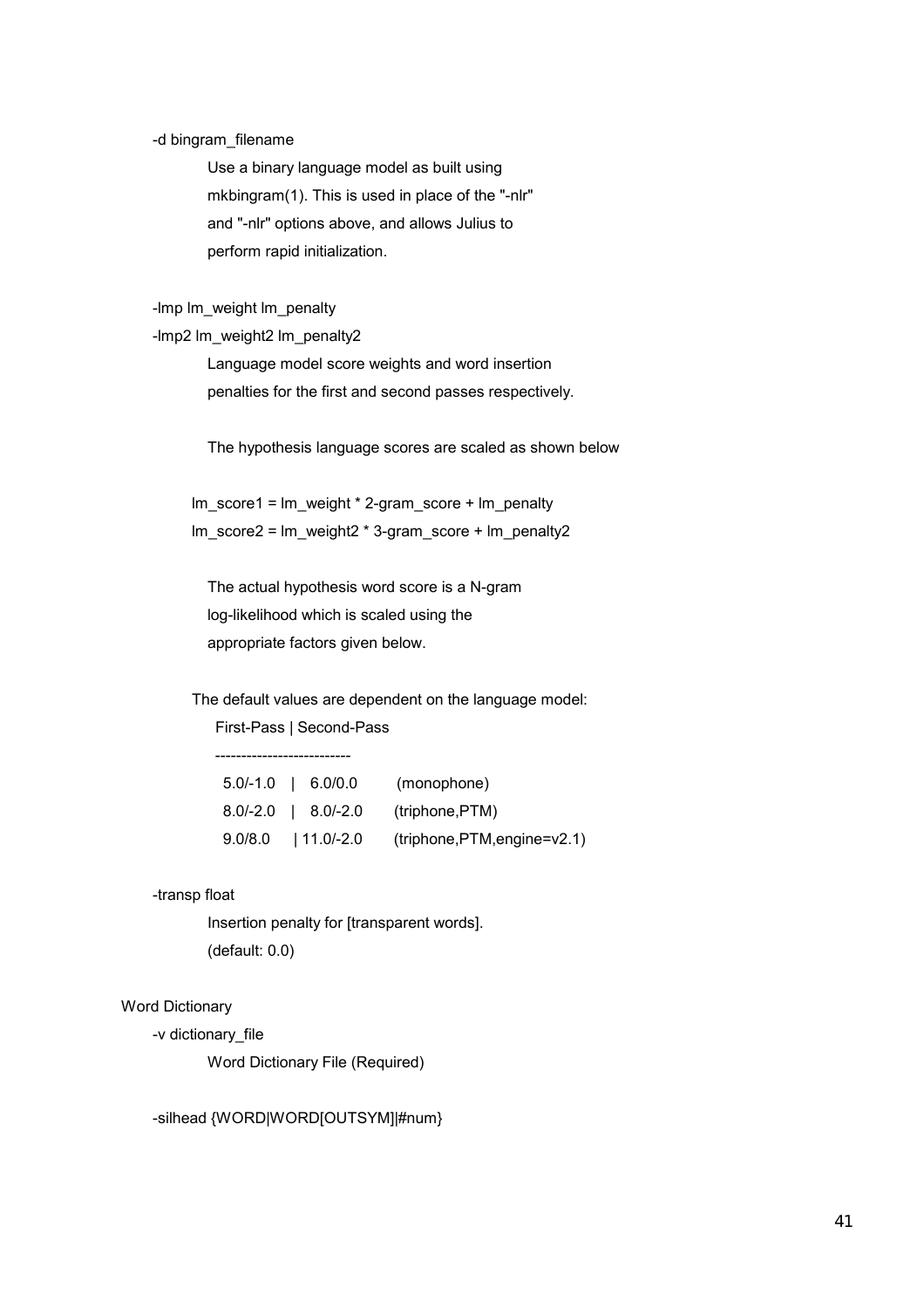### -siltail {WORD|WORD[OUTSYM]|#num}

 Sentence start and end silence as defined in the word dictionary.

(default: "<s>" / "</s>")

 These are dealt with specially during recognition to hypotheses start and end points (margins). They can be defined as shown below.

|                           | Example                                             |
|---------------------------|-----------------------------------------------------|
| Word name                 | < s                                                 |
| Word name [output symbol] | $<$ s> $\sqrt{s}$ l $\overline{s}$ l $\overline{B}$ |
| #Word ID                  | #14                                                 |

(Word ID is the word position in the dictionary file starting from 0)

### -forcedict

 Disregard dictionary errors. (Skip word definitions with errors)

### Acoustic Model(HMM)

### -h hmmfilename

 The name of the HMM definition file to use. (Required)

### -hlist HMMlistfilename

 HMMList filename. Required when using triphone based HMMS. Details are contained in the Julius documentation.

 This file provides a mapping between the logical triphones names genertated from the phonetic representation in the dictionary and the HMM definition names.

### -force\_ccd / -no\_ccd

 When using a triphone acoustic model these options control interword context dependency. If neither of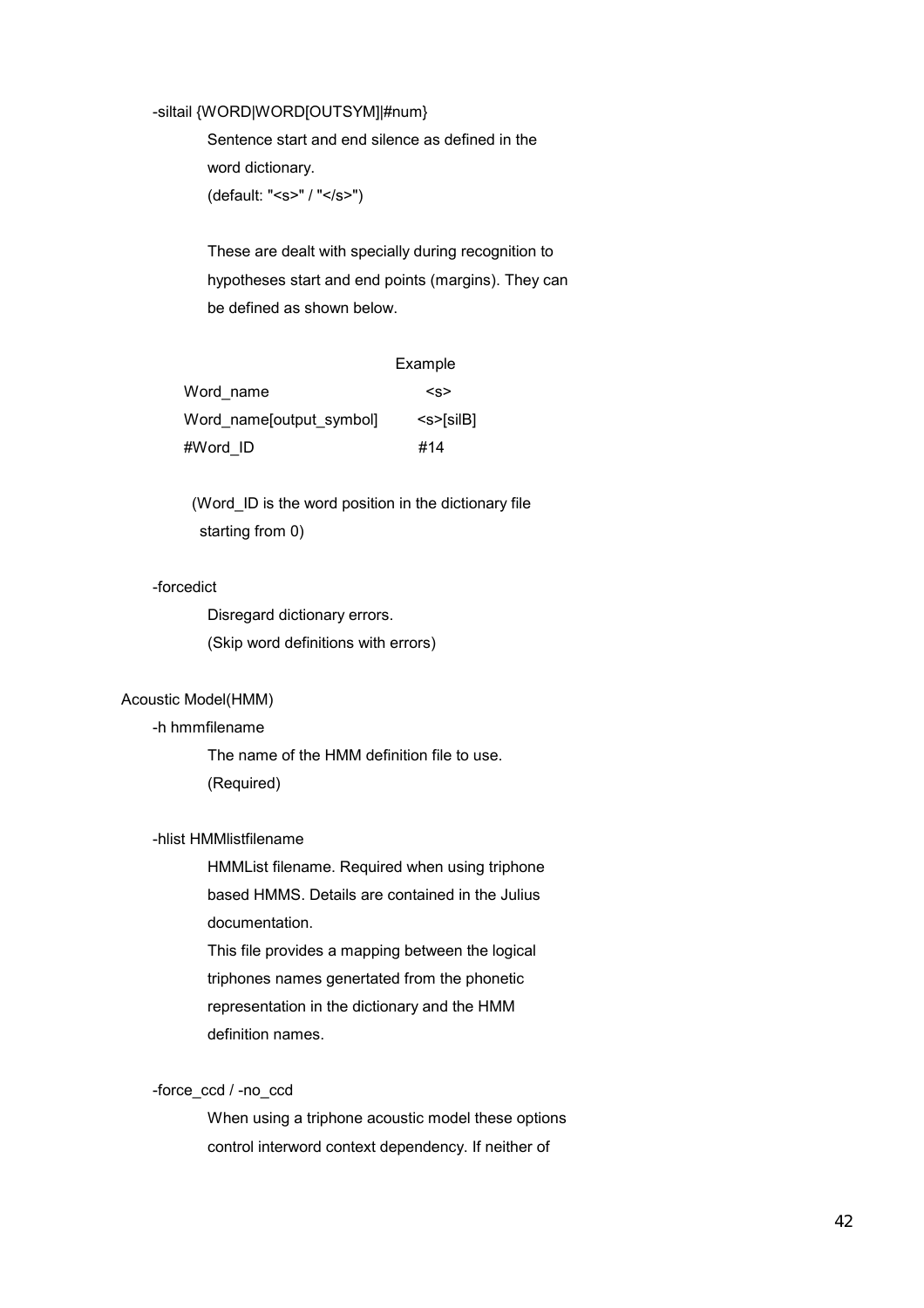these options are set then the use of interword context dependency will be determined from the models definition names. If the "-force ccd" option is set when using something other then a triphone model, there is no guarantee that Julius will run.

#### -notypecheck

 Do not check the input parameter type. (default: Perform the check)

### -iwcd1 {max|avg}

 When using a triphone acoustic model set the interword acoustic likelihood calculation method used in the first pass. max: The maximum identical context triphone value (default) avg: The average identical context triphone value

#### Options for tied-mixture and PTM acoustic models

### -tmix K

 When performing gaussian pruning, only calculate the upper k gaussian densities per codebook. (default: 2)

### -gprune {safe|heuristic|beam|none}

 Set the gaussian pruning technique to use. (default: safe (standard) beam (high-speed))

#### -gshmm hmmdefs

 Set the Gaussian Mixture Selection monophone acoustic model to use. A GMS monophone model is generated from an ordinary monophone HMM model using the attached program mkgshmm(1). (default : none (do not use GMS))

### -gsnum N

 When using GMS, only perform triphone calculations for the top N monophone states. (default: 24)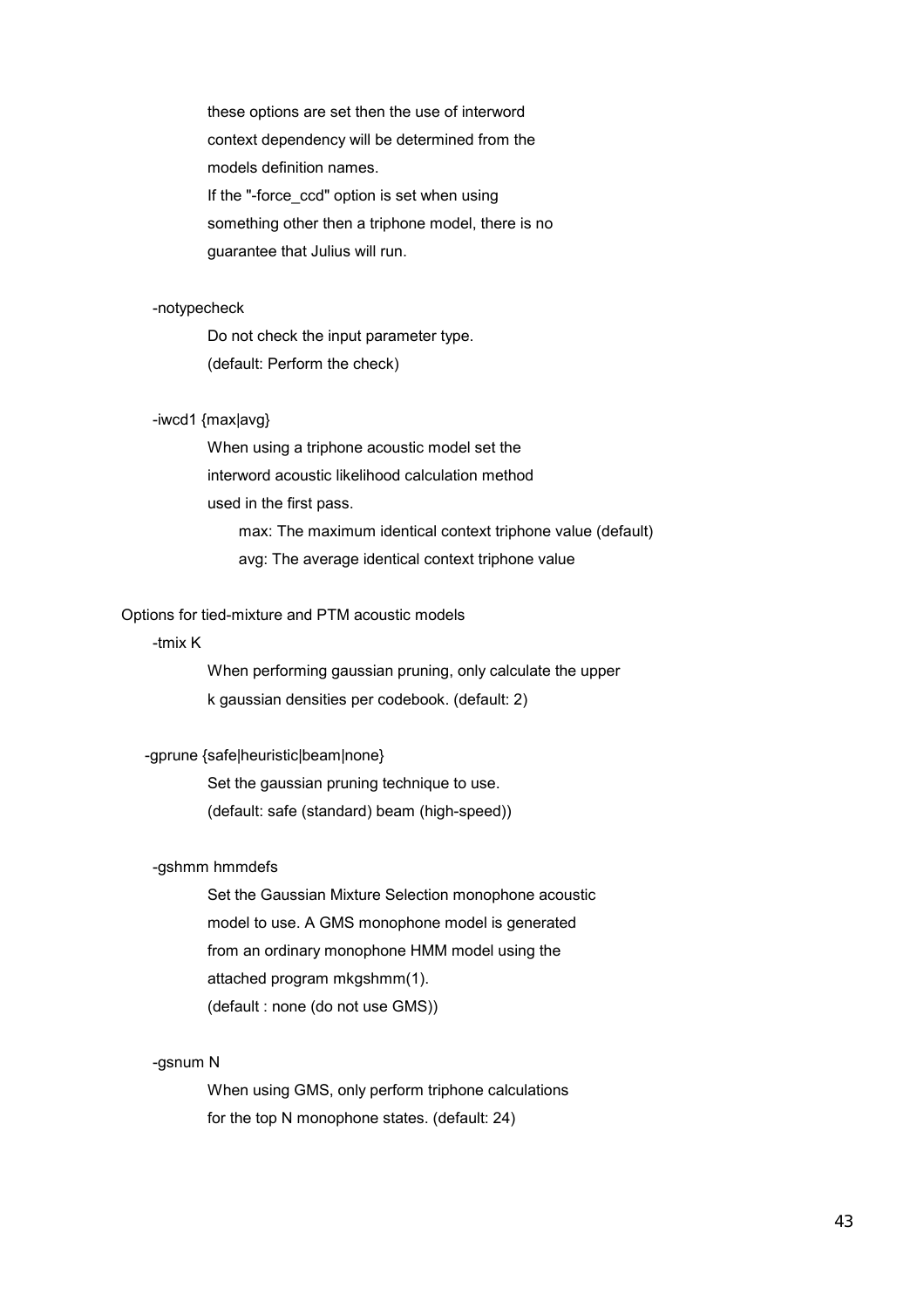Short pause segmentation

-spdur

Set the sp threshold length for use in the first pass (number of frames). If number of frames that the sp "unit" has the maximum likelihood is greater then this threshold then, interrupt the first pass and start the second pass. (default: 10)

By default short pause segmentation is not used. At configuration time the "--enable-sp-segment" option must be used to perform segmentation. (For details refer to the Julius documentation)

Search Parameters (First Pass)

-b beam\_width

 Beam width (Number of HMM nodes). As this value increases the precision also increases, however, processing time and memory usage also increase.

 default values: Model dependent, 400 (monophone) 800 (triphone,PTM) 1000 (triphone,PTM,engine=v2.1)

### -sepnum N

 (Used with the configure option "--enable-lowmem2") Number of high frequency words to separate from the dictionary tree. (default: 150)

#### -1pass

 Only perform the first pass search. This mode is automatically set when no 3-gram language model has been specified (-nlr).

#### -realtime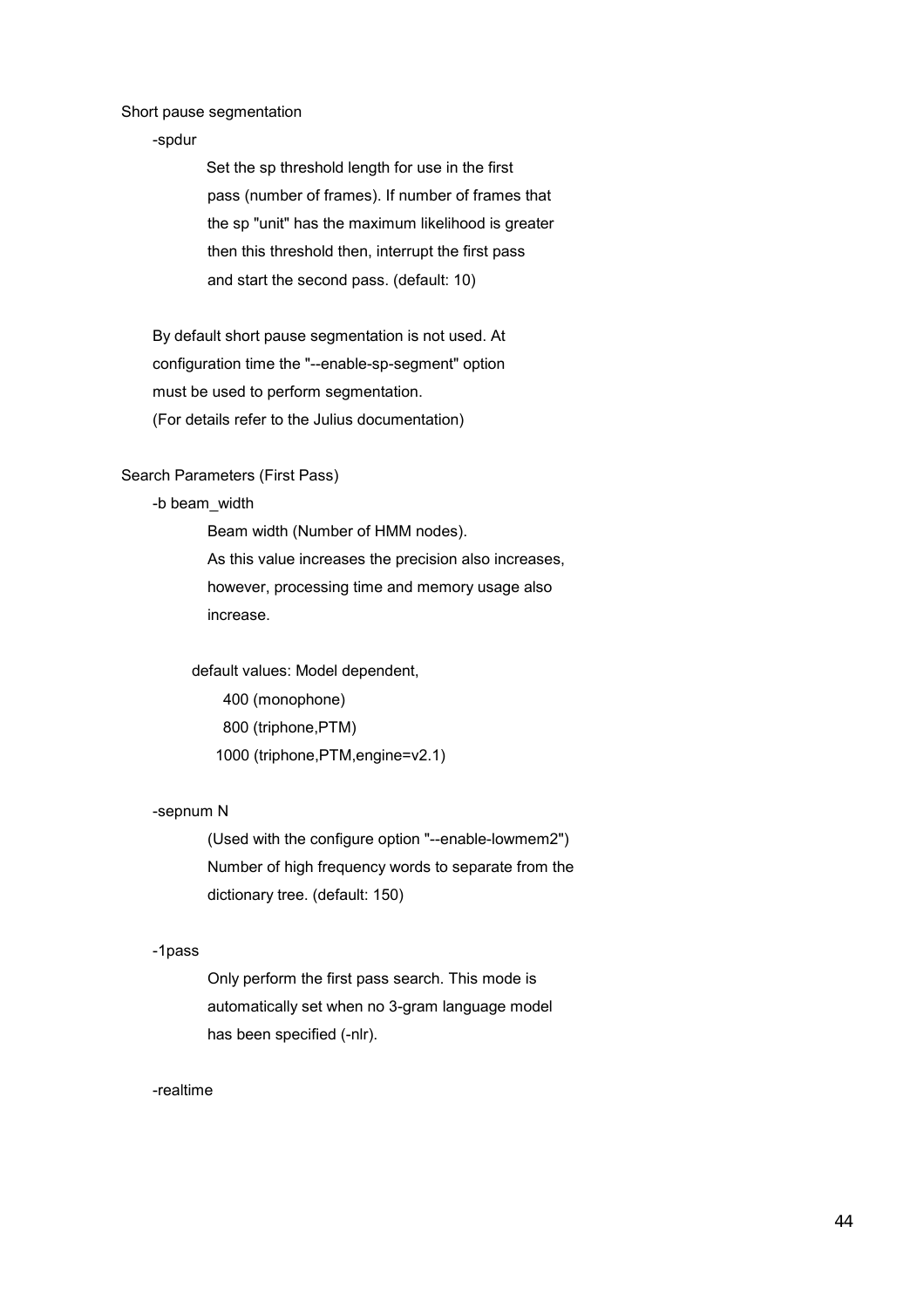### -norealtime

 Explicitly state whether real time processing will be used in the first pass or not. For file input the default is OFF (-norealtime), for microphone, or NetAudio network input the default is ON (-realtime). This option relates to the way CMN is performed: when OFF CMN is calculated for each input independently, when the realtime option is ON the previous 5 second of input is always used. Refer to -progout.

### Search Parameters (Second Pass)

#### -b2 hyponum

 Hypothesis envelope width. This number of hypotheses are expanded (sorted by length), shorter hypothesis are not expanded. This prevents search failures. (default: 30)

### -n candidate\_num

The search continues until "candidate num" sentence hypothesis have been found. These hypotheses are re-sorted by score and the final result is displayed. (Refer to the "-output" option). As Julius does not strictly guarantee a optimal second pass search, the maximum likelihood candidate is not always given first.

 As this value is increased the probability that the maximum likelihood hypothesis is returned increases, but as a prolonged search must be performed, the processing time also becomes large. (default: 1)

 default value is dependent on the recognition engine settings ("--enable-setup= ").

- 10 (standard)
- 1 (fast,v2.1)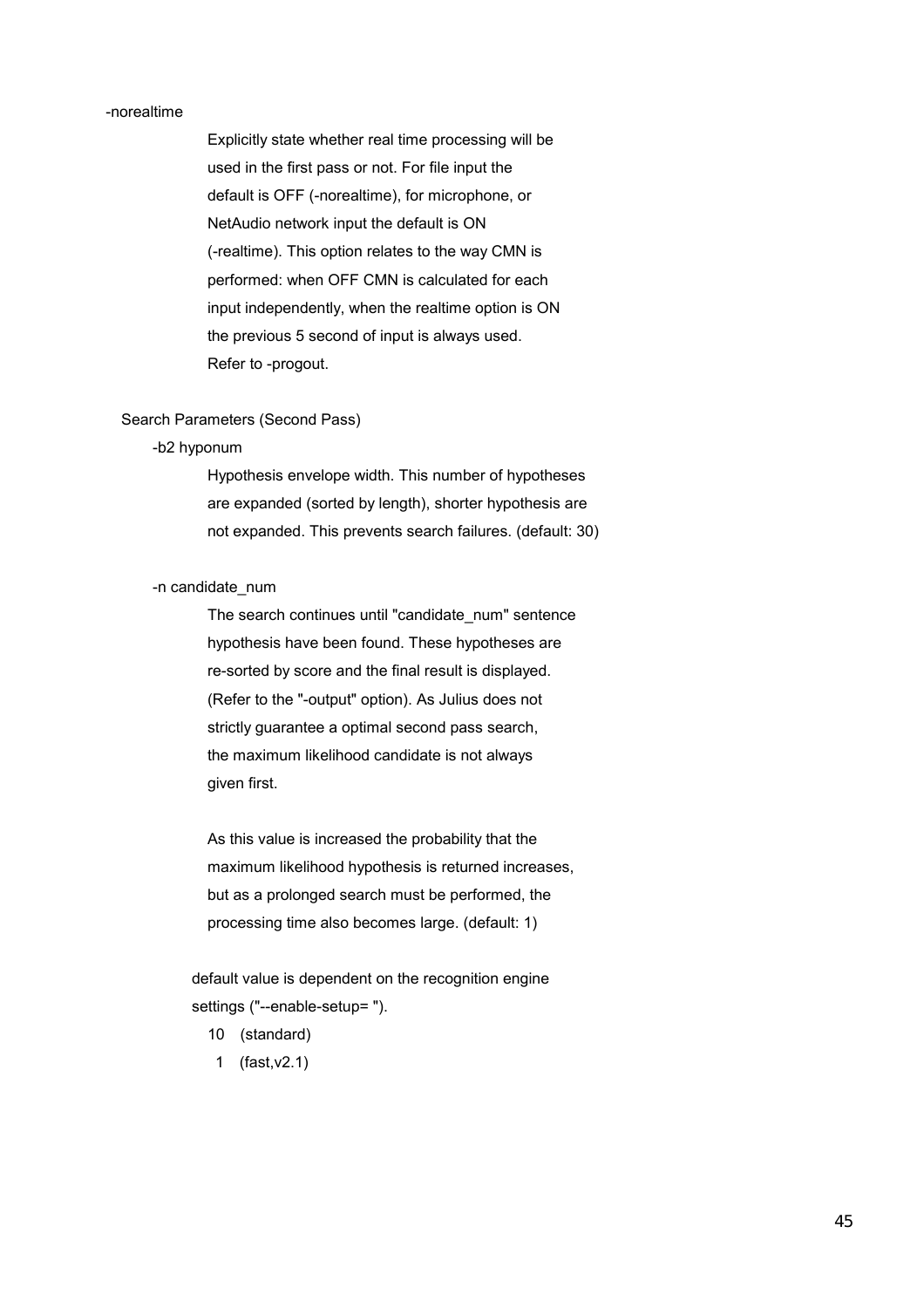### -output N

 Used with the "-n" option above. Output the top N sentence hypothesis. (default: 1)

#### -sb score

 Score envelope width. For each frame, do not scan areas that deviate from the highest score by more then this envelope. This directly relates to the speed of the second pass acoustic likelihood calculations. (default: 80.0)

### -s stack\_size

 The maximum number of hypothesis that can be stored on the stack during the search. A larger value gives more stable results, but increases the amount of memory required. (default: 500)

### -m overflow\_pop\_times

 Number of expanded hypotheses required to discontinue the search. If the number of expanded hypotheses is greater then this threshold then, the search is discontinued at that point. The larger this value is, the longer the search will continue, but processing time for search failures will also increase. (default: 2000)

#### -lookuprange nframe

 When performing word expansion, this option sets the number of frames before and after in which to consider word expansion. This prevents the omission of short words but, with a large value, the number of expanded hypotheses increases and system becomes slow. (default: 5)

### Forced alignment

### -walign

 Return the result of viterbi alignment of the word units from the recognition results.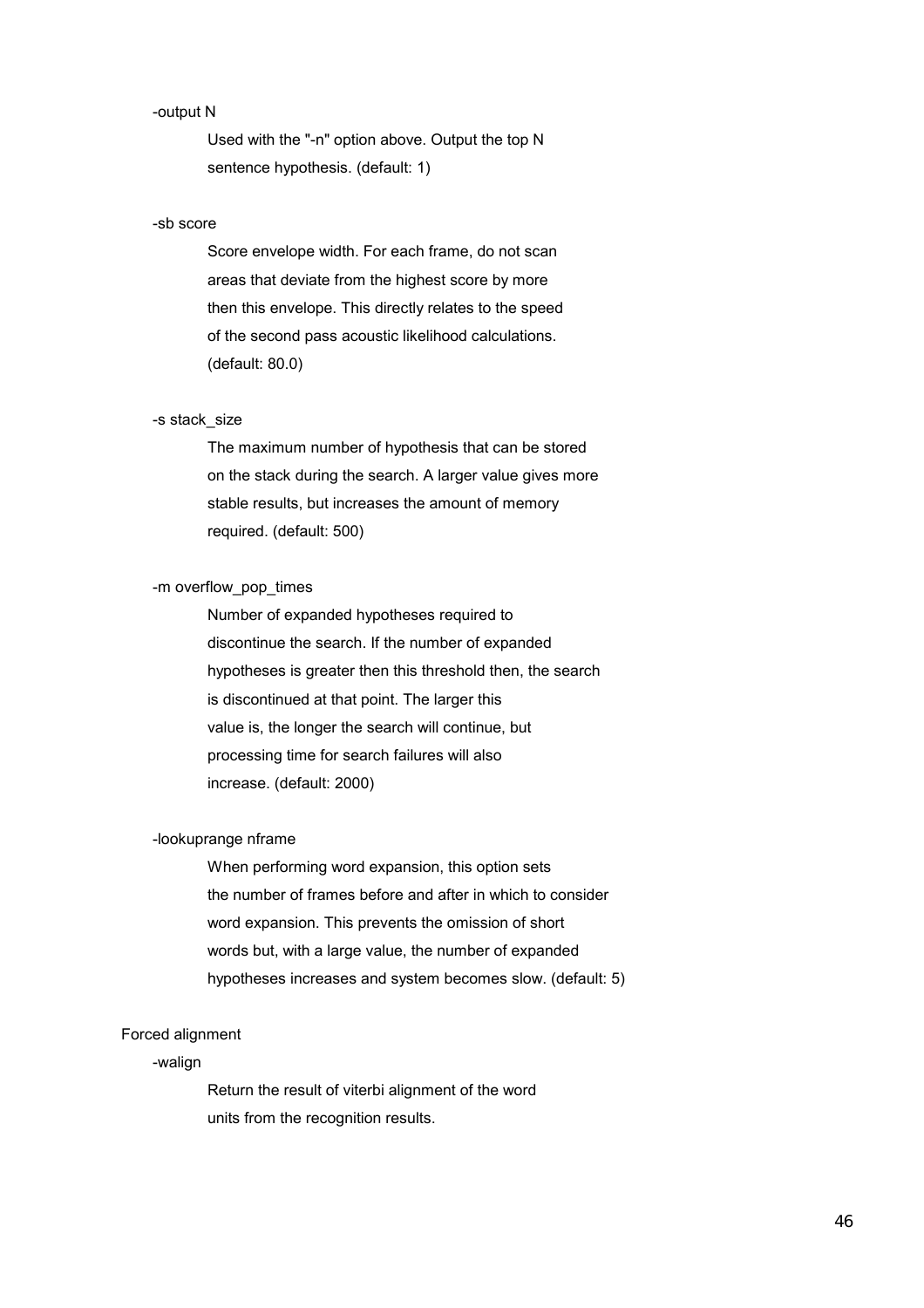### -palign

 Return the result of viterbi alignment of the phoneme units from the recognition results.

### Message Output

### -separatescore

Output the language acoustic scores separately

 -quiet Omit phoneme sequence and score, only output the best word sequence hypothesis.

### -progout

 Gradually output the interim results from the first pass at regular intervals.

### -proginterval msec

set the -progout output time interval (msec).

-demo The same as "-progout -quiet".

### **Other**

-debug Display debug information.

### -C jconffile

 Load the jconf settings file. Here runtime options can be loaded that are set in this file.

### -version

 Display program name, compile time, and compile time options.

#### -help

Display a brief overview of options.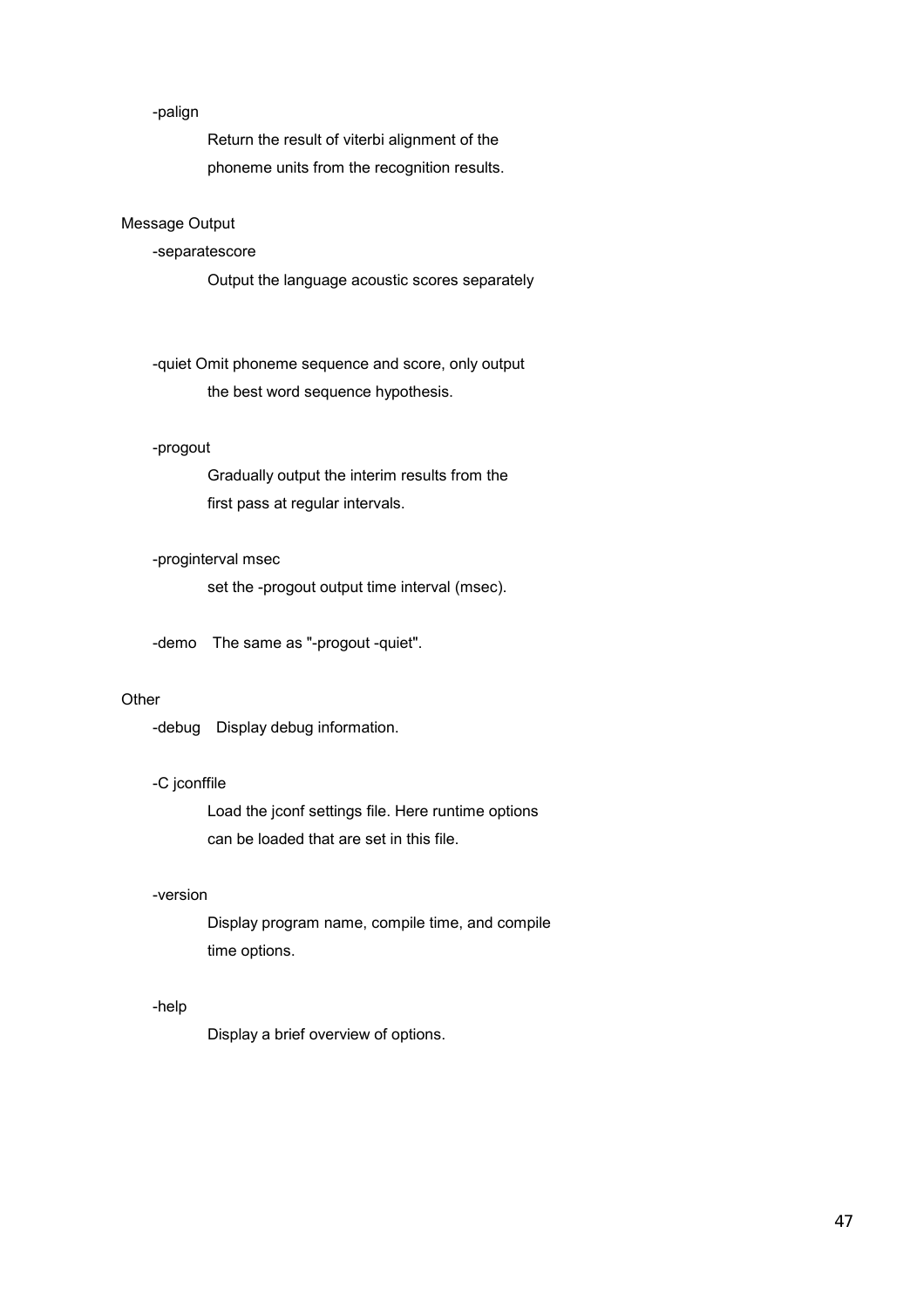### EXAMPLES

For examples of system usage refer to the Julius documentation.

### SEE ALSO

mkbingram(1), adinrec(1), adintool(1), mkdfa(1), mkgsmm(1), wav2mfcc(1)

### **DIAGNOSTICS**

 On exiting normally, Julius will return the exit status 0, If an error occurs, Julius exits abnormally, and the exit status 1 is returned.

If an input file cannot be found or cannot be loaded for some reason then Julius will skip processing for that file.

### BUGS

There are some restrictions to the type and size of the models Julius can use. For a detailed explanation refer to the Julius documentation.

 For bug-reports, inquires and comments please contact Julius@kuis.kyoto-u.ac.jp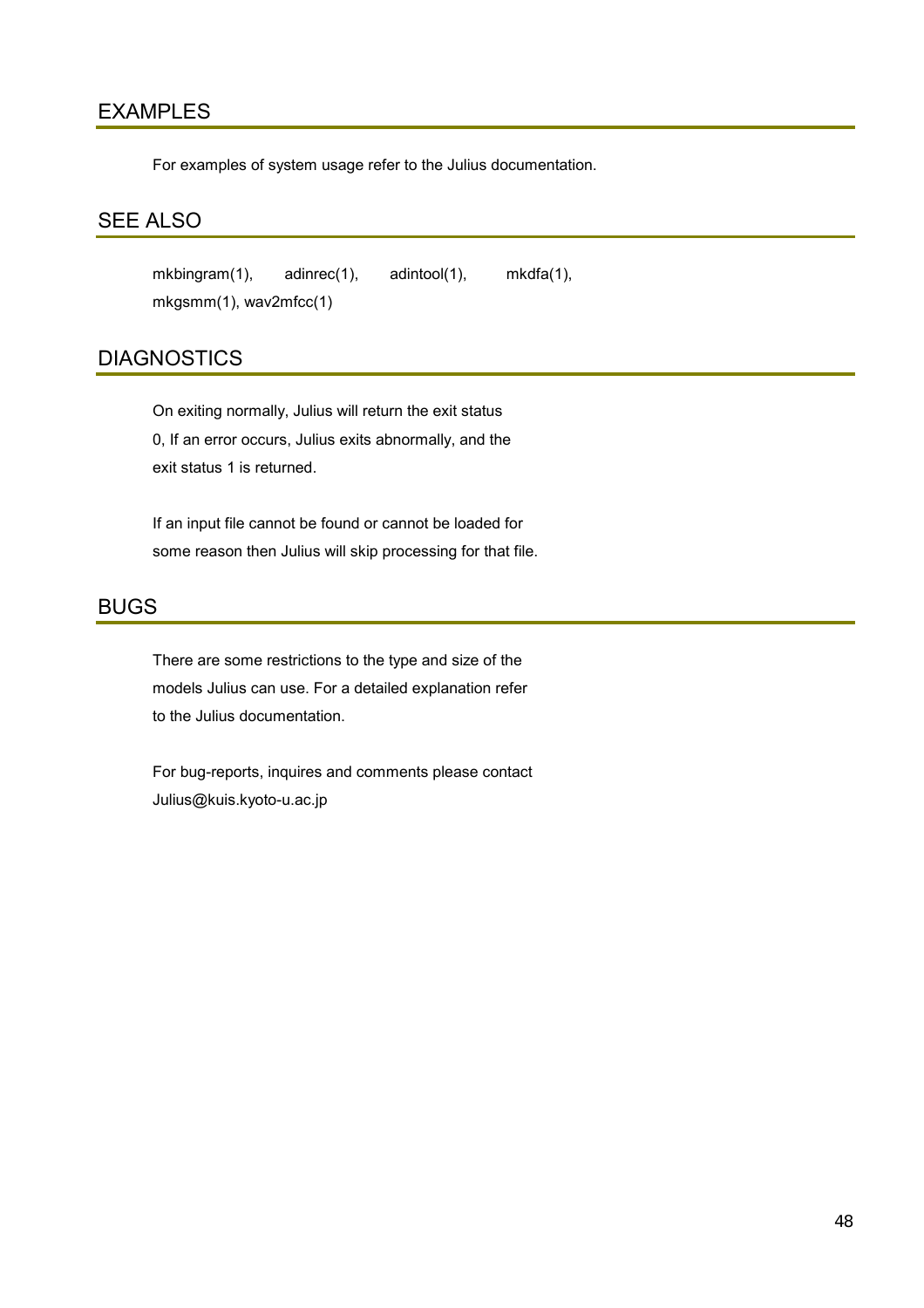### AUTHORS

Rev.1.0 (1998/02/20)

Designed by Tatsuya Kawahara and Akinobo Lee

(Kyoto University)

Development by Akinobo Lee (Kyoto University)

Rev.1.1 (1998/04/14)

Rev.1.2 (1998/10/31)

Rev.2.0 (1999/02/20)

Rev.2.1 (1999/04/20)

Rev.2.2 (1999/10/04)

Rev.3.0 (2000/02/14)

Rev.3.1 (2000/05/11)

Development by Akinobo Lee (Kyoto University)

Rev.3.2 (2001/08/15)

Development mainly by Akinobo Lee

(Nara Institute of Science and Technology)

### THANKS TO

 From Rev.3.2 Julius is released by the "Information Processing Society, Continuous Speech Consortium"

The Windows DLL version was developed and released by Hideki Banno (Nagoya University)

 The Windows Microsoft Speech API compatible version was developed by Takashi Sumiyoshi (Kyoto University)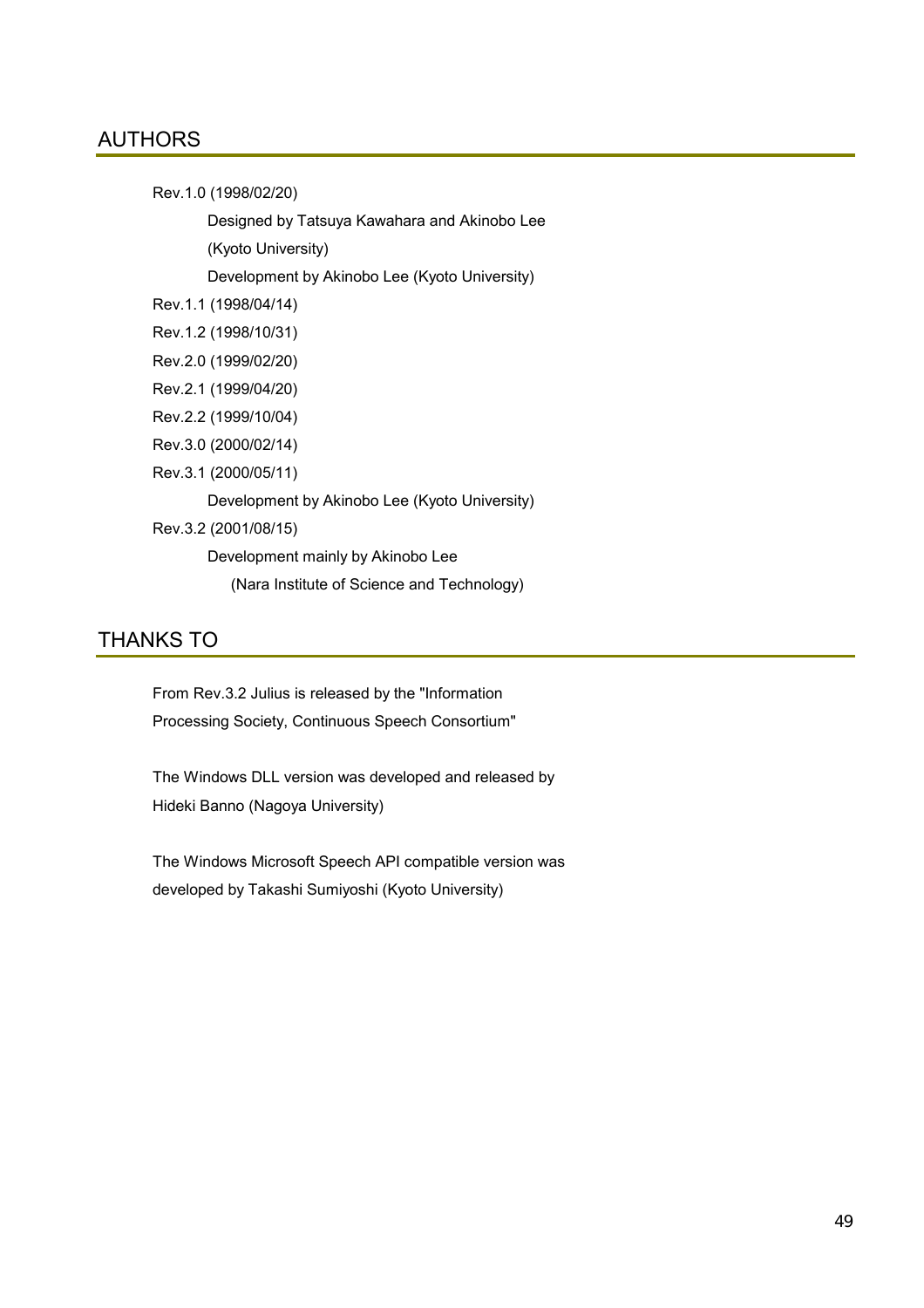### NAME

adinrec - record a one sentence utterance to a file

### **SYNOPSIS**

adinrec [options..] filename

### **DESCRIPTION**

adinrec is a tool that comes with Julius that records one utterance from the microphone device to a file. It observes the input level and if it's greater then a certain level it begins recording. The recorded data is stored in an internal buffer. At the next long pause, recording stops and the buffer is written to a file. If the filename is replaced with a "-" then the output is written to the standard output.

The sampling data type is set to monoral, 16bit signed short (big endian). The output is RAW format (headerless). If a file already exists with the same filename it is overwritten.

### OPTIONS

-freq threshold

Sampling frequency in Hz. (default: 16000)

### -lv threslevel

 Amplitude threshold (0 - 32767). If the amplitude passes this threshold it is considered as the beginning of the speech segment, if it drops below this level then it is treated as the end of the speech segment. (default: 3000)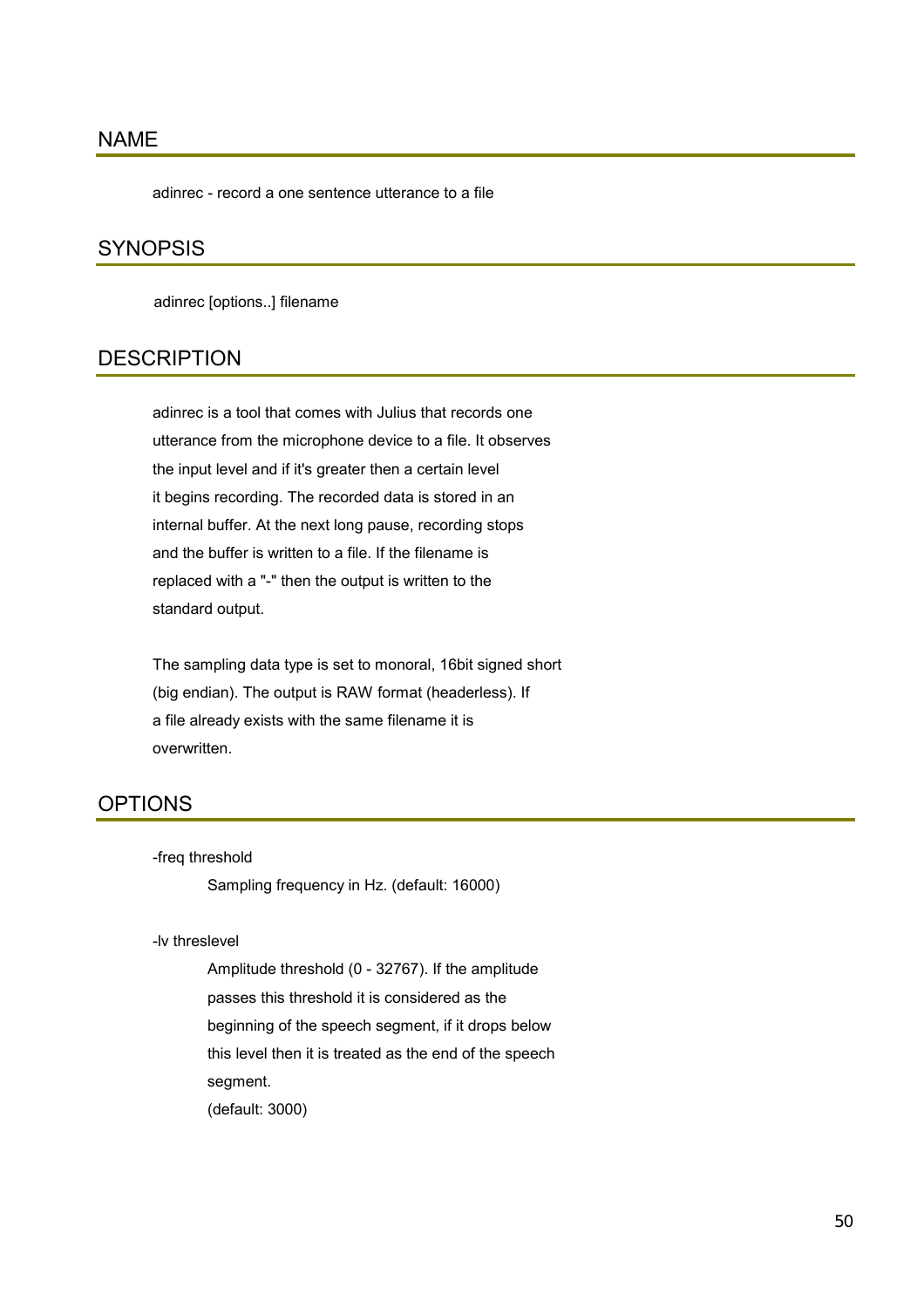### -zc zerocrossnum

Zero crossing threshold. (default: 60)

### -margin msec

 Margin to place at the beginning and end of the speech segment (msec). (default: 300)

-nostrip

 Depending on the sound device, invalid "0" samples at the start and end of recording do not have to be removed. The default is automatic removal.

### SEE ALSO

```
julius(1), sox(1), wavplay(1), wavrec(1), aplay(1),
arecord(1)
```
### BUGS

 For bug-reports inquires and comments please contact julius@kuis.kyoto-u.ac.jp

### LICENSE

Under the Julius license.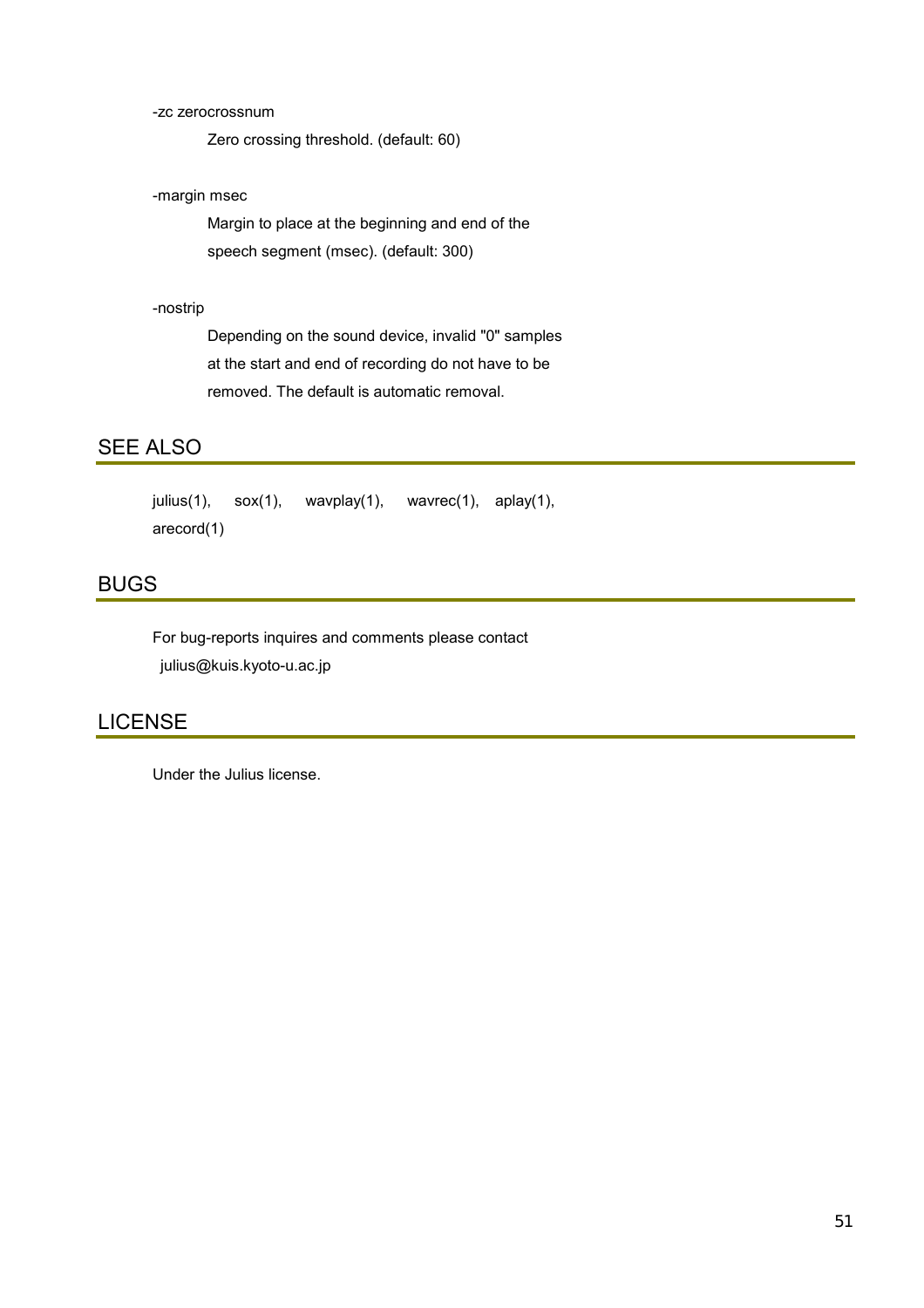### NAME

mkbingram - make binary N-gram from two arpa LMs

### **SYNOPSIS**

mkbingram 2gramfile rev3gramfile outputfile

### **DESCRIPTION**

mkbingram is a conversion tool to convert a standard ARPA 2-gram and reverse 3-gram files into a single binary file for use with Julius. Using this binary file decreases the initialization time of Julius drastically.

mkbingram can load gz compressed ARPA files.

### USAGE

When selecting the language model under Julius, instead of loading the ARPA format files "-nlr 2gramfile -nrl rev3gramfile", use "-d bingramfile" to load the binary format file created by mkbingram.

### SEE ALSO

julius(1)

### BUGS

 For bug-reports inquires and comments please contact julius@kuis.kyoto-u.ac.jp

### LICENSE

Under the Julius license.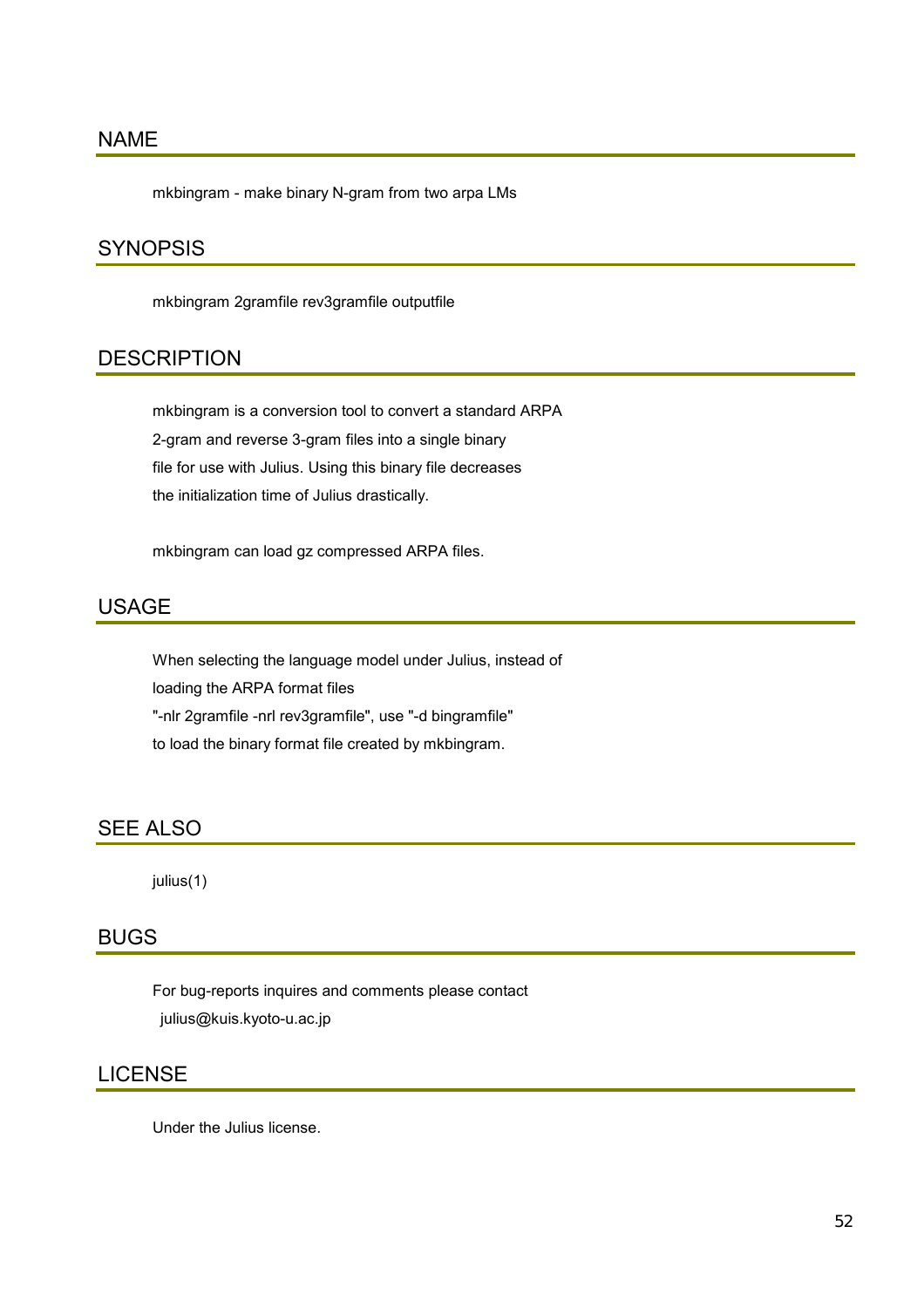### NAME

mkgshmm - convert monophone HMM to GS (Gaussian Selection) HMM for Julius

### **SYNOPSIS**

mkgshmm monophone\_hmmdefs > outputfile

### **DESCRIPTION**

mkgshmm is a perl script to convert a HTK format monophone HMMs into Gaussian Mixture Selection (GMS) HMMs for use with Julius.

 From Julius-3.2 the high speed acoustic likelihood calculation technique GMS is supported. Based on the monophone likelihoods for each frame, only a subset of the triphone or PTM states are calculated. This technique speeds up acoustic likelihood calculations by approximately 30%.

### EXAMPLE

First prepare a monophone model trained with the same corpus that was used to train the triphone or PTM model to be used.

 Next convert these monophones to GMS HMMs using mkgshmm.

(Actually this just involves converting the states to macro definitions)

% mkgshmm monophone > gshmmfile

Then select this file with Julius option "-gshmm".

% julius -C foo.jconf -gshmm gshmmfile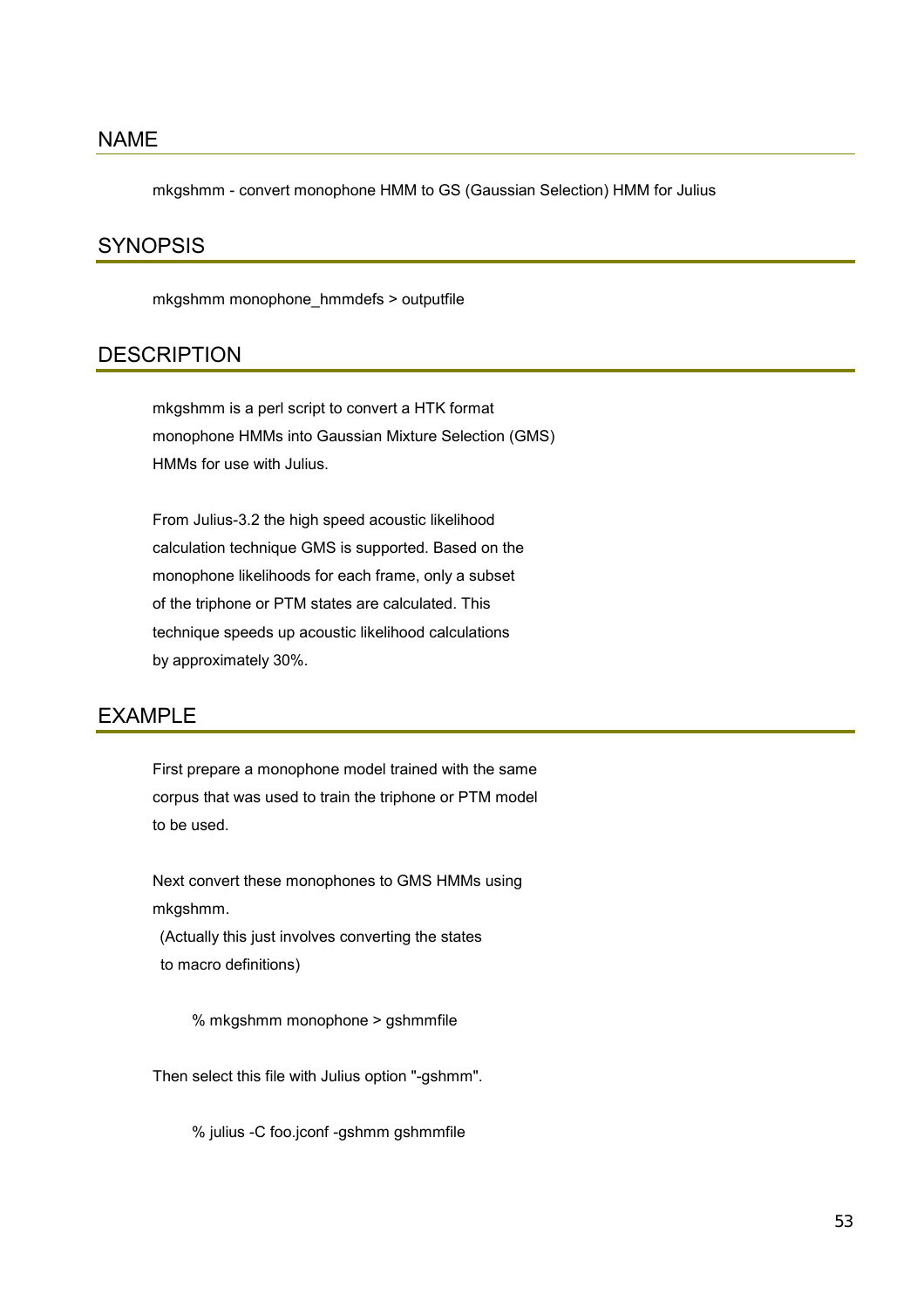Warning: Make sure that the GMS model is created from the same corpus as the triphone or PTM model to be used. If this is not followed then there will be a mismatch with the GMS model, selection errors will occur and performance will degrade.

### SEE ALSO

Julius(1)

### BUGS

 For bug-reports inquires and comments please contact julius@kuis.kyoto-u.ac.jp

### LICENSE

Under the Julius License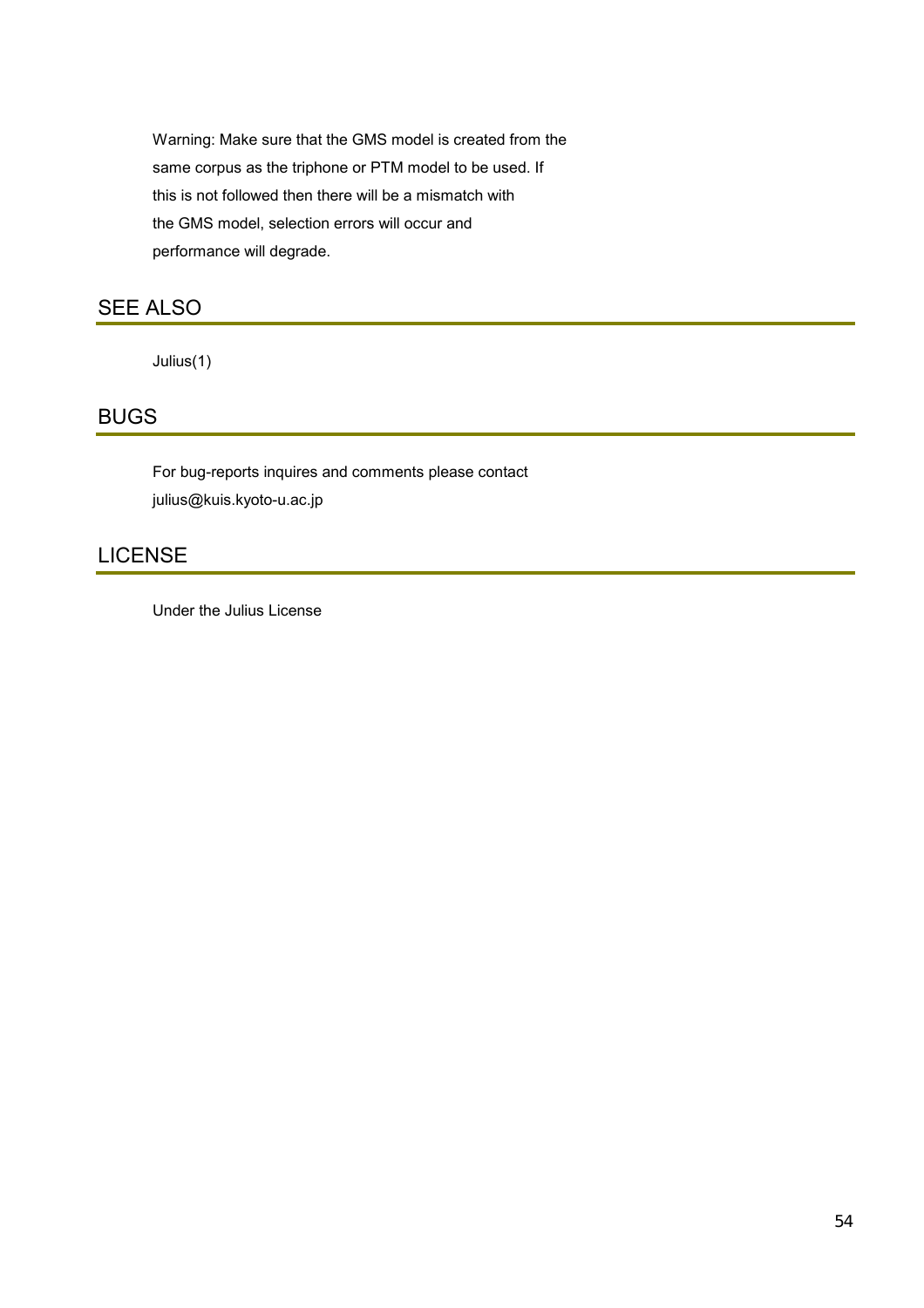## **Bibliography**

- 1. A.Lee, T.Kawahara, and K.Shikano. Julius -- an open source real-time large vocabulary recognition engine. In Proc. EUROSPEECH, pp.1691--1694, 2001.
- 2. T.Kawahara, A.Lee, T.Kobayashi, K.Takeda, N.Minematsu, S.Sagayama, K.Itou, A.Ito, M.Yamamoto, A.Yamada, T.Utsuro, and K.Shikano. Free software toolkit for Japanese large vocabulary continuous speech recognition. In Proc. ICSLP, Vol.4, pp.476--479, 2000.
- 3. T.Kawahara, T.Kobayashi, K.Takeda, N.Minematsu, K.Itou, M.Yamamoto, A.Yamada, T.Utsuro, and K.Shikano. Japanese dictation toolkit -- plug-and-play framework for speech recognition R¥&D --. In Proc. IEEE workshop on Automatic Speech Recognition and Understanding, pp.393--396, 1999.
- 4. T.Kawahara, T.Kobayashi, K.Takeda, N.Minematsu, K.Itou, M.Yamamoto, T.Utsuro, and K.Shikano. Sharable software repository for Japanese large vocabulary continuous speech recognition. In Proc. ICSLP, pp.3257--3260, 1998.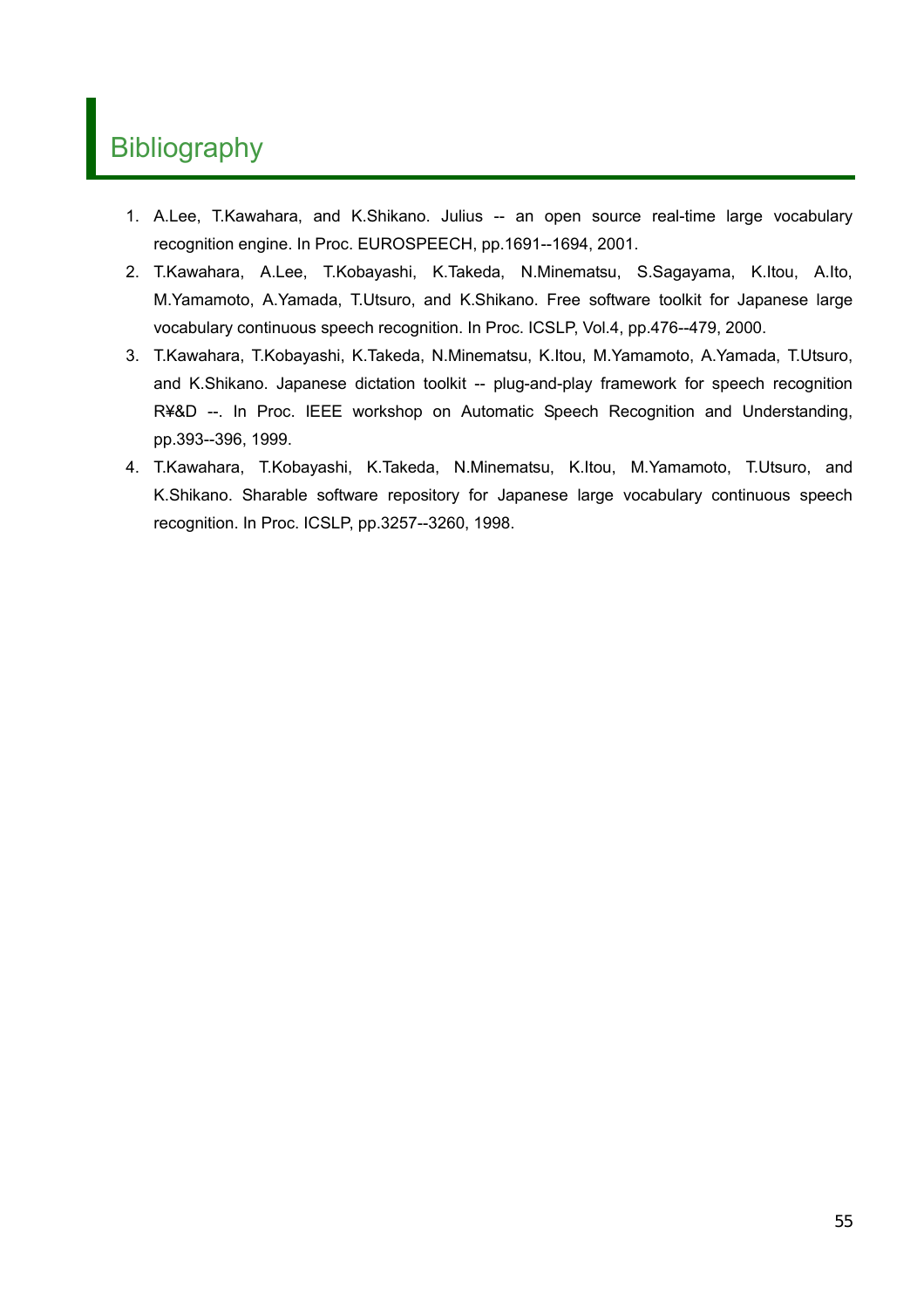# Julius/Julian Release History

### '98

|      | 02/20 | Julius Rev. 1.0 release             |
|------|-------|-------------------------------------|
|      | 04/14 | Julius Rev. 1.1 release             |
|      | 07/30 | Julian Rev. 1.0 release             |
|      | 10/24 | Julius Rev. 1.2 release             |
| '99  |       |                                     |
|      | 02/20 | Julius Rev.2.0 release              |
|      | 03/01 | Julian Rev. 2.0 release             |
|      | 04/20 | Julius/Julian Rev. 2.1 release      |
|      | 10/04 | Julius/Julian Rev. 2.2 release      |
| 2000 |       |                                     |
|      | 02/14 | Julius/Julian Rev.3.0 release       |
|      | 05/11 | Julius/Julian Rev.3.1 release       |
|      | 06/23 | Julius/Julian Rev.3.1p1 release     |
| 2001 |       |                                     |
|      | 02/27 | Julius/Julian Rev.3.1p2 release     |
|      | 06/22 | Julius/Julian Rev 3.2(beta) release |
|      | 08/18 | Julius/Julian Rev 3.2 release       |
|      |       |                                     |

# Julius users Mailing List

### Julius user's Mailing List

The Julius user Mailing List is currently only available in Japanese. Please refer to the Japanese documentation for information about this list.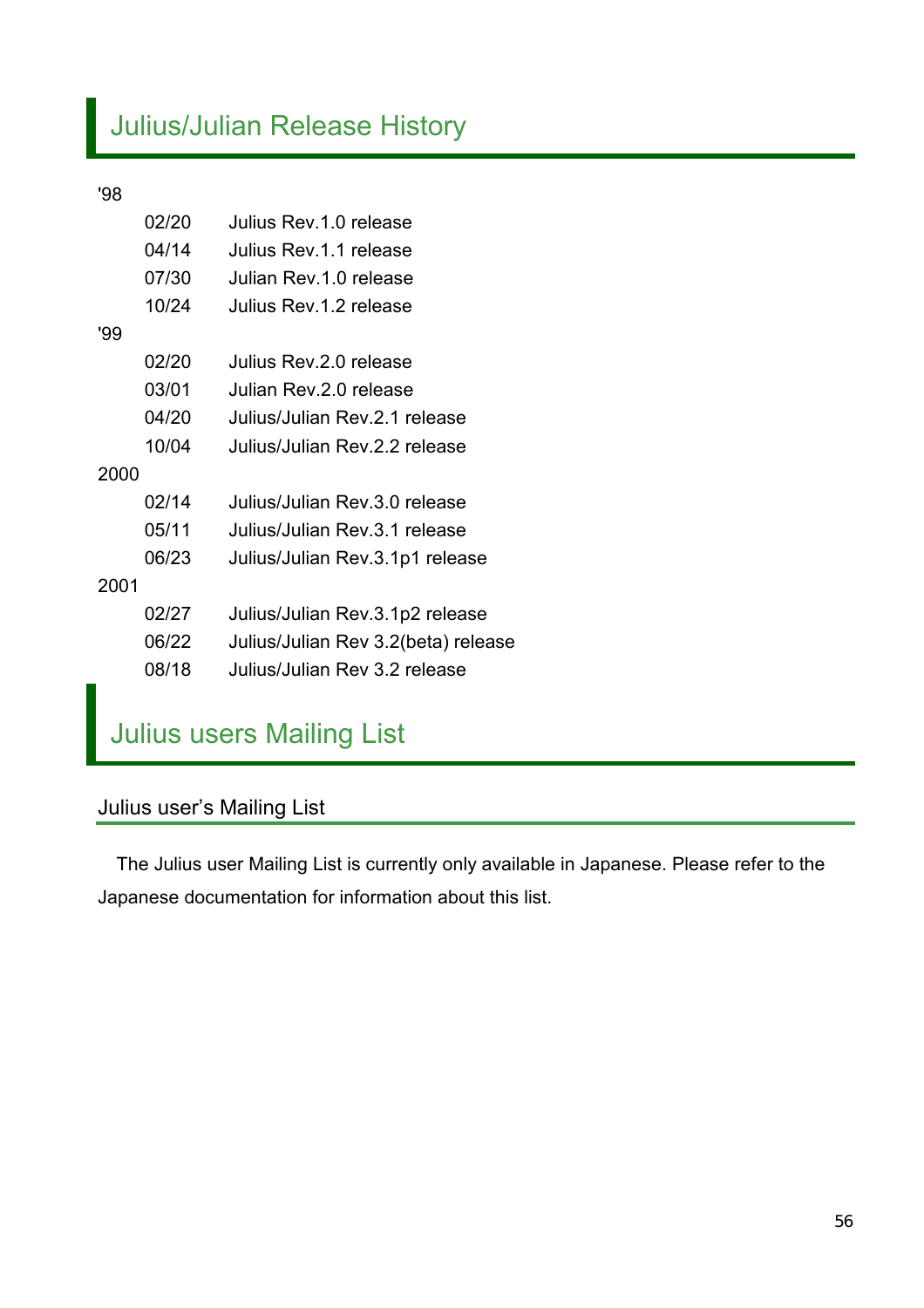# Contact and Links

### Links

- **Julius/Julian Homepage (Japanese)**
- **•** Julius/Julian SAPI version Homepage (Kyoto University) (Japanese)
- **•** [Julius for Windows \(DLL version\)](http://www.itakura.nuee.nagoya-u.ac.jp/people/banno/index-j.html) (Hideki Banno Nagoya University)
- **•** [Continuous Speech Recognition Consortium \(Japanese\)](http://www.lang.astem.or.jp/CSRC/)

### **Contacts**

- Contact: julius@kuis.kyoto-u.ac.jp
- System Developer: **Akinobo Lee** (ri@is.aist-nara.ac.jp)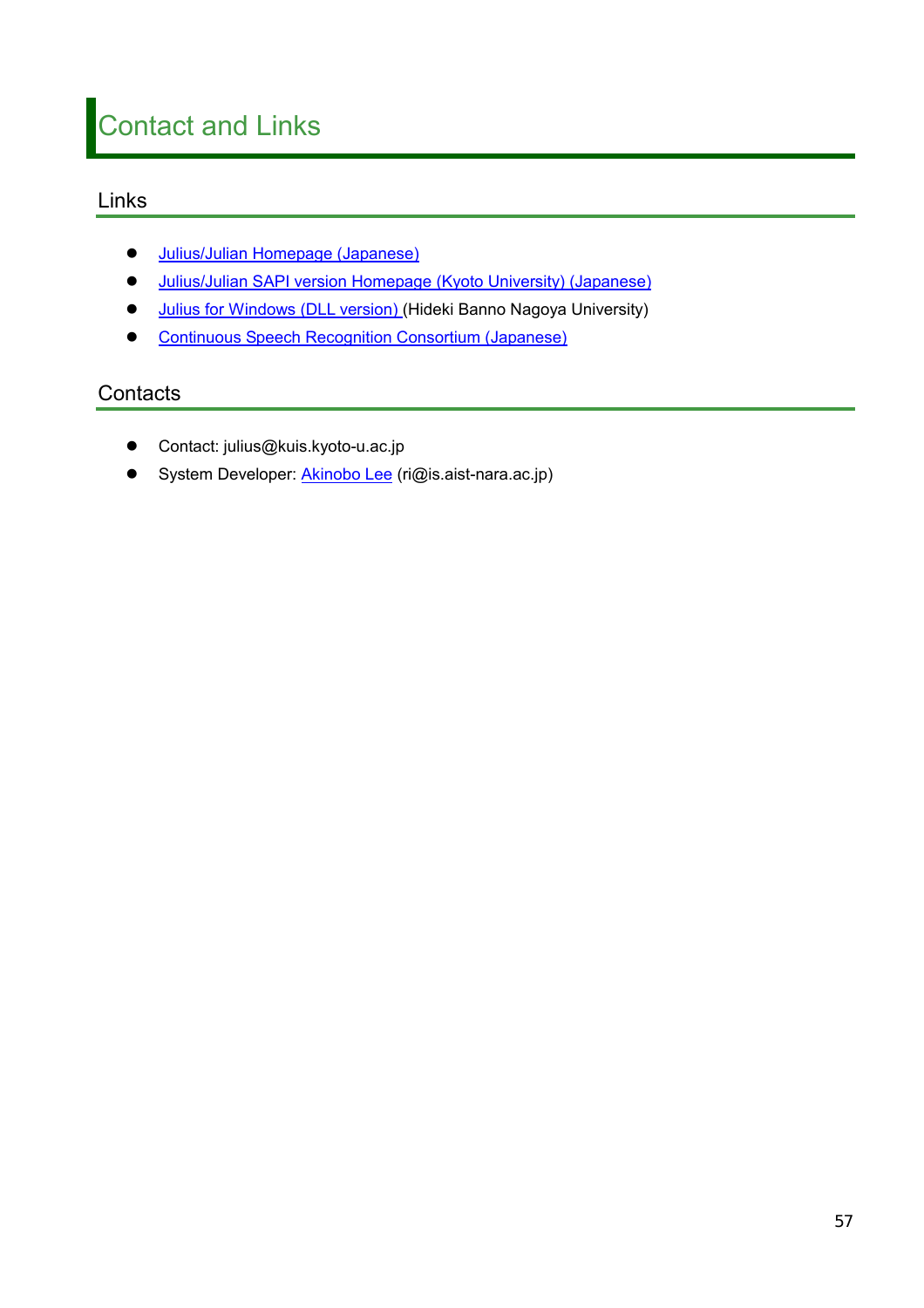## Grammar Based Continuous Speech Parser

## Julian

### rev. 3.2

(2001/08/18)

Copyright (c) 1991-2001 Kyoto University Copyright (c) 2000-2001 Nara Institute of Science and Technology All rights reserved

### Julian

- Julian is a finite state grammar based continuous speech recognition parser. The most likely word sequence depending on the speech input and given grammar is calculated and the result is displayed.
- A two pass  $A^*$  search is used. In the first pass a beam search using degrees of freedom derived from the grammar takes place. In the second pass the results from the first pass are used as heuristics, and high precision recognition is performed using a A\* search.
- Except for the grammar rules, most parts of the system are the same as those used in Julius. The usage, acoustic models that can be used, and speech input settings etc. are the same as Julius (for the same revision).
- Maximum word limit of 65,535 words

### New Features in Rev.3.2 and changes from Rev.3.1 to Rev.3.2:

- Word insertion penalty("-penalty1","-penalty2")
- Category constraints considered for interword triphone calculation
- The interword triphone value default has been changed from maximum value to average value (This can be changed with the options "-iwcd1 max","-iwcd1 avg")
- The option "-looktrellis" has been introduced. (default: OFF)

For other new features see [Julius-3.2 New Features](#page-3-0)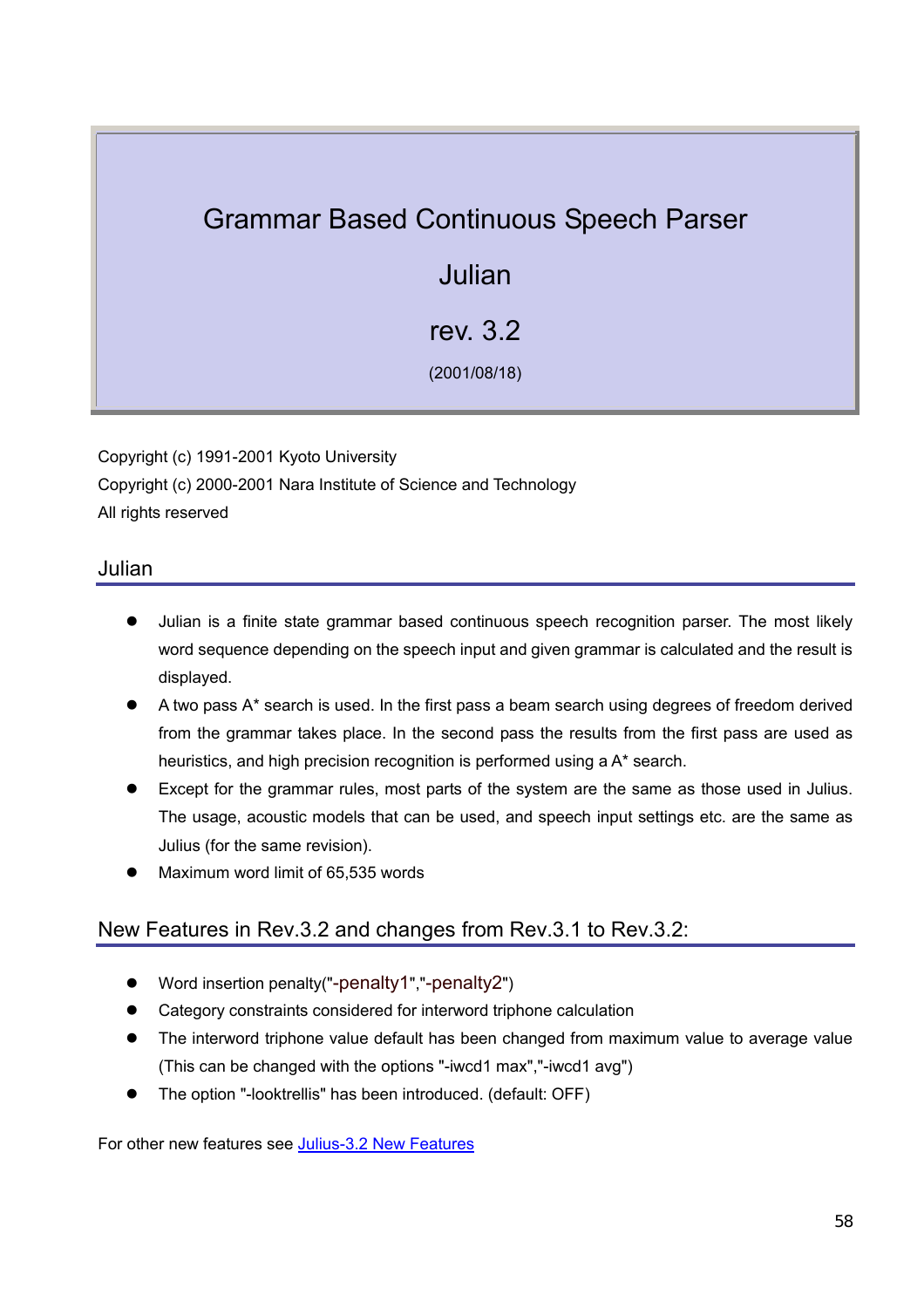- Can use PTM models.
- First pass inter-word triphone calculation (approximate, using context dependent triphone likelihoods)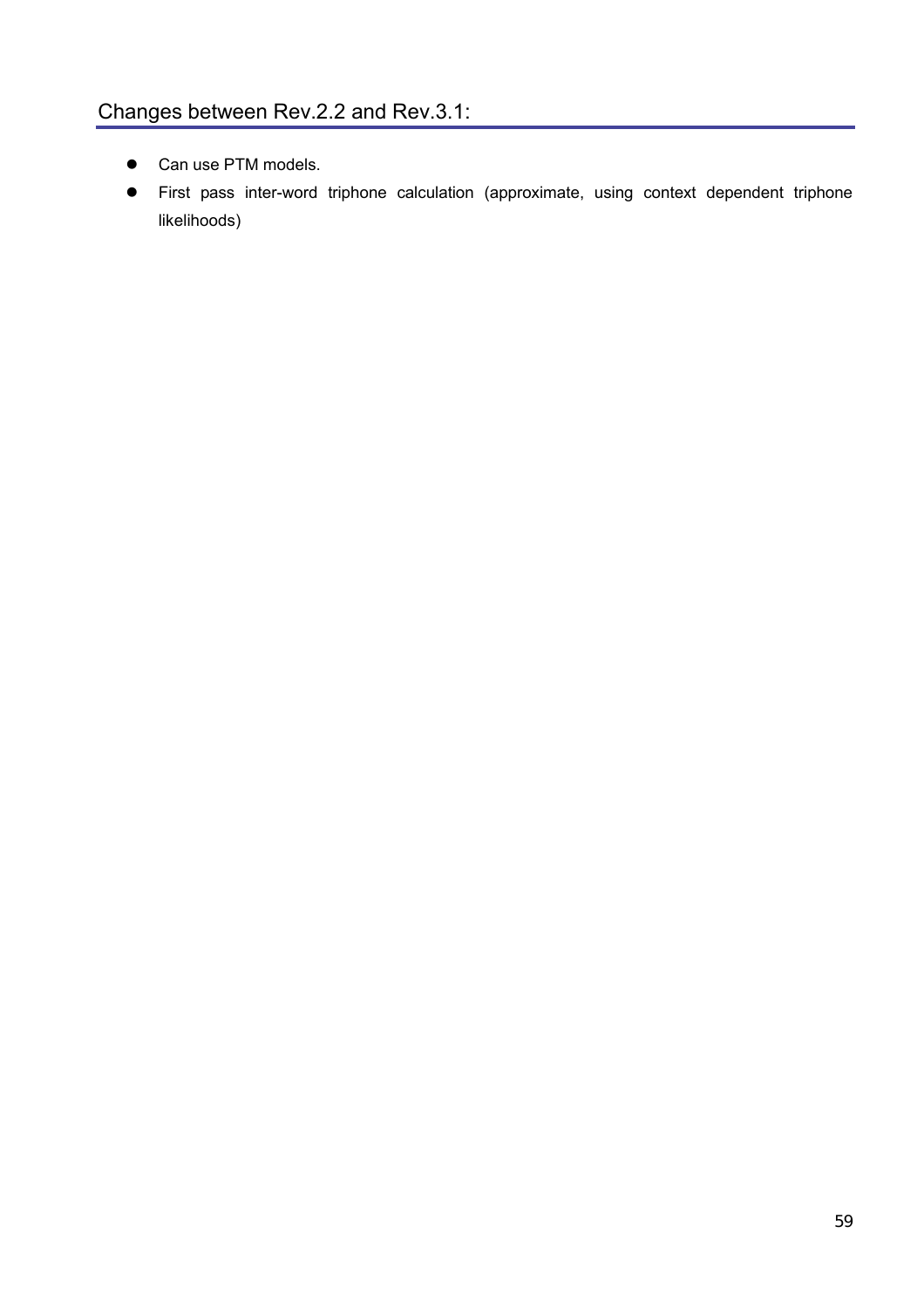### System Structure



The structure of the Julian speech recognition system is shown below

- A finite state grammar language model, and a HMM acoustic model is used.
- The input speech is processed using a two-pass search.
	- 1. First Pass: Category restricted frame synchronous beam search. (A high speed approximate search)
	- 2. Second Pass: Grammar based N-best stack decoding. (High Precision)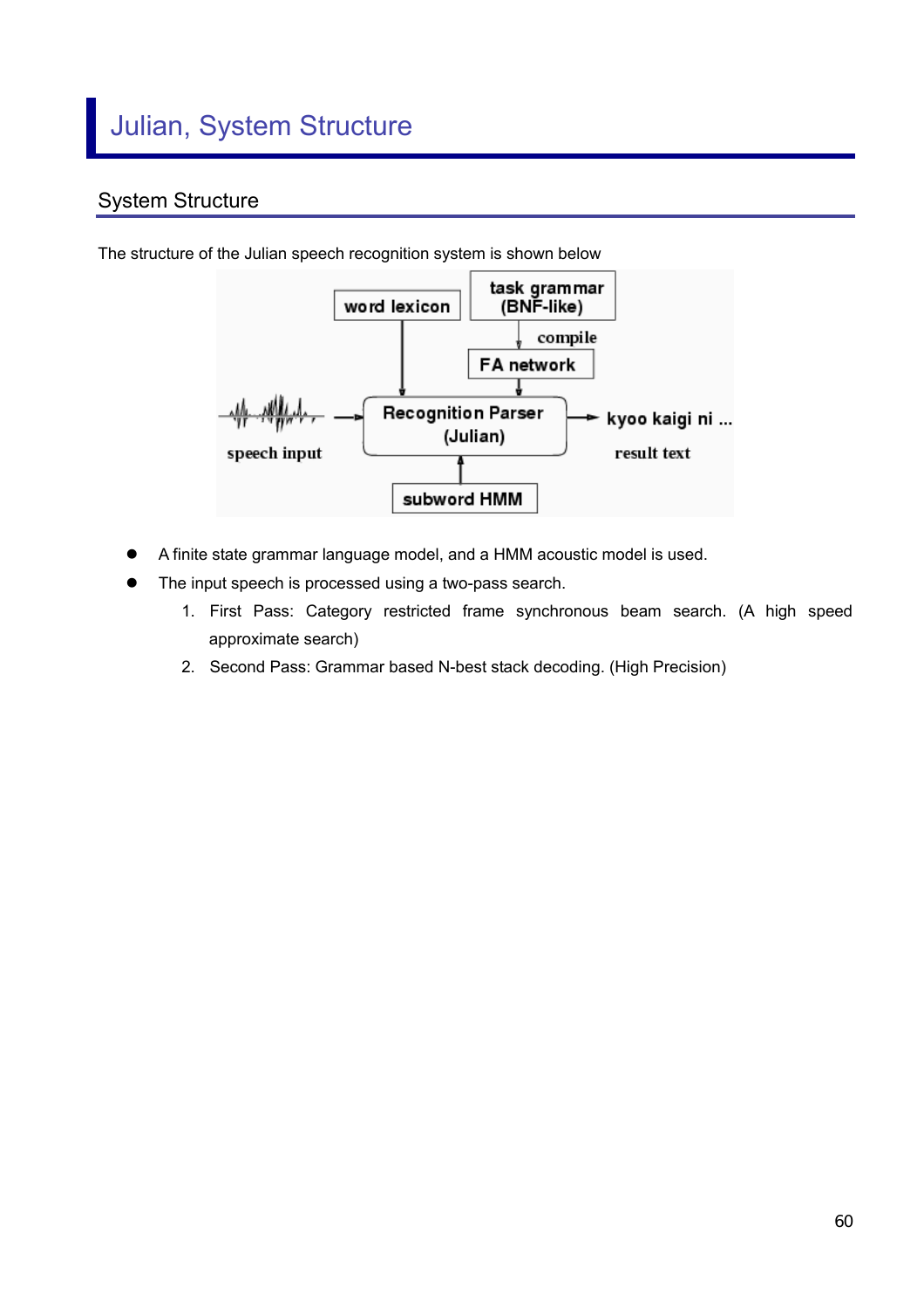# Operating Environment and Installation

### OS

The same operating environments as **Julius**.

### Machine Spec

Minimum Spec : PentiumIII 200MHz, 32MB Usable Memory Recommended Spec : PentiumIII 600MHz, 128MB Usable Memory

For a several hundred word task, if a monophone model is used, real time processing can occur with a process size under 10MB. For a 5000 word task using PTM then a process size on the order of 30MB is required for real time execution.

### Installation

Install Julian using the procedure below.

% tar xzvf julius-3.2.tar.gz % cd julius-3.2 % ./configure --enable-julian % make % make install

Now Julian will be installed in /usr/local/bin.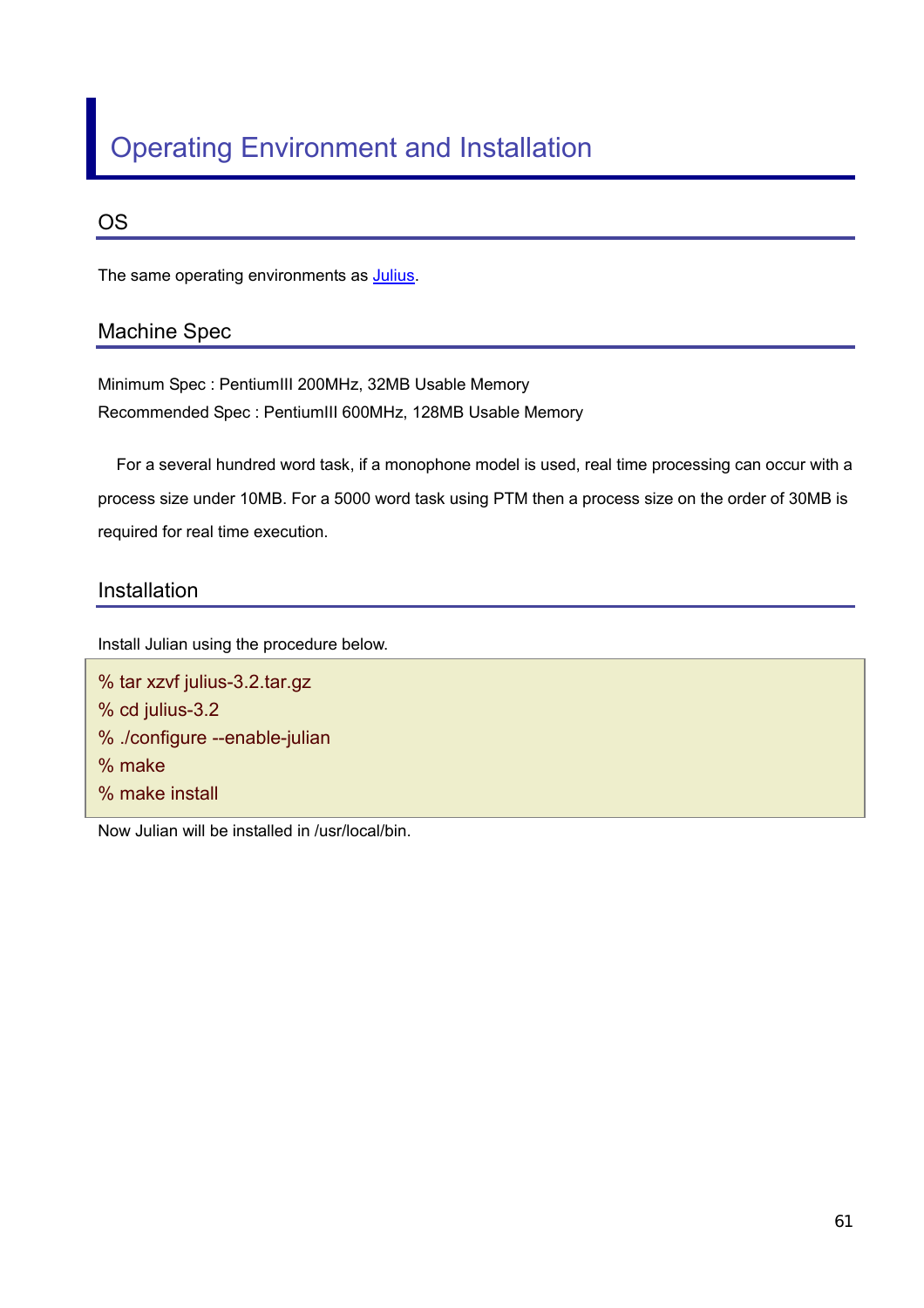### NAME

Julian – Grammar Based Continuous Speech Recognition Parser.

### **SYNOPSIS**

julian [-C jconffile] [options ...]

### **DESCRIPTION**

Julian is a continuous speech recognition parser based on finite state grammar. High precision recognition is achieved using a two pass hierarchical search.

 Julian can perform recognition on microphone input, audio files, and feature parameter files. Also, as standard format acoustic models and grammar based language models can be used, these models can be changed to perform recognition under various conditions.

The maximum vocabulary is 65,535 words.

### Model Usage

Julius uses the following models.

Acoustic Models

 Acoustic HMM(Hidden Markov Model) are used. Phoneme models (monophone), context dependent phoneme models (triphone), tied-mixture and phonetic tied-mixture models can be used. When using context dependent models, interword context is taken into consideration. Files written in HTKs HMM definition language are used.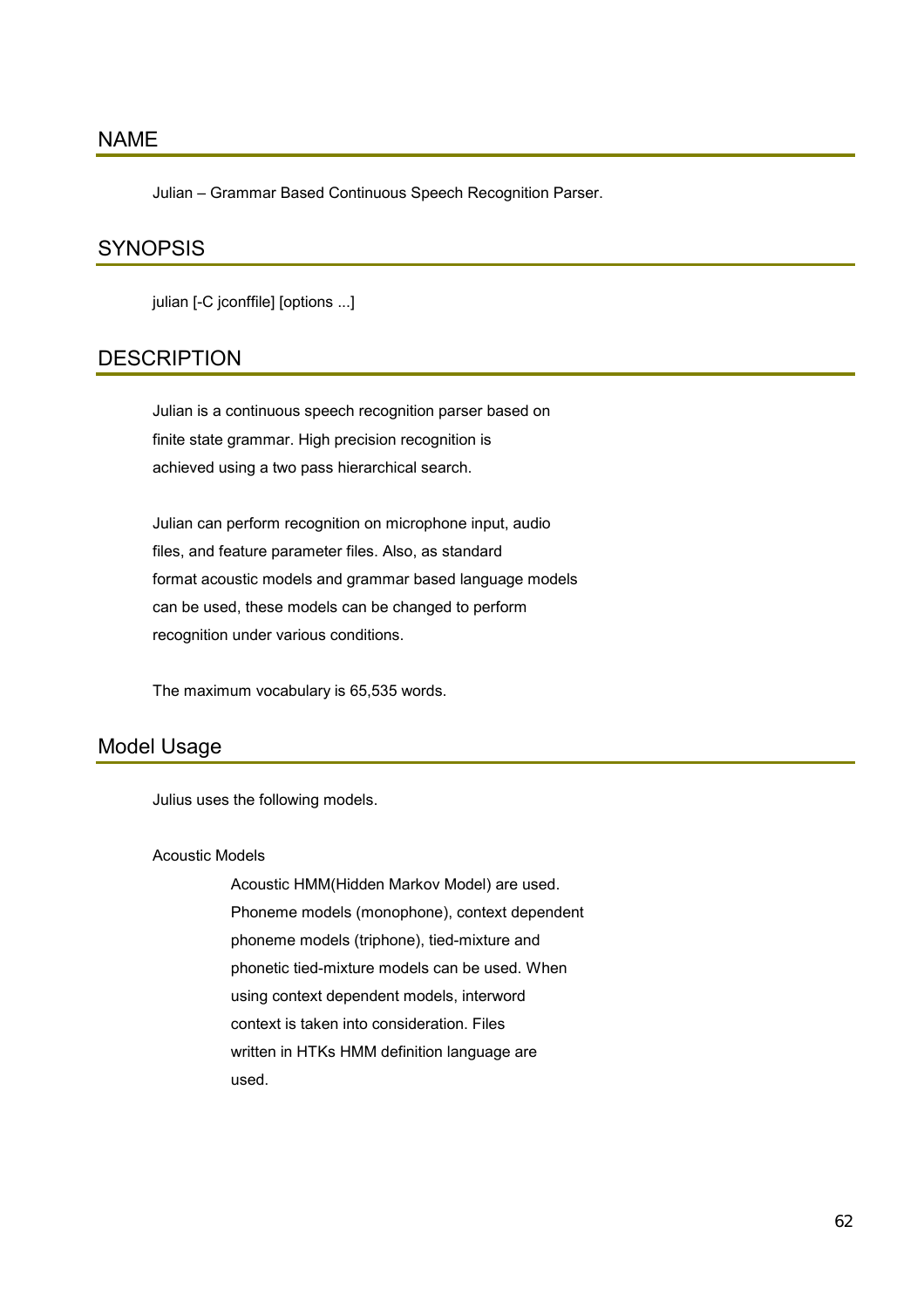### Language Model

 For the task grammar, sentence structures are written in a BNF style using word categories as terminating symbols to a grammar file. A voca file contains the pronunciation (phoneme sequence) for all words within each category are created. These files are converted with mkdfa.pl(1) to a deterministic finite automaton file (.dfa) and a dictionary file (.dict)

### Speech Input

It is possible to recognize live input from either a microphone A-D or a DatLink (NetAudio) system. Speech waveform files (16bit WAV (no compression), or RAW format) and feature parameter files (HTK format) can be used.

Warning: Julian can only extract MFCC\_E\_D\_N\_Z features internally. If it is necessary to use HMMs based on another type of feature extraction then microphone input and speech waveform files cannot be used. Use an external tool such as wav2mfcc to create the appropriate feature parameter files.

### Search Algorithm

Recognition in Julian uses a two pass structure. In the first pass a high-speed approximate search is performed using weaker constraints then the given grammar. Here a LR beam search using only inter-category constraints extracted from the grammar is performed. using the original grammar rules and results from the first pass, the second pass re-searches these, and a high precision result is gained quickly. In the second pass the optimal solution is guaranteed using the A\* search.

 When using a context dependent phoneme model (triphone), interword contexts considered on both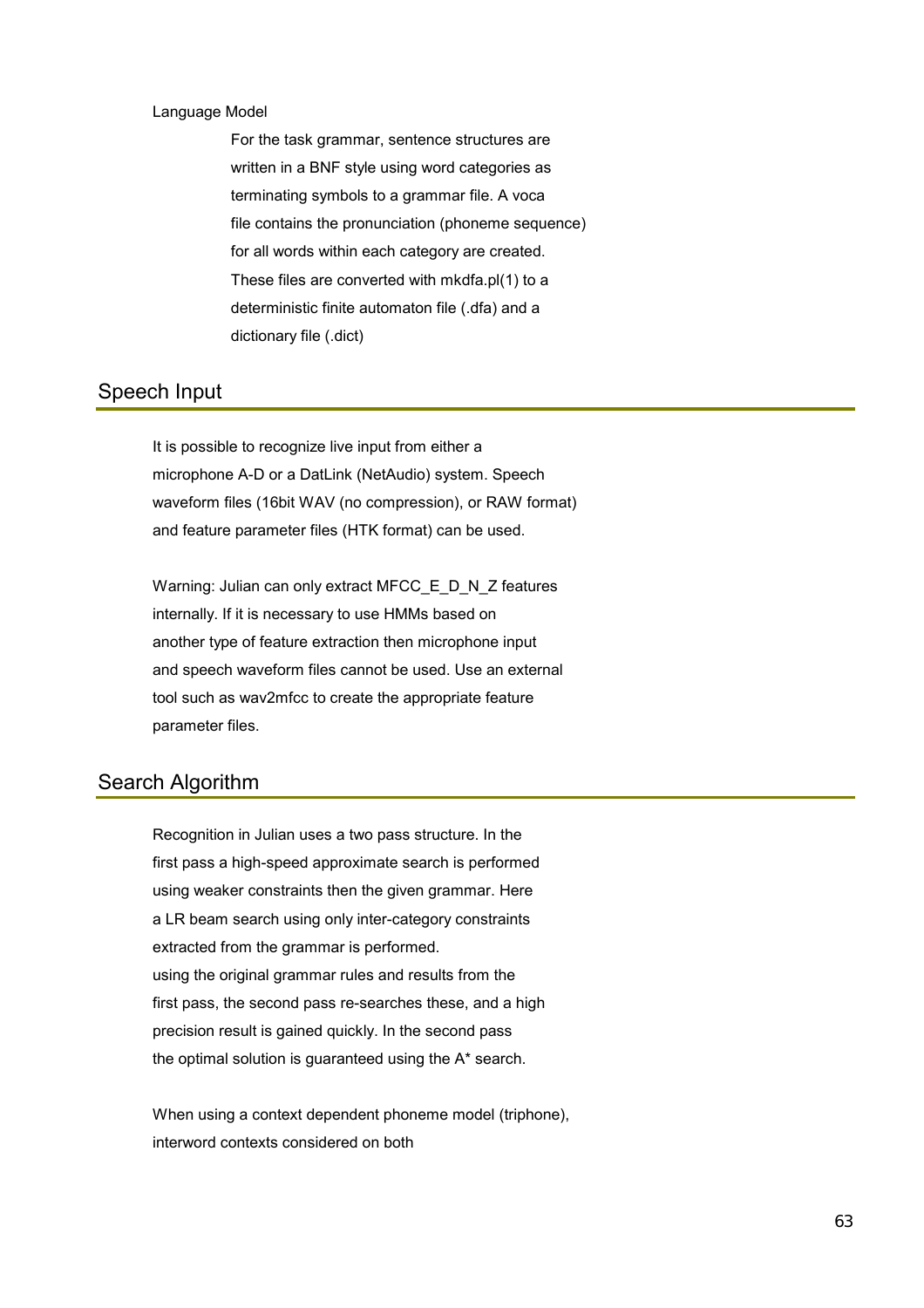the first and second passes. For tied-mixture and phonetic tied-mixture models, high speed acoustic likelihood calculations using gaussian pruning are performed.

### OPTIONS

The options below allow you to select the models to be used and set system parameters. You can set these option at the command line, however it is recommended that you combine these options in the jconf settings file and use the "-C" option at run time.

Below we give an explanation of each of the options.

### Speech Input

-input {rawfile|mfcfile|mic|netaudio|adinserv}

Select the speech wave data input source.

(default: mfcfile)

 For information on file formats refer to the Julius documentation.

### -NA server:unit

 When using (-input netaudio) set the server name and unit ID of the DatLink unit to connect to.

### -filelist file

 With (-input rawfile|mfcfile) perform recognition on all files contained within the target filelist.

#### -adport portnum

With (input adinserv) A-D server port number.

#### Speech segmentation

### -pausesegment

-nopausesegment

Force speech segmentation (segment detection) ON / OFF.

(For mic, adinnet default = ON. For files, default = OFF)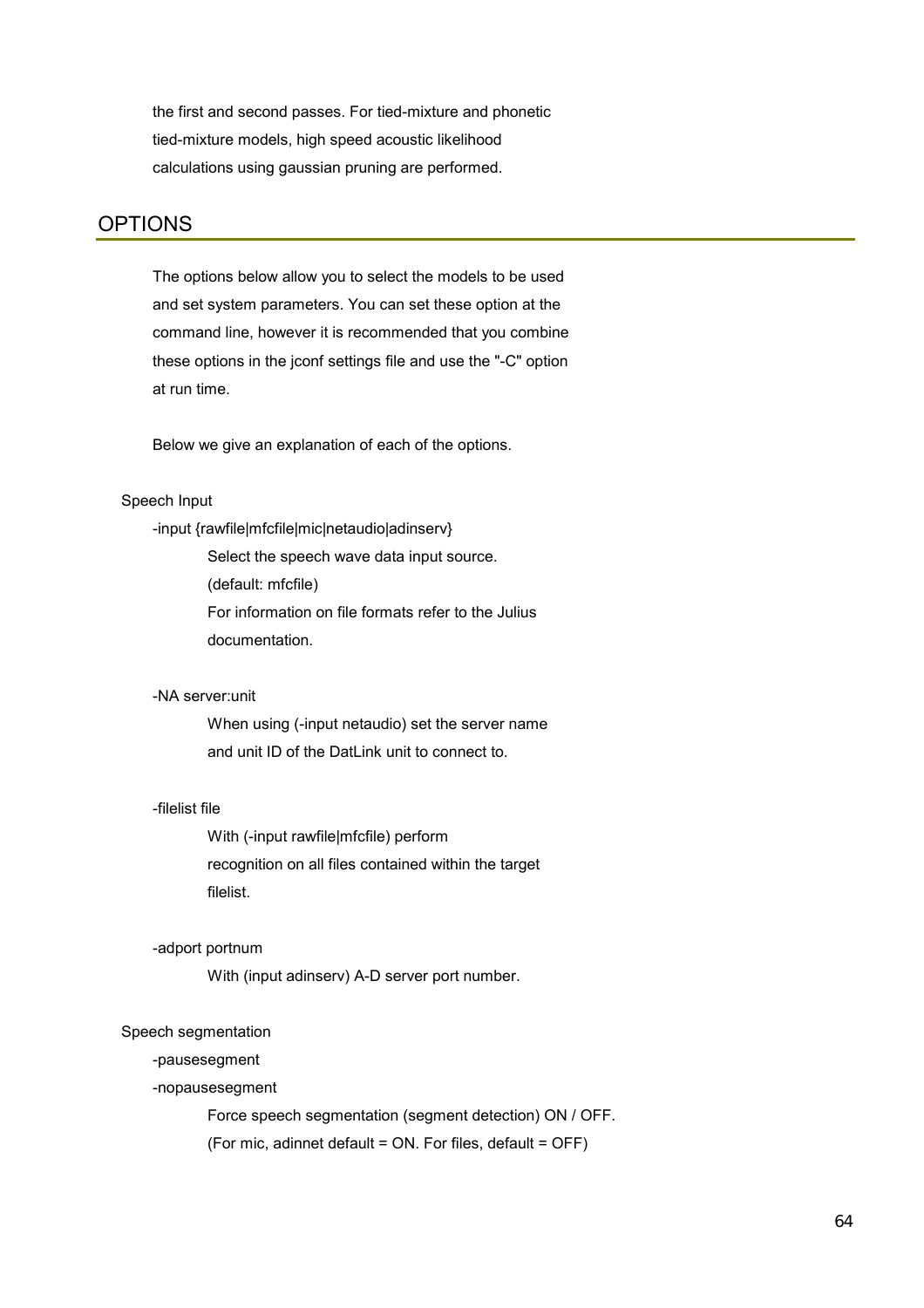#### -lv threslevel

 Amplitude threshold (0 - 32767). If the amplitude passes this threshold it is treated as the beginning of the speech segment, if it drops below this level then it is treated as the end of the speech segment. (default: 3000)

### -headmargin msec

 Margin at the start of the speech segment (msec). (default: 300)

### -tailmargin msec

 Margin at the end of the speech segment (msec). (default: 400)

### -zc zerocrossnum

Zero crossing threshold. (default: 60)

### -nostrip

 Depending on the sound device, invalid "0" samples at the start and end of recording may not be removed automatically. The default is to perform automatic removal.

### Acoustic Analysis

-smpFreq frequency

Sampling frequency (Hz).

(default: 16kHz = 625ns).

#### -smpPeriod period

 Sampling rate (ns) (default: 625ns = 16kHz).

### -fsize sample

 Analysis window size (No. samples). (default: 400, 25mS)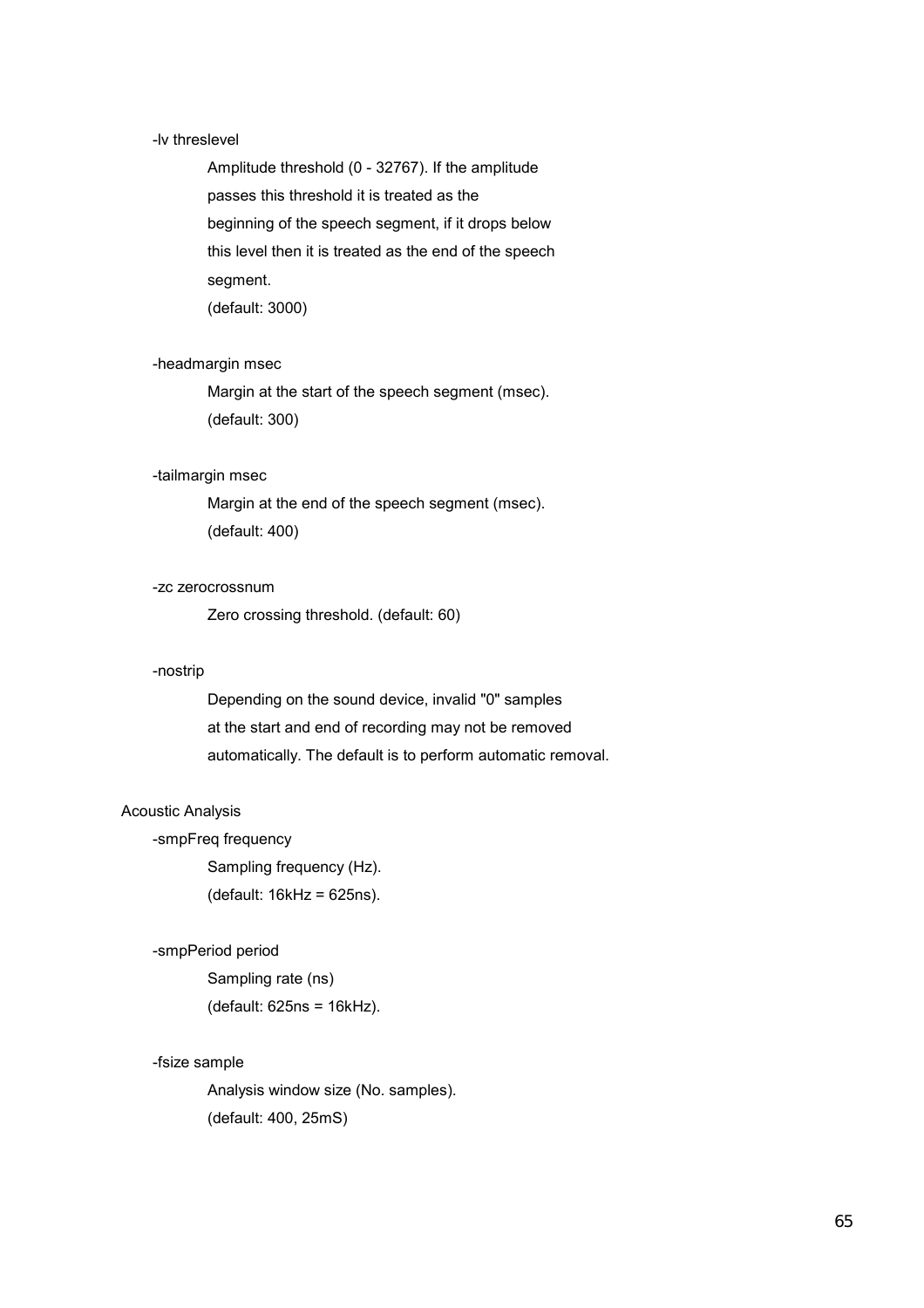### -fshift sample

Frame shift (No. samples). (default: 160, 10mS)

### -hipass frequency

 Highpass filter cutoff frequency (Hz). (default: -1 = disable)

### -lopass frequency

 Lowpass filter cutoff frequency (Hz). (default: -1 = disable)

### Language Model(BNF type Grammar)

### -dfa dfa\_filename

 Select the finite state automaton grammar file (.dfa) to use. (Required)

### -penalty1 float

First pass word insertion penalty. (default: 0.0)

### -penalty2 float

 Second pass word insertion penalty. (default: 0.0)

### Recognition Dictionary

### -v dictionary\_file

Recognition Dictionary File (Required).

### -silhead {WORD|WORD[OUTSYM]|#num}

### -siltail {WORD|WORD[OUTSYM]|#num}

 Sentence start and end silence as defined in the word dictionary. (default: "<s>" / "</s>")

 These are dealt with specially during recognition to hypothesize start and end points (margins). They can be defined as shown below.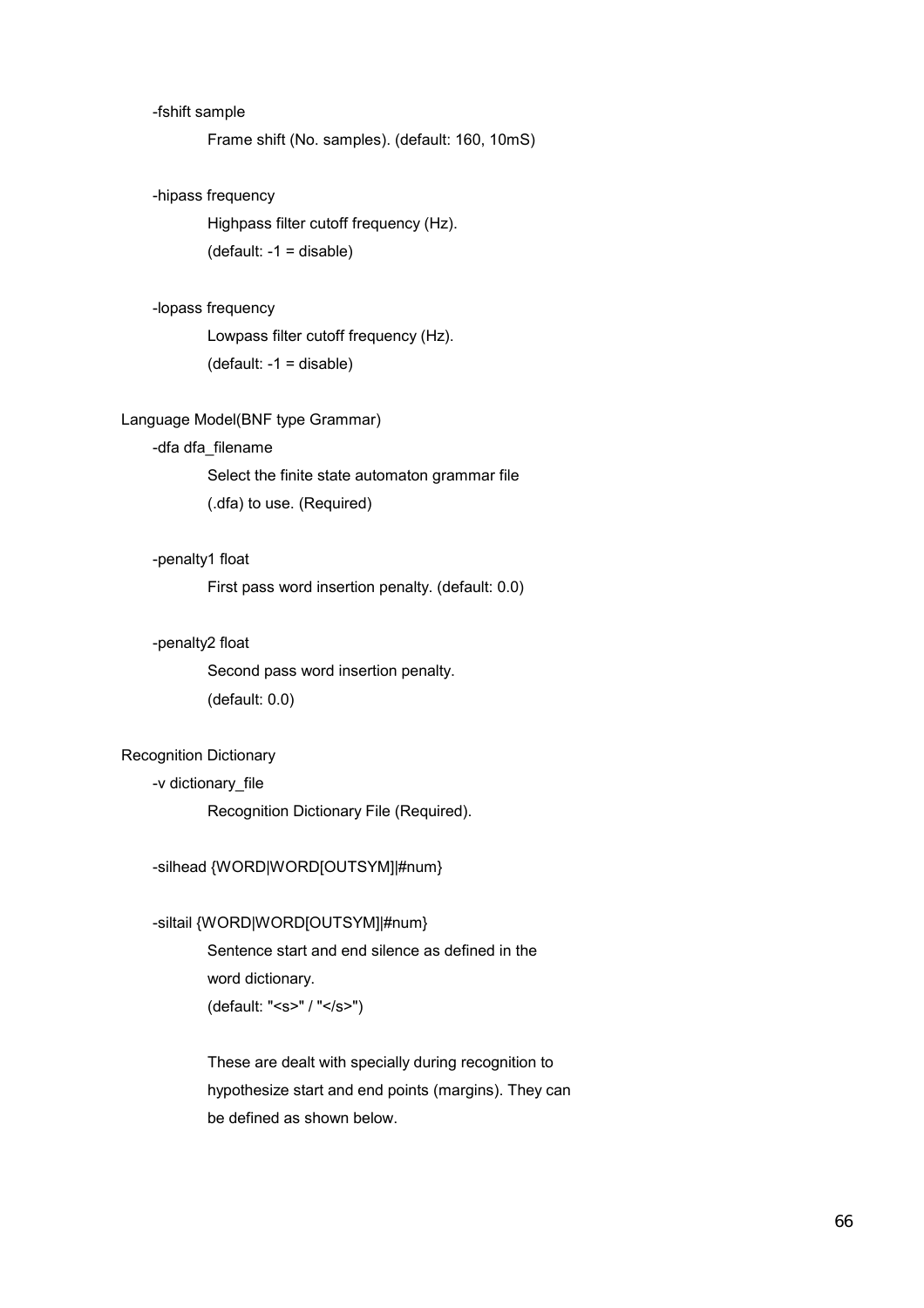#### Example

| Word name                | <s></s>                      |
|--------------------------|------------------------------|
| Word name[output_symbol] | $\leq$ s> $\leq$ silB $\mid$ |
| #Word ID                 | #14                          |

(Word ID is the word position in the dictionary file starting from 0)

### -forcedict

 Disregard dictionary errors. (Skip word definitions with errors)

#### Acoustic Model(HMM)

### -h hmmfilename

 The name of the HMM definition file to use. (Required)

### -hlist HMMlistfilename

 HMMList filename. Required when using triphone based HMMs. Details are contained in the Julius documentation.

 This file provides a mapping between the logical triphones names generated from the phonetic representation in the dictionary and the actual HMM definition names (physical triphones).

#### -force\_ccd / -no\_ccd

 When using a triphone acoustic model these options control interword context dependency. If neither of these options are set then the use of interword context dependency will be determined from the models definition names. If the "-force ccd" option is set when using

 something other then a triphone model, there is no guarantee that Julius will run.

#### -notypecheck

Do not check the input parameter type.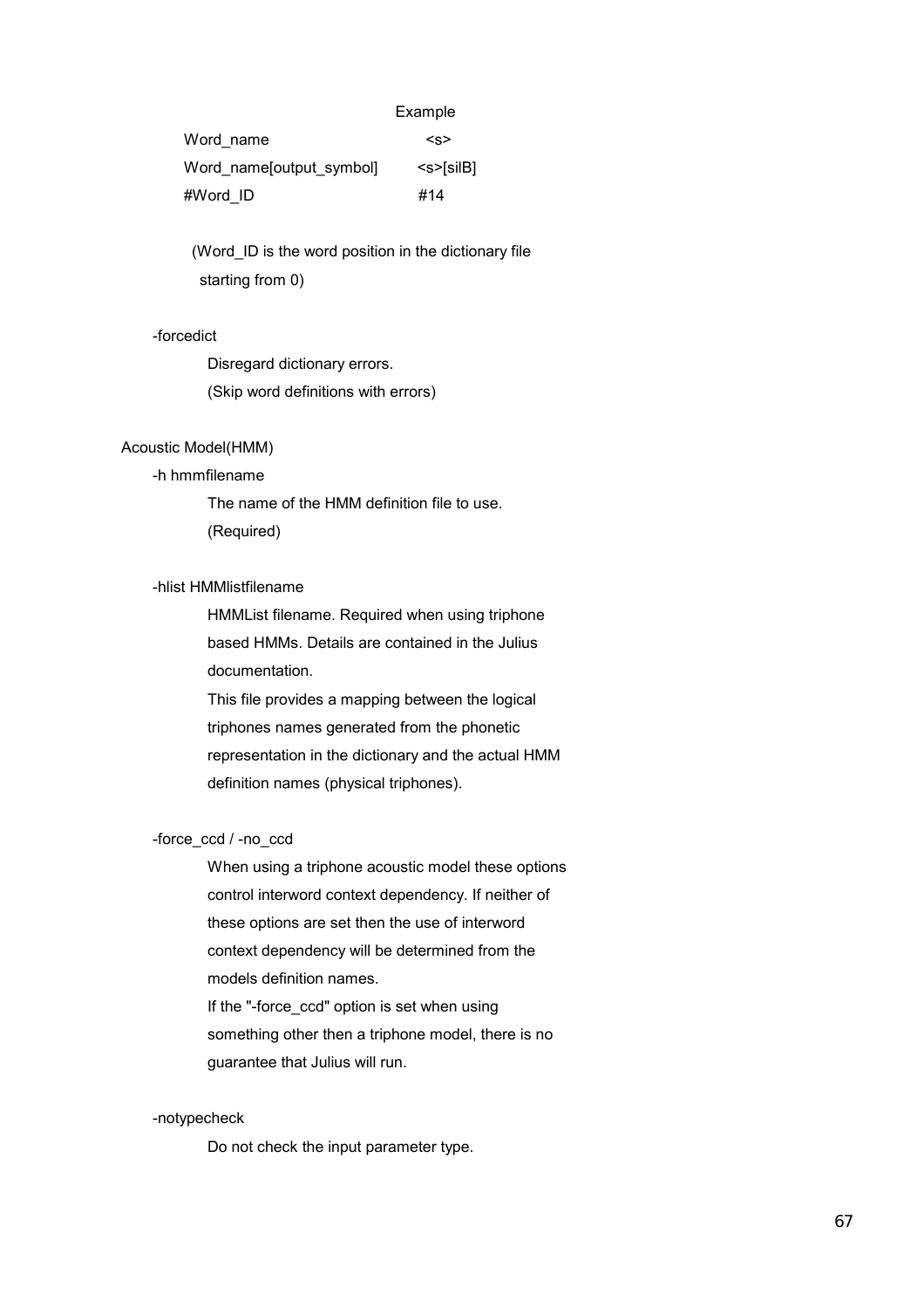#### (default: Perform the check)

### -iwcd1 {max|avg}

 When using a triphone acoustic model set the interword acoustic likelihood calculation method used in the first pass. max: The maximum same context triphone value (default) avg: The average same context triphone value

### Options for tied-mixture and PTM acoustic models

#### -tmix K

 Perform Gaussian Pruning only calculate the upper k gaussian densities per codebook. (default: 2)

### -gprune {safe|heuristic|beam|none}

 Set the gaussian pruning technique to use. (default: safe (standard) beam (high-speed))

### -gshmm hmmdefs

 Set the Gaussian Mixture Selection monophone model to use. A GMS monophone model is generated from an ordinary monophone HMM model using the attached program mkgshmm(1). (default : none (do not use GMS))

### -gsnum N

 When using GMS, only perform triphone calculations for the top N monophone states. (default: 24)

### Search Parameters (First Pass)

### -b beam\_width

 Beam width (Number of HMM nodes). As this value increases, precision also increases, however, processing time and memory usage also increase.

 default values: Model dependent, 400 (monophone)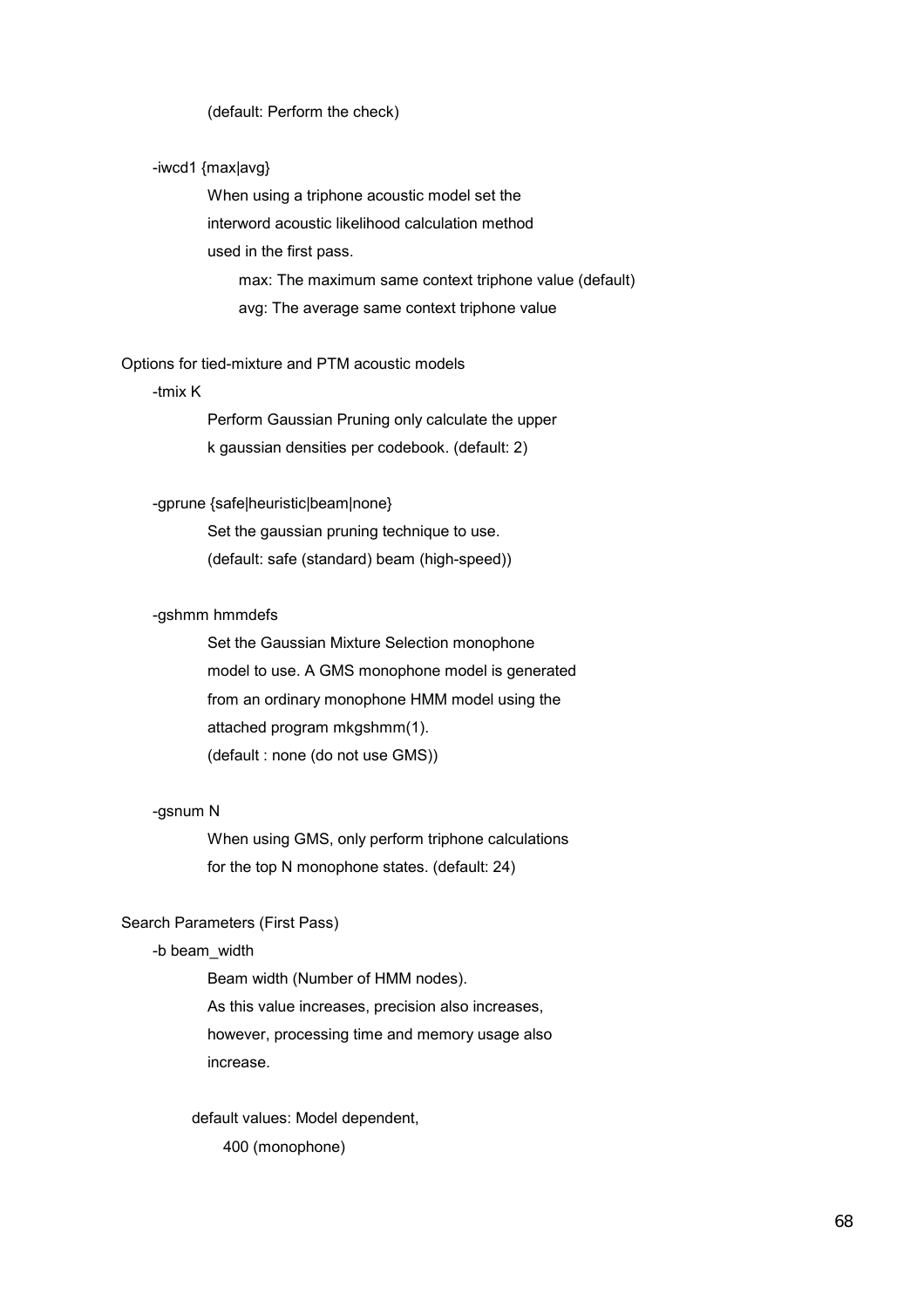800 (triphone,PTM) 1000 (triphone,PTM,engine=v2.1)

#### -1pass

 Only perform the first pass search. This mode is automatically set when no 3-gram language model has been specified (-nlr).

#### -realtime

#### -norealtime

 Explicitly state whether real time processing will be used in the first pass or not. For file input the default is OFF (-norealtime), for microphone, or NetAudio network input the default is ON (-realtime). This option relates to the way CMN is performed: when OFF CMN is calculated for each input independently, when the realtime option is ON the previous 5 second of input is always used. Refer to -progout.

### Search Parameters (Second Pass)

### -b2 hyponum

 Hypothesis envelope width. This number of hypotheses are expanded (sorted by length), shorter hypothesis are not expanded. This prevents search failures. (default: 30)

#### -n candidate\_num

The search continues until "candidate num" sentence hypothesis have been found. These hypotheses are re-sorted by score and the final result is displayed. (Refer to the "-output" option). As Julius does not strictly guarantee a optimal second pass search, the maximum likelihood candidate is not always given first.

 As this value is increased the probability that the maximum likelihood hypothesis is returned increases,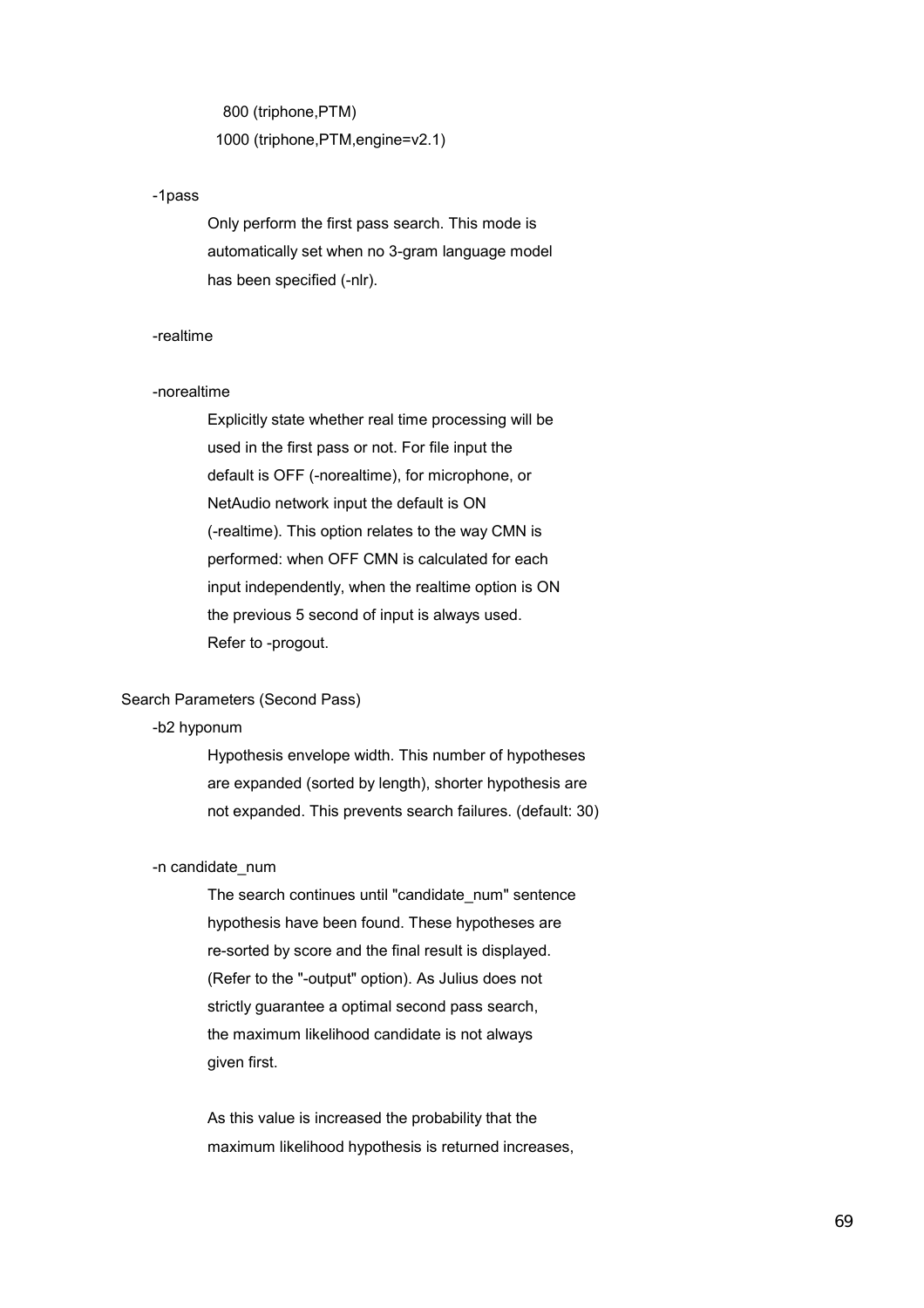but as a prolonged search must be performed, the processing time also becomes large. (default: 1)

 default value is dependent on the recognition engine settings ("--enable-setup= ").

- 10 (standard)
- 1 (fast,v2.1)

### -output N

 Used with the "-n" option above. Output the top N sentence hypothesis. (default: 1)

### -sb score

 Score envelope width. For each frame, do not scan parts that deviate from the highest score by more then this envelope. This directly relates to the speed of the second pass acoustic likelihood calculations. (default: 80.0)

#### -s stack\_size

 The maximum number of hypothesis that can be stored on the stack during the search. A larger value gives more stable results, but increases the amount of memory required. (default: 500)

#### -m overflow\_pop\_times

 Number of expanded hypotheses required to discontinue the search. If the number of expanded hypotheses is greater then this threshold then, the search is discontinued at that point. The larger this value is, the longer the search will continue, but processing time for search failures will also increase. (default: 2000)

#### -lookuprange nframe

 When performing word expansion, this option sets the number of frames before and after in which to consider word expansion. This prevents the omission of short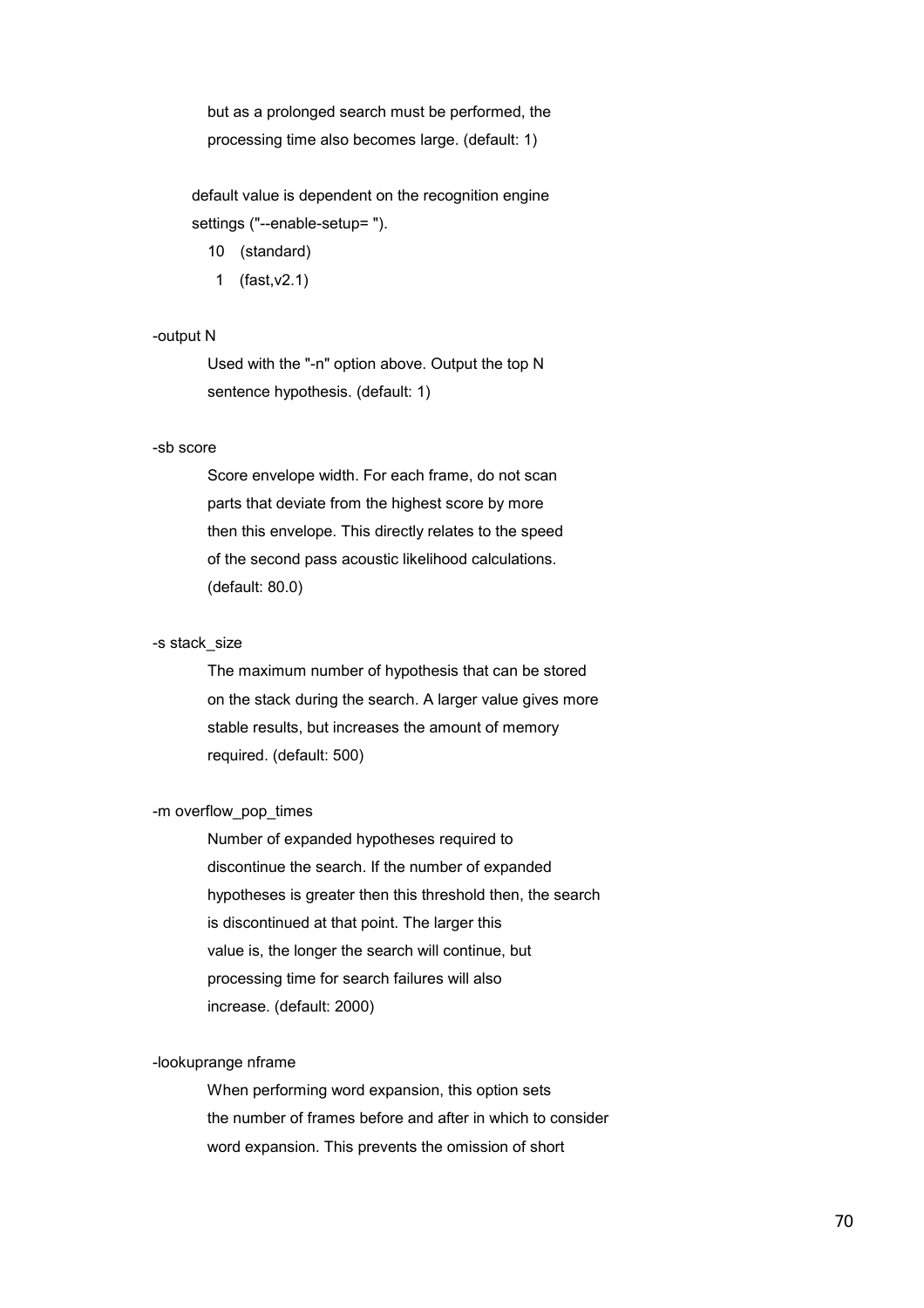words but, with a large value, the expansion hypotheses increase and becomes slow. (default: 5)

### Forced alignment

### -walign

 Return the result of viterbi alignment of the word units from the recognition results.

### -palign

 Return the result of viterbi alignment of the phoneme units from the recognition results.

### Message Output

### -quiet

 Omit phoneme sequence and score, only output the best word sequence hypothesis.

### -progout

 Gradually output the interim results from the first pass at regular intervals.

#### -proginterval msec

set the -progout output time interval (msec).

-demo The same as "-progout -quiet".

### **Other**

-debug Display debug information.

### -C jconffile

 Load the jconf settings file. Here runtime options can be loaded that are set in this file.

### -version

 Display program name, compile time, and compile time options.

-help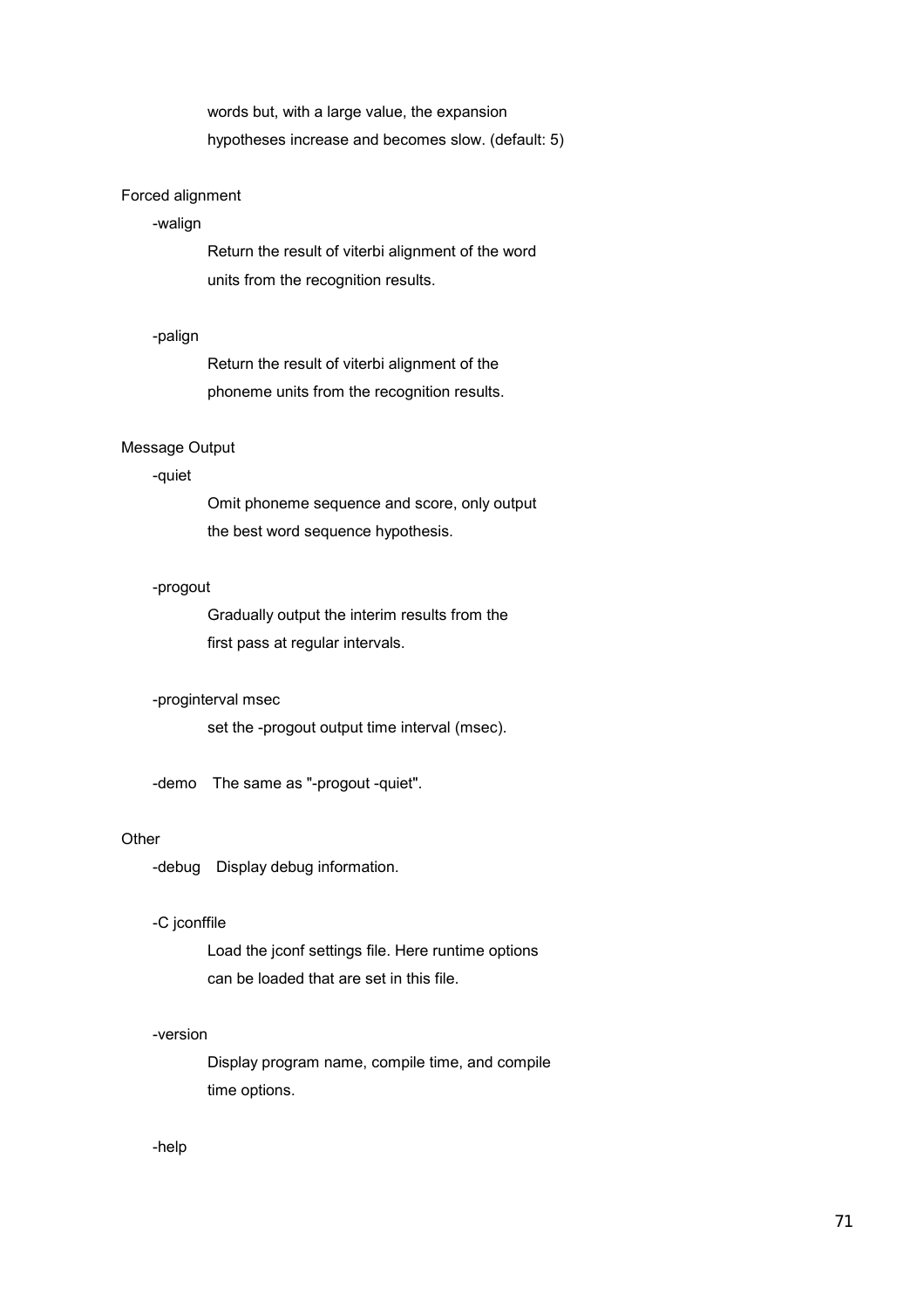Display a brief overview of options.

### EXAMPLES

For examples of system usage refer to the Julian documentation.

### SEE ALSO

 mkbingram(1), adinrec(1), adintool(1), mkdfa(1), mkgsmm(1), wav2mfcc(1)

### **DIAGNOSTICS**

 On exiting normally, Julian will return the exit status 0, If an error occurs, Julian exits abnormally, and the exit status 1 is returned.

If an input file cannot be found or cannot be loaded for some reason then Julian will skip processing for that file.

### BUGS

There are a number of restrictions to the type and size of the models Julian can use. For a detailed explanation refer to the Julian and Julius documentation.

 For bug-reports, inquires and comments please contact julius@kuis.kyoto-u.ac.jp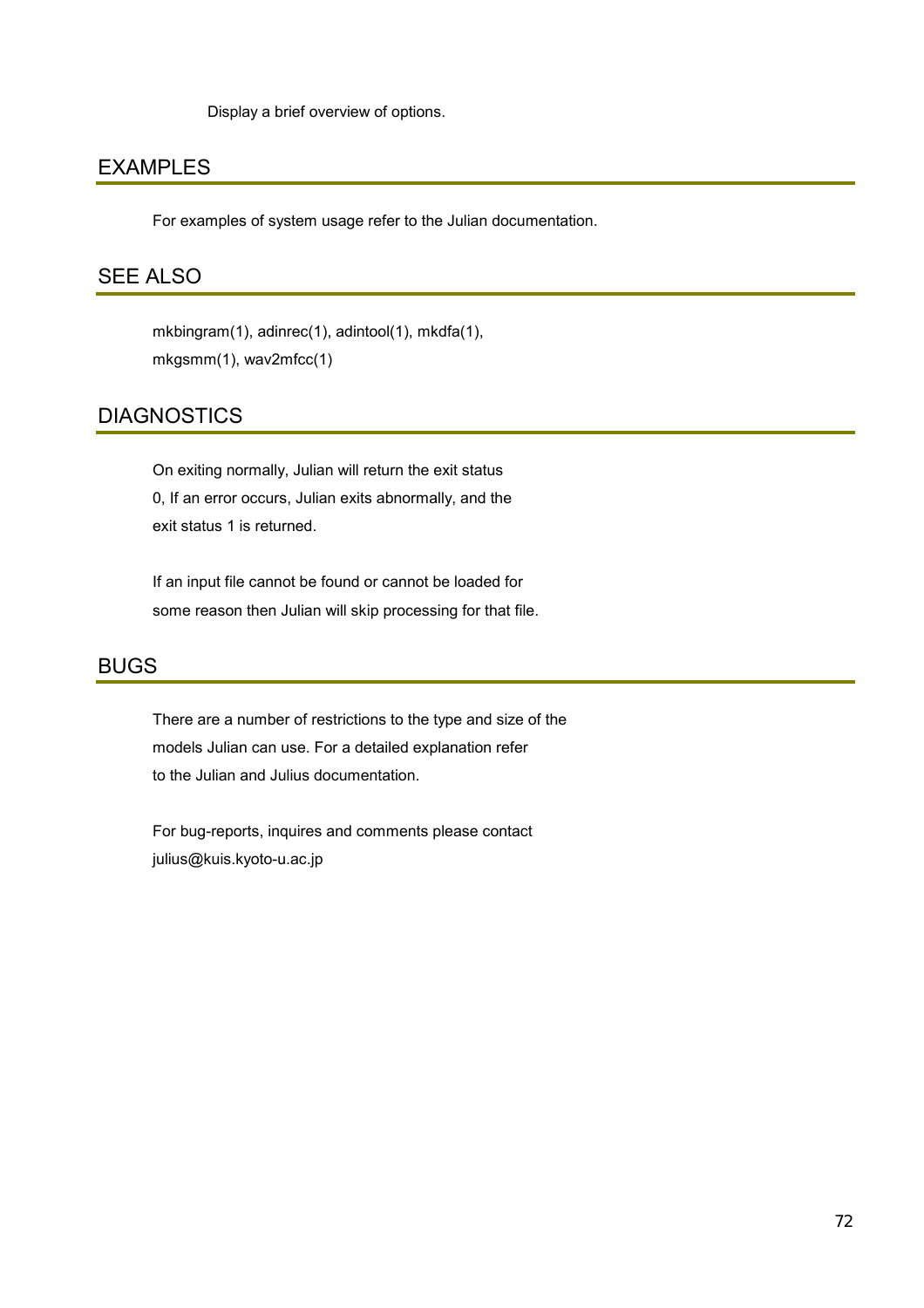#### AUTHORS

 Rev.1.0 (1998/07/20) Designed by Tatsuya Kawahara and Akinobo Lee (Kyoto University) Rev.2.0 (1999/02/20) Rev.2.1 (1999/04/20) Rev.2.2 (1999/10/04) Rev.3.1 (2000/05/11) Development by Akinobo Lee (Kyoto University) Rev.3.2 (2001/08/15) Development mainly by Akinobo Lee (Nara Institute of Science and Technology)

# THANKS TO

Up to Rev.3.1 this program was released under the speech media laboratory, Kyoto University (Doshiya Lab). From Rev.3.2 Julian has been integrated with Julius and released under the "Information Processing Society, Continuous Speech Recognition Consortium".

 The Windows Microsoft Speech API compatible version was developed by Takashi Sumiyoshi (Kyoto University).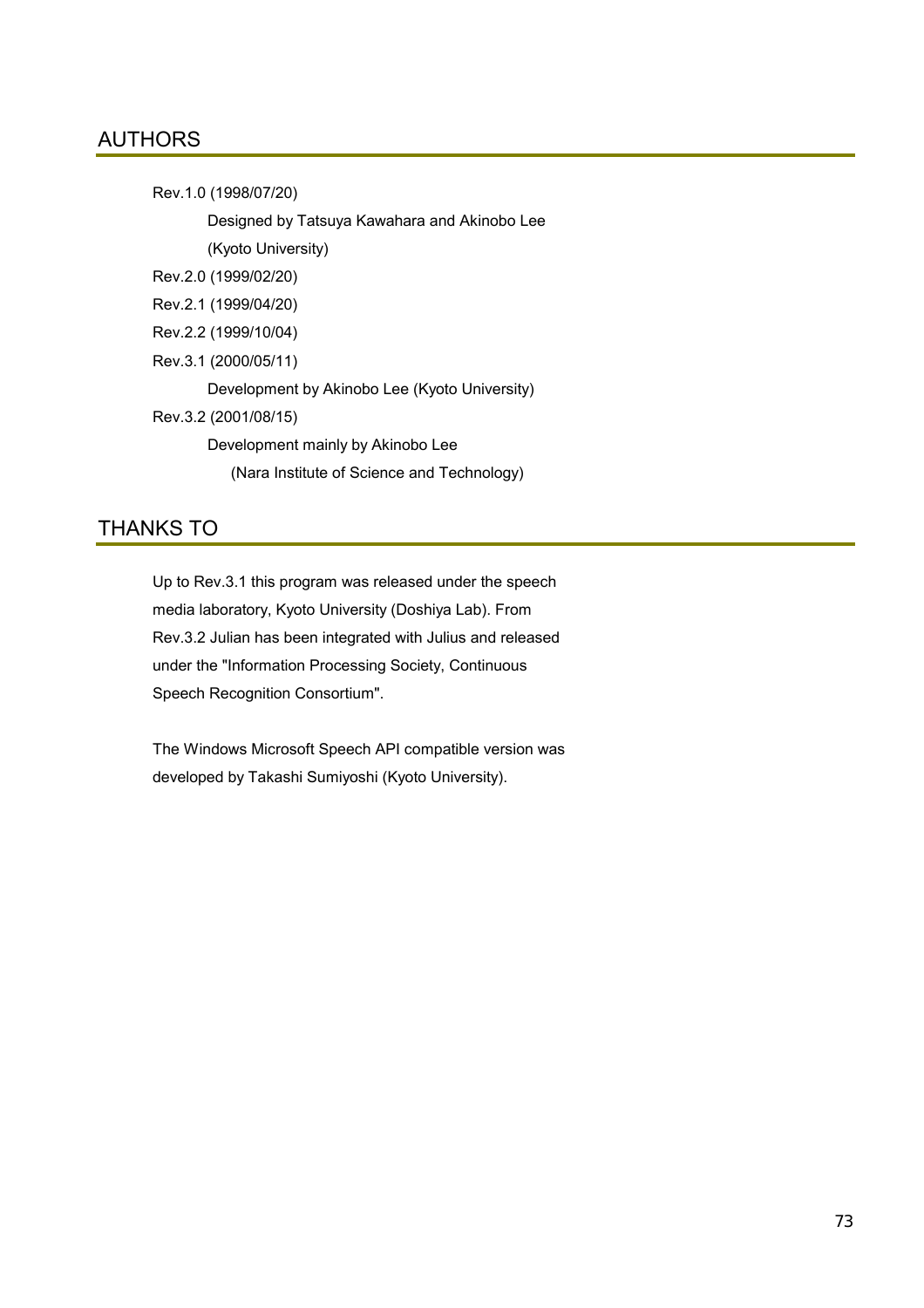Here an outline is given on how to write grammar to be used with Julian. For detailed information refer to the separately distributed "Julian Grammar Kit" toolkit.

### Task Grammar

Julian differs from Julius in that the sentence structure and words to be recognized have been explicitly written. Julian performs a maximum likelihood search using only the degrees of freedom given by the grammar, and outputs the word sequence that best matches the input utterance.

In most systems the sentence structure and word list are written for the specific task. Here we call this "task grammar".

### Describing Task Grammar

The task grammar is described in two files. A BNF style grammar file describes sentence structure and category rules, and a voca file which registers word declarations and pronunciations (phoneme sequence) for each category.

Using the sentence structure constraints from the format above it should be possible to describe CFG classes however, Julian can only handle regular grammar classes. This constraint is automatically checked at compile time. Also only left recursion can be handled. As an example, think of the grammar that will describe the sentences below.

- "Make it white"
- "Change it to red"
- "Make it red"
- z "Quit"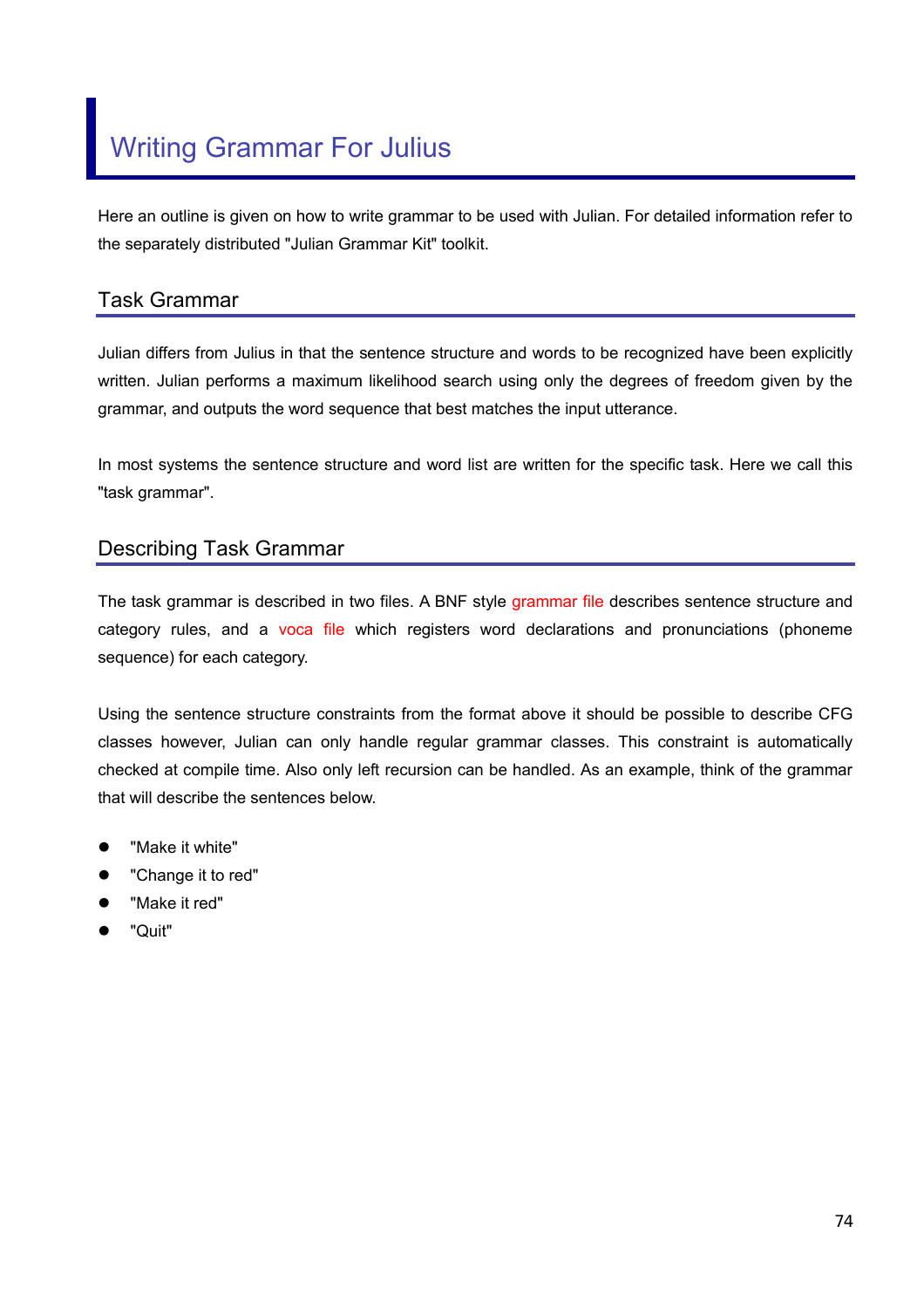The grammar file below can be written to describe these sentences. The symbol S is fixed as the sentence start symbol. NS\_B, NS\_E, and NOISE correspond to silences (pauses) at the start, end and within a sentence.

|               | NS B CHGCOLOR S NS E              |
|---------------|-----------------------------------|
|               | NS B QUIT S NS E                  |
| CHGCOLOR S:   | MAKE V OBJECT NOISE COLOR NP      |
| CHGCOLOR S:   | CHANGE V OBJECT TO NOISE COLOR NP |
| COLOR NP :    | <b>COLOR N</b>                    |
| <b>QUIT S</b> | <b>QUIT V</b>                     |

Symbols that haven't appeared on the left are terminal symbols (shown above in red), in other words they are word categories. Words pertaining to each of these word categories are registered in the voca file.

| % COLOR_N     |                  |       |  |  |
|---------------|------------------|-------|--|--|
| <b>RED</b>    | $r \mathsf{E} d$ |       |  |  |
| <b>WHITE</b>  |                  | wYt   |  |  |
| <b>GREEN</b>  |                  | grin  |  |  |
| <b>BLUE</b>   | blu              |       |  |  |
| % OBJECT      |                  |       |  |  |
| T             | It               |       |  |  |
| % TO          |                  |       |  |  |
| <b>TO</b>     | t u              |       |  |  |
| % MAKE_V      |                  |       |  |  |
| <b>MAKE</b>   |                  | m e k |  |  |
| % CHANGE_V    |                  |       |  |  |
| <b>CHANGE</b> |                  | CenJ  |  |  |
| % QUIT_V      |                  |       |  |  |
| <b>QUIT</b>   | kwlt             |       |  |  |
| % NS_B        |                  |       |  |  |
| silB          | silB             |       |  |  |
| % NS_E        |                  |       |  |  |
| silE          | silE             |       |  |  |
| % NOISE       |                  |       |  |  |
| sp            | sp               |       |  |  |